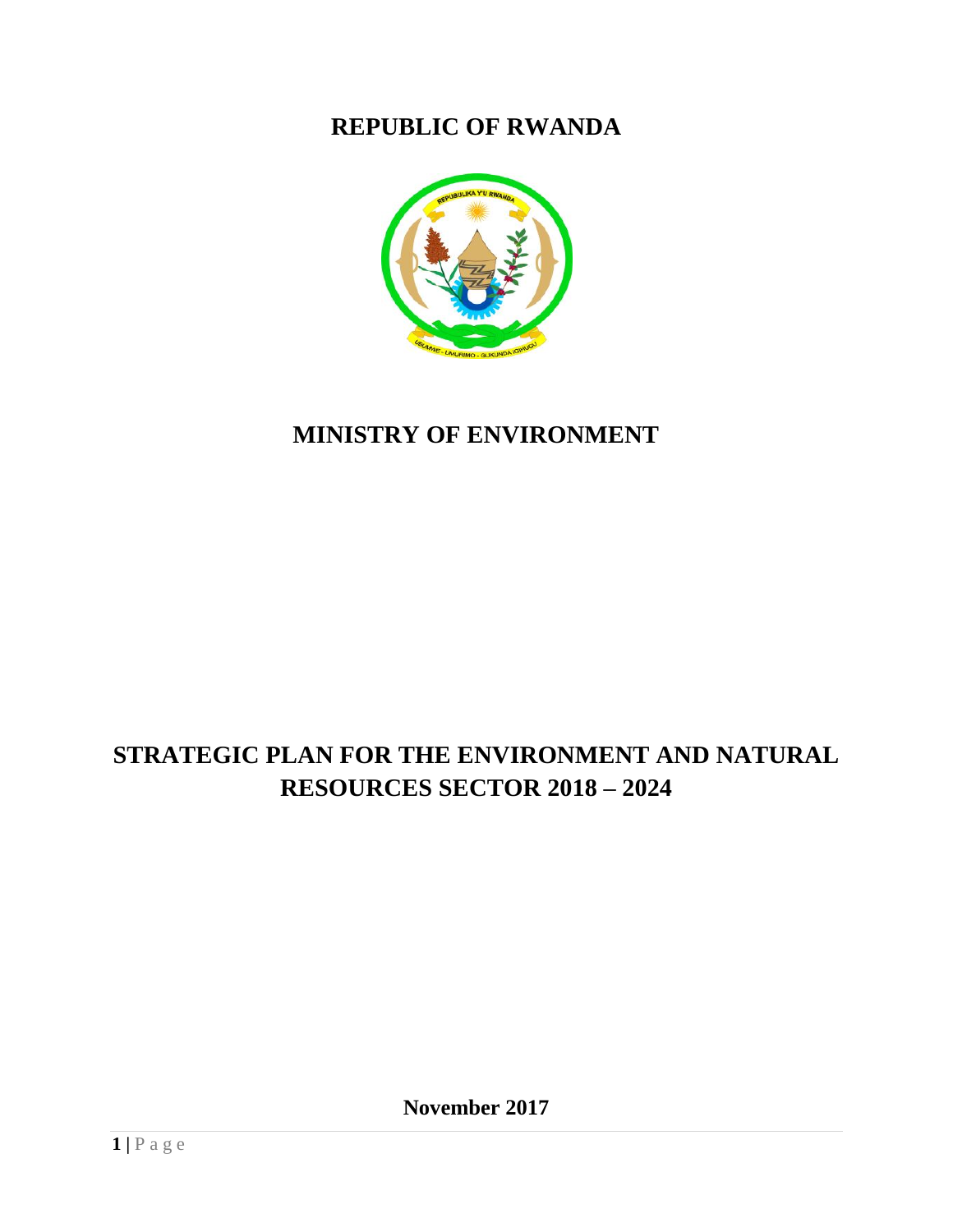### <span id="page-1-0"></span>**Acronyms**

| <b>AfDB</b>      | : African Development Bank                                           |
|------------------|----------------------------------------------------------------------|
| ALPFG            | : Africa Land Policy Framework and Guidelines                        |
| <b>BCC</b>       | : Budget Circular Call                                               |
| <b>CBOs</b>      | : Community Based Organisations                                      |
| <b>CPAF</b>      | : Common Performance Assessment Framework                            |
| CSOs             | : Civil Society Organisations                                        |
| <b>DDPs</b>      | : District Development Plans                                         |
| <b>DFID</b>      | : Department for International Development                           |
| <b>EAC</b>       | : East African Community                                             |
| <b>EDPRS</b>     | : Economic Development and Poverty Reduction Strategy                |
| <b>EESD</b>      | : Environmental Education for Sustainable Development                |
| EIA              | : Environmental Impact Assessment                                    |
| <b>EICV</b>      | : Integrated Household Living Conditions Survey                      |
| <b>ENR</b>       | : Environment and Natural Resources                                  |
| <b>EWS</b>       | : Early Warning System                                               |
| <b>FONERWA</b>   | : National Climate and Environment Fund                              |
| <b>GDP</b>       | : Gross Domestic Product                                             |
| <b>GGCRS</b>     | : Green Growth and Climate Resilience Strategy                       |
| <b>GIS</b>       | : Geographic Information System                                      |
| <b>IDP</b>       | : Integrated Districts Plans                                         |
| <b>IWRM</b>      | : Integrated Water Resource Management                               |
| <b>LAIS</b>      | : Land Administration Information System                             |
| <b>LTRSS</b>     | : Land Tenure Regularisation Support System                          |
| M&E              | : Monitoring and Evaluation                                          |
| MoE              | : Ministry of Environment                                            |
| MINAGRI          | : Ministry of Agriculture and Animal Resources                       |
| <b>MINALOC</b>   | : Ministry of Local Government                                       |
| <b>MINECOFIN</b> | : Ministry of Finance and Economic Planning                          |
| <b>MINEDUC</b>   | : Ministry of Education                                              |
| <b>MINILAF</b>   | : Ministry of Lands and Forestry                                     |
| <b>MININFRA</b>  | : Ministry of Infrastructure                                         |
| <b>MINIRENA</b>  | : Former Ministry of Natural Resources                               |
| MoH              | : Ministry of Health                                                 |
| <b>NAPA</b>      | : National Adaptation Programme of Action                            |
| <b>NBI</b>       | : Nile Basin Initiative                                              |
| <b>NFC</b>       | : New Forests Company                                                |
| <b>NGOs</b>      | : Non-governmental Organisations                                     |
| <b>NLUDMP</b>    | : National Land Use and Development Master Plan                      |
| <b>PAIGELAC</b>  | : Inland Lakes Integrated Development and Management Support Project |
| <b>PEER</b>      | : Public Environmental Expenditure Review                            |
| <b>PNLP</b>      | : National Malaria Control Programme                                 |
| <b>PSTA</b>      | : Agricultural Sector Investment Plan                                |
| <b>RDB</b>       | : Rwanda Development Board                                           |
| <b>REMA</b>      | : Rwanda Environment Management Authority                            |
| <b>RNRA</b>      | : Rwanda Natural Resources Authority                                 |
| <b>RSSP</b>      | : Rural Sector Support Project                                       |
| <b>RwaMet</b>    | : Rwanda Meteorological Training and Research Centre                 |
| SEI              | : Stockholm Environment Institute                                    |
| <b>SEA</b>       | : Strategic Environmental Assessment                                 |
|                  |                                                                      |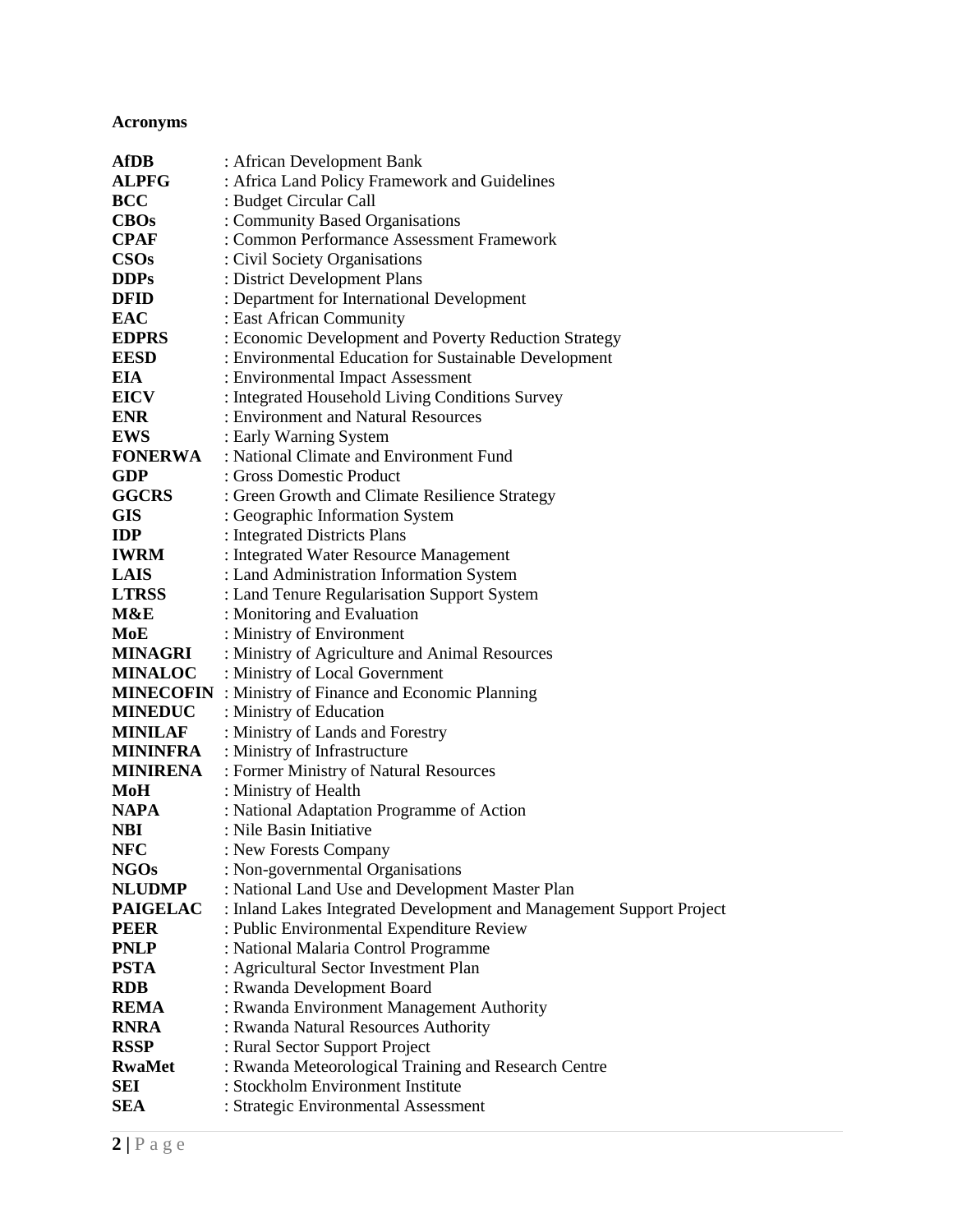| SIDA        | : Swedish International Development Agency |
|-------------|--------------------------------------------|
| <b>SMEs</b> | : Small and Medium Enterprises             |
| SOER        | : State of Environmental Report            |
| TIG         | : Community Service for Prisoners          |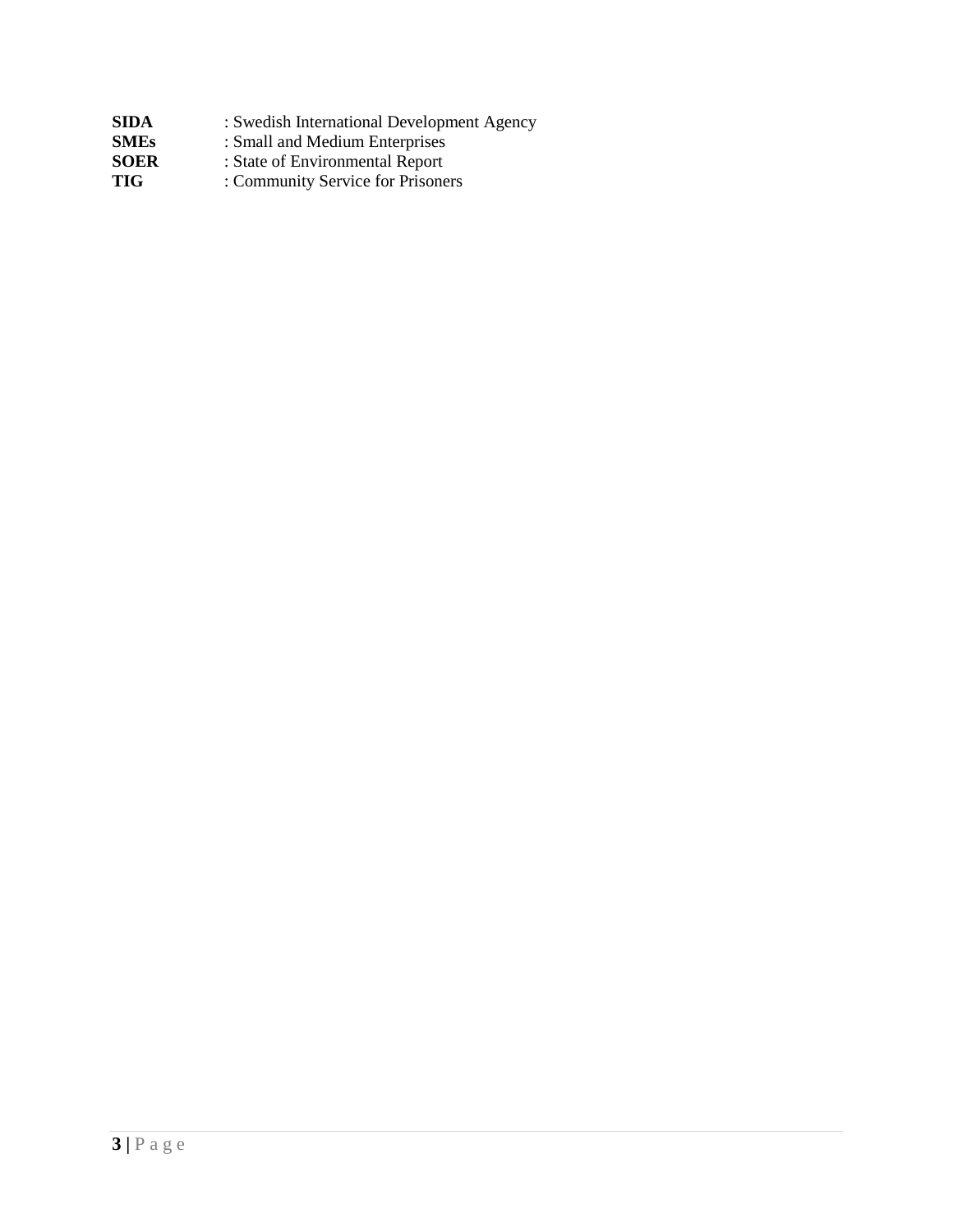#### <span id="page-3-0"></span>**Table of Contents**

| $1_{\cdot}$                                                                                        |  |
|----------------------------------------------------------------------------------------------------|--|
|                                                                                                    |  |
|                                                                                                    |  |
| 2.                                                                                                 |  |
|                                                                                                    |  |
|                                                                                                    |  |
|                                                                                                    |  |
| 3.                                                                                                 |  |
|                                                                                                    |  |
| 3.2 ENR status and achievements against planned activities (2013/14 - 2017/18)13                   |  |
| CHALLENGES IN ENVIRONMENT AND NATURAL RESOURCES SECTOR  14<br>4.                                   |  |
| ENVIRONMENT AND NATURAL RESOURCES STRATEGIC FRAMEWORK  16<br>5.                                    |  |
|                                                                                                    |  |
|                                                                                                    |  |
|                                                                                                    |  |
|                                                                                                    |  |
|                                                                                                    |  |
|                                                                                                    |  |
|                                                                                                    |  |
| 6.                                                                                                 |  |
|                                                                                                    |  |
|                                                                                                    |  |
|                                                                                                    |  |
| 7.                                                                                                 |  |
|                                                                                                    |  |
|                                                                                                    |  |
|                                                                                                    |  |
| 8.                                                                                                 |  |
|                                                                                                    |  |
|                                                                                                    |  |
|                                                                                                    |  |
| 9.                                                                                                 |  |
|                                                                                                    |  |
| Annex 2. Environment and Natural Resources Sector progress against planned activities (2013-2017). |  |
| Annex 3: Budget expenditure for 2015-2018 and Project funds for the ENR Sector for FY 2016/2017    |  |
|                                                                                                    |  |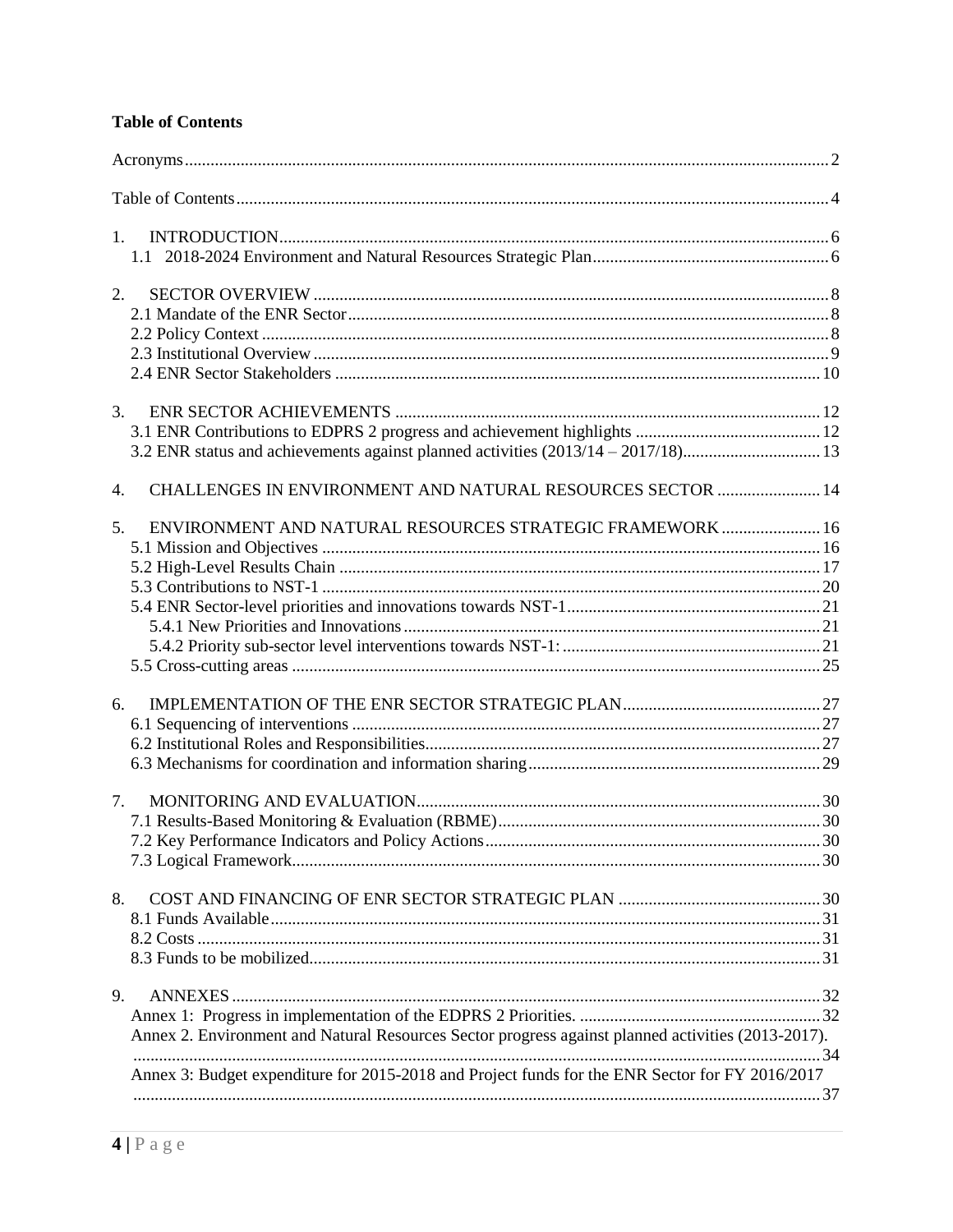| 10. |  |
|-----|--|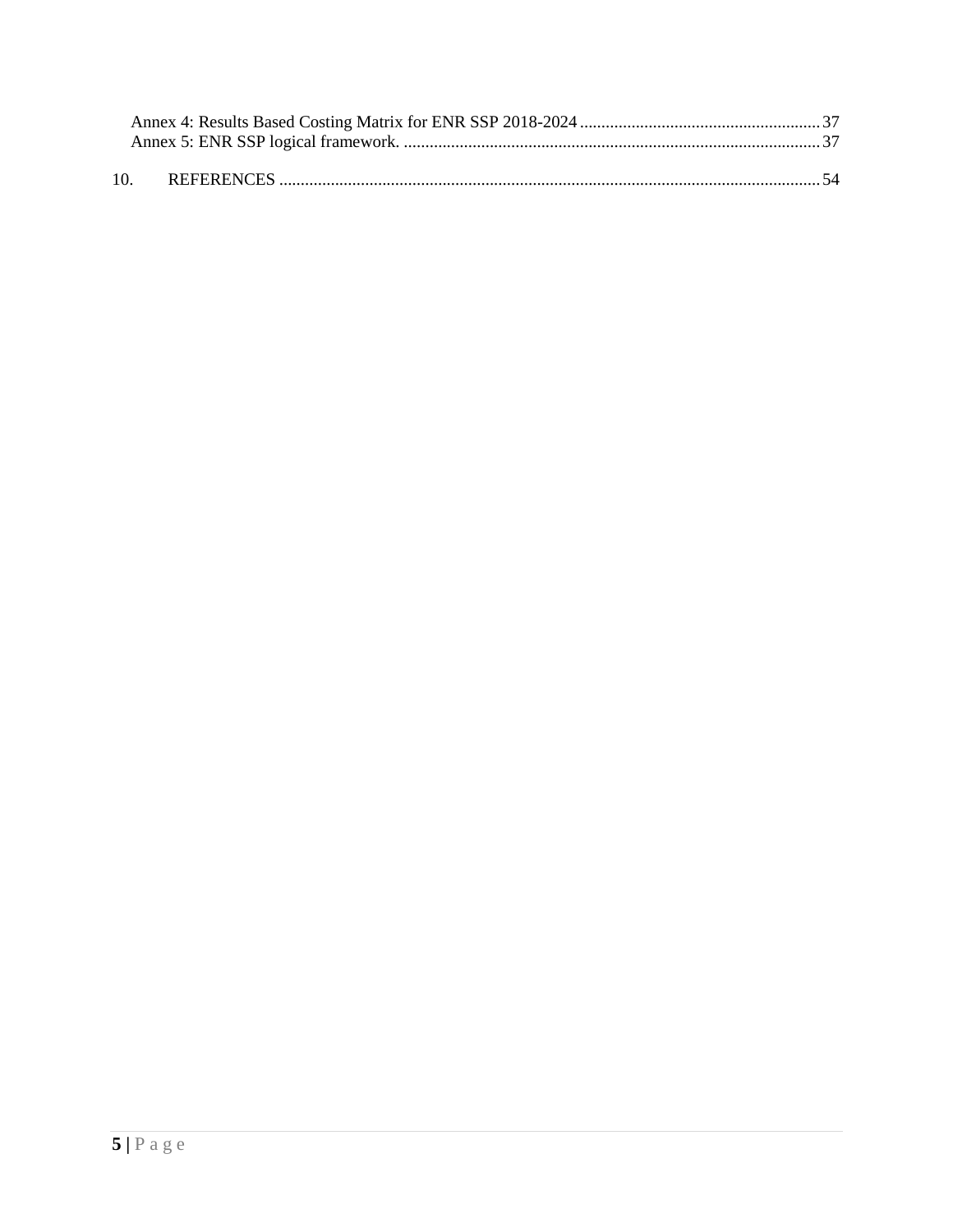### **1. INTRODUCTION**

#### <span id="page-5-1"></span><span id="page-5-0"></span>**1.1 2018-2024 Environment and Natural Resources Strategic Plan**

**Purpose.** The following Environment and Natural Resources (ENR) Sector Strategic Plan (SSP) covers a period of six-years (2018/19-2023/24). The plan reflects sector contributions towards implementation of the first phase of the National Strategy for Transformation (NST-1), outstanding targets of Vision 2020 and emerging priorities for Vision 2050. The plan also aligns with strategic frameworks including the Sustainable Development Goals (SDGs) and Rwanda's Nationally Determined Contributions (NDC) to the Paris Agreement on Climate Change corresponding to Rwanda's Green Growth and Climate Resilience Strategy (GGCRS).

**Methodology.** The ENR SSP builds on a consultative revision and stocktaking process carried out in 2016 and reflects updated strategic planning and policy process across six core sub-sectors: Forests, Meteorology, Environment and Climate Change, Land, Mining, Petroleum & Gas and Integrated Water Resources Management (IWRM).<sup>1</sup> Sub-sectors submitted inputs based on MINECOFIN SSP guidance, which were further developed through iterative consultations including Thematic Working Groups (TWGs), and Sector Working Groups (SWGs). The strategy is intended to be a living document serving as a basis for monitoring results and NST-1 contributions.

**Structure.** The structure of the strategy consists of a sector-wide overview covering each of the six sub-sectors, implementation plans covering short, medium and long-term periods, monitoring, evaluation plans, and estimated costs and financing sources.

#### **Key ENR innovations for NST-1:**

#### **Sector-level:**

- **Adopt Natural Capital Accounting (NCA)** practices to track the Total Economic Value (TEV) of natural capital to the Rwandan economy focusing on land, water, forests, wetlands and mining, thereby accounting for gains and losses relative to GDP growth.
- **Systematically track the total value of green (and efficiency) investments and corresponding returns on investment** across ENR sub-sectors and key productive sectors (agriculture, energy, infrastructure, etc.), with a focus on partnerships with priority secondary cities and private industry. This aims to highlight the triple-bottom-line benefits (economic, social, environmental) of green growth as Rwanda urbanizes and industrializes. For example, between 2009 and 2016, support from the Resource efficient and Cleaner Production Centre to Rwandan industry generated cost savings of approximate USD 7.4 million.<sup>2</sup>
- Scale up green investment through consideration of **green bonds and other innovative financial instruments in partnership with FONERWA, complimented by strategic policy and regulatory reforms and incentives** to finance investment in sustaining and increasing the productivity of Rwanda's natural capital, as well as its climate resilience.
- An operational Doppler weather Radar combined with automatic Stations network transmitting real time weather data which help in weather watch and early warning of weather and climate extremes in lead time,

<sup>&</sup>lt;sup>1</sup> Rwanda's environment and climate change fund, FONERWA, was made an autonomous institution supporting green finance across key sectors. The Rwanda Natural Resource Authority (RNRA) was disbanded and replaced with the Rwanda Water and Forestry Authority (RWRA), Rwanda Land Management and Use Authority (RLMUA) and the Mining, Gas and Petroleum Board.

<sup>2</sup> REMA, 2017. Impacts of REMA's programmes/EDPRS II period & priorities for NST-1. Environment and climate change thematic working group meeting 24 August 2017.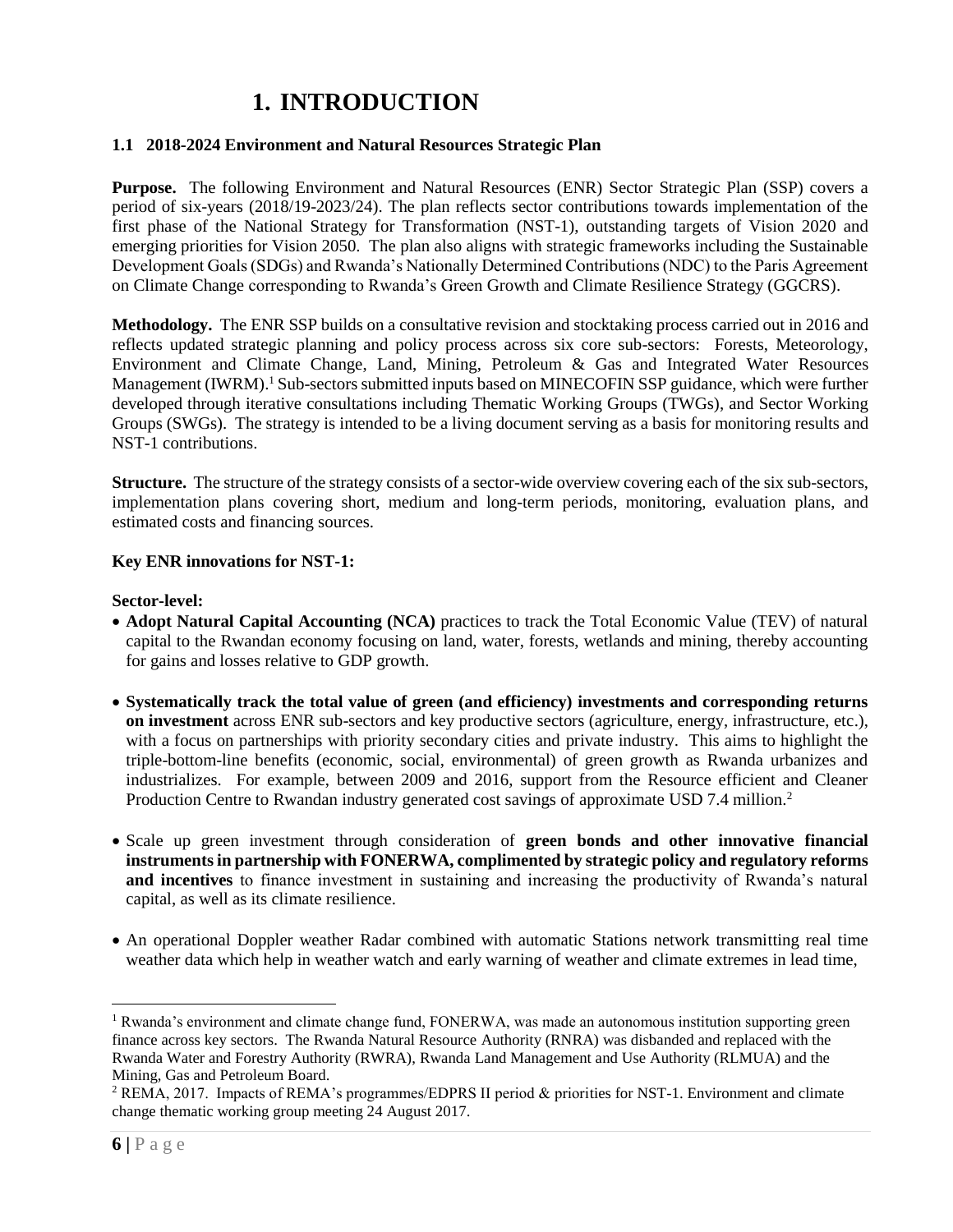The climate web portal "maproom" as a collection of maps and other figures that monitor climate, malaria historical analysis and Agriculture conditions at present and in the recent past. The maps and figures can be manipulated and linked to the original climate data.

**Sub-sector level innovations** are detailed in figure 1 below, emphasizing the need to optimize management of Rwanda's natural capital to enable access to high quality, sustainable and productive resources.



#### **Figure 1. Strategic orientation of ENR sector.**

| <b>ENR</b> sub-sectors: | <b>NST-1</b><br>$(2018-2024)$                                                                                                              | $SDGs + Vision 2050 + GGCRS$<br>$(2030 - 2050)$                                 |
|-------------------------|--------------------------------------------------------------------------------------------------------------------------------------------|---------------------------------------------------------------------------------|
| 1. Forestry             | Establish and enforce national quality standards for<br>SFM & agroforestry materials and management<br>techniques to improve productivity. | SDG 15 (terrestrial ecosystems/forests/<br>land/biodiversity),<br>SDG 7(energy) |
| 2. Water                | Optimize and scale-up Integrated Water Resources<br>Management (IWRM) using a catchment-based<br>coordination.                             | SDG 6 (water)                                                                   |
| 3. Land                 | Develop a holistic and integrated land management<br>system to optimize productivity.                                                      | SDG 15 (terrestrial ecosystems/forests/<br>land/biodiversity)                   |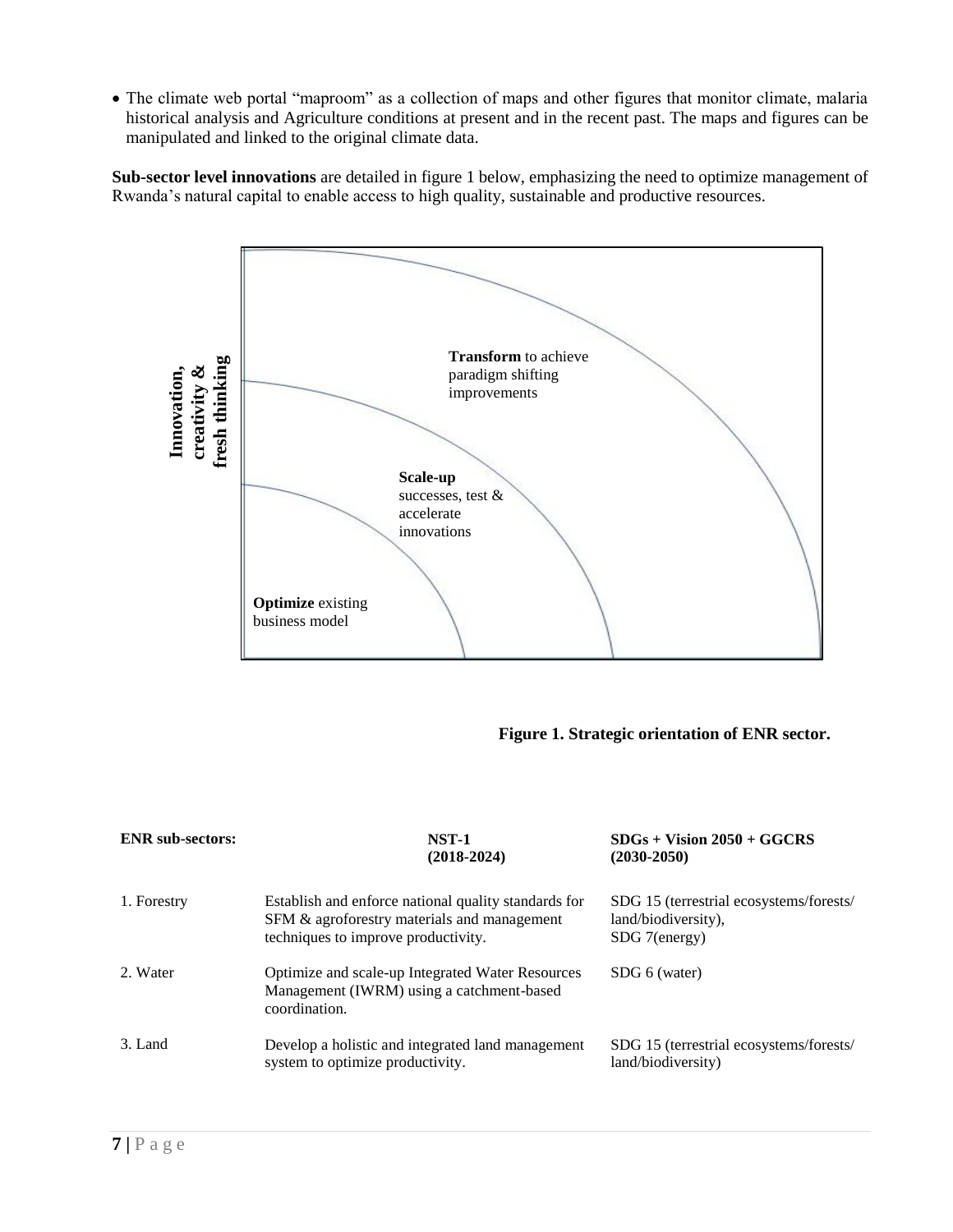| 4. Meteorology            | Enhanced reliability of weather and climate<br>information and services.                                                                      | SDG 13 (climate change),<br>SDG 17 (SD partnerships incl. technology<br>access)                  |
|---------------------------|-----------------------------------------------------------------------------------------------------------------------------------------------|--------------------------------------------------------------------------------------------------|
| 5. Environmental<br>mgmt. | Safeguard environmental resources through<br>optimized regulatory, monitoring & compliance for<br>pollution and mainstreaming of E/CC issues. | SDG 11 (cities/settlements),<br>SDG 12 (consumption/production),<br>SDG 13 (climate change)      |
| 6. Mining                 | Catalyse the responsible development and improved<br>performance of the mining, petroleum and gas<br>sector.                                  | SDG 15 (terrestrial ecosystems/forests/<br>land/biodiversity)<br>SDG 12 (consumption/production) |

#### **Crosscutting SDG systemic issues:**

- Policy & institutional coherence
- Multi-stakeholder partnerships (and coordination)
- Data, monitoring & accountability

#### **Crosscutting inputs to optimize and increase:**

- Human capacity
- **Finance**
- **Technology**

## <span id="page-7-0"></span>**2. SECTOR OVERVIEW**

#### <span id="page-7-1"></span>**2.1 Mandate of the ENR Sector**

The mandate of the ENR Sector, is to ensure the protection and conservation of the environment and optimal and rational utilization of natural resources for sustainable national development. The ENR sector operates under this statutory mandate in global, regional and national contexts that have direct or indirect impact on its functions. Ministry of Environment (MoE) is the lead ministry in charge of protection of the environment and sustainable management of water resources in Rwanda. Ministry of Lands and Forestry (MINILAF) is the lead ministry in charge of the sustainable management of Lands and Forestry resources in Rwanda. MoE provides overall coordination in the preparation and implementation of the sector budgets and plans, as well as sub-sector resource mobilization.

#### <span id="page-7-2"></span>**2.2 Policy Context**

ENR sector policies and strategies are aligned with an extensive range of national, regional and international policy frameworks. Rwanda's Vision 2020 and the emerging Vision 2050 provide the overarching vision of the country's economic growth and ambition to achieve middle, upper middle and ultimately high-income status by 2050. The global Sustainable Development Goals provide a holistic framework for ensuring Rwanda's growth is sustainable as it implements this vision. Equally, Rwanda's Nationally Determined contributions to the Paris Agreement on Climate Change commit Rwanda to a development pathway that is low-emission and climate resilient.

The objective of the ENR Sector Strategic Plan is to contribute to Rwanda's vision of sustainable economic development by safeguarding the natural capital that underpins it. The above national and international development frameworks provide important high-level guidance that is complimented from on-ground information and emerging needs across the six ENR sub-sectors and across related sectors, particularly agriculture and infrastructure, that in turn inform Rwanda's medium-term strategic planning in the form of NST-1 (2018-2024). With this background, the latest policy and strategic framework developments from the six ENR sub-sectors are summarized below.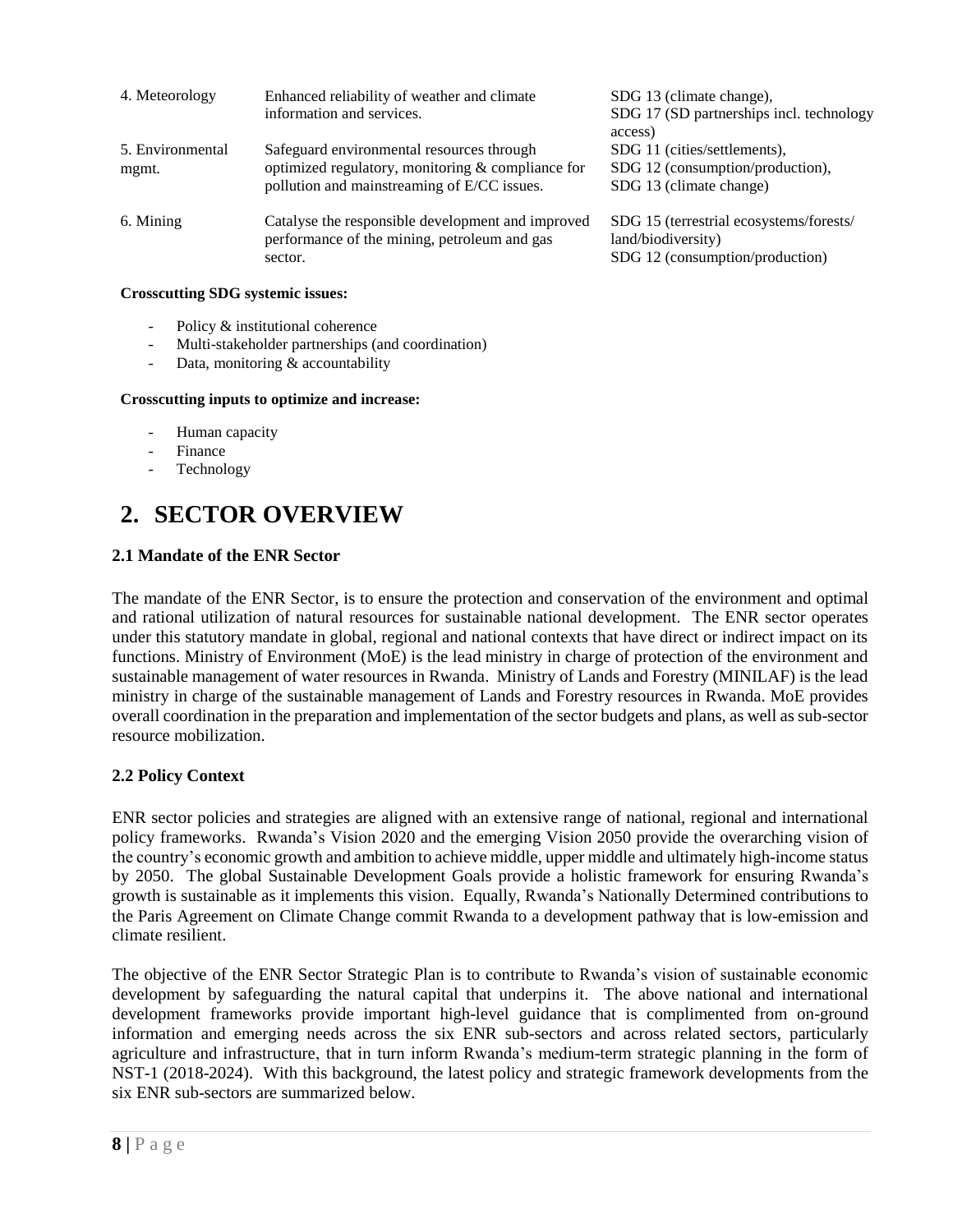**Forestry.** Rwanda's Forestry Policy and sub-sector strategy plan were both revised in May 2017. The aim of the policy and plan are to ensure sustainable forest management and the maintenance of a 30% forest coverage by establishing strong foundations for reliable domestic management and outsourced technologies in the forestry subsector.

**IWRM.** The guiding framework for water resources management in Rwanda is the National Policy for water resource management adopted in 2011. The overarching goal of this policy is to manage and develop the water resources of Rwanda in an integrated and sustainable manner to secure and provide water of adequate quantity and quality for all social and economic needs of the present and future generations with the full participation of all stakeholders in decisions affecting water resources management. The policy highlights the importance of a catchment-based approach to management. Moreover, the major trans-boundary basins under which Rwanda belongs to are the Congo and Nile basins. To advance cooperation on the shared water resources within the two basins, Rwanda has contributed to the establishment and continues to support the operationalization of the Nile Basin Initiative (NBI) and ABAKIR (Autorite du Basin du Lake Kivu and de la riviere Rusizi).

Land. According to the Organic Land Law, land can be defined as a surface area with biodiversity, nonbiodiversity like rocks, buildings, various infrastructures, rivers, lakes as well as the sub soil and its atmosphere. The land sub-sector is very wide in scope as it covers all natural resources and forms the basis of most other sectors including Agriculture, Infrastructure, Geology, Environment and others. According to the land law 2013, Land in Rwanda is categorized into two: Individual land and Public land. Land in Rwanda is predominantly individual land. The overall objective of the National land policy is to establish a land system that is secure for all Rwandans, land reforms that are necessary for good management and proper use of National land resources for a harmonious and sustainable development that ensures protection of the Environment.

**Meteorology.** The work of Meteo Rwanda is guided by its recently formulated 2018-2024 strategic plan to better deliver on its mandate to provide accurate and timely weather and climate information. The sub-sector also elaborated a Climate Data Policy in 2016 to define guidelines for both producers and users.

**Environmental management.** Under supervision of the Ministry of Environment, from the Law n°63/2013 of 27/08/2013 determining the mission, organization and functioning of Rwanda Environment Management Authority (REMA), REMA reserves the legal mandate for national environmental protection, conservation, promotion and overall management, including advisory to the government on all matters pertinent to the environment and climate change.

**Mining, petroleum and gas.** This sub-sector has been undergoing a transition in Rwanda, recently culminating in the establishment of the Rwanda Mines, Petroleum and Gas Board by Law N 07/2017 to re-design the minerals sector to deliver higher-level results. The sub-sector aims to contribute up to 4% of Rwanda's GDP by 2050, and 3.6% by 2024; including through value addition activities and gas sector developments from Liquefied Petroleum Gas (LPG) in Lake Kivu. Towards this target, the mining sub-sector aims to earn USD 800 million by 2020 and USD 1.5 billion annually by 2024.

#### <span id="page-8-0"></span>**2.3 Institutional Overview**

**Ministry of Environment (MoE)**, is the lead ministry in charge of protection of the environment and sustainable management of water resources in Rwanda.

**Ministry of Lands and Forestry (MINILAF)** is the lead ministry in charge of the sustainable management of Lands and Forestry resources in Rwanda.

MoE provides overall coordination in the preparation and implementation of the sector budgets and plans, as well as Green Economy resource mobilization.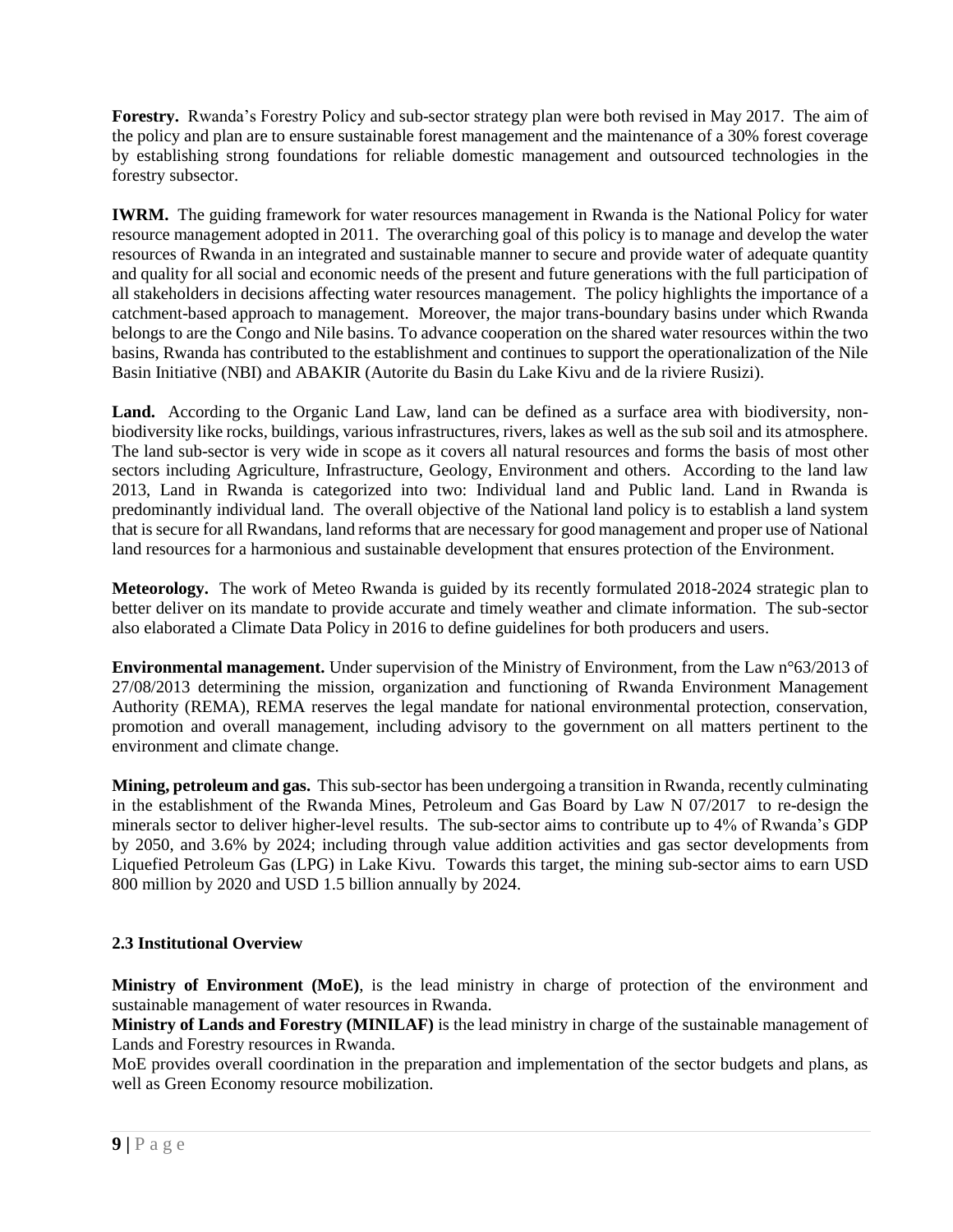Implementation of sector priorities is undertaken by the five national agencies, which include the:

- 1) Rwanda Water and Forestry Authority (RWFA)
- 2) Rwanda Land Management and Use Authority (RLMUA)
- 3) Rwanda Meteorology Agency (Meteo Rwanda)
- 4) Rwanda Environmental Management Authority (REMA)
- 5) Rwanda Mining, Petroleum and Gas Board (RMPGB).

The newly autonomous environment and climate change fund, FONERWA, for which MoE is proposed as the supervising Ministry, will supplement the Ministry's effort in raising funds to support the SSP implementation.

#### *Rwanda Water and Forestry Authority (RWFA)*

The Rwanda Water and Forestry Authority was established under the Law N°06/2017 of 03/02/2017. RWFA's mandated to implement policies, laws, strategies research and programmes that improve the quality and productivity of water and forest resources.

#### *Rwanda Land Management and Use Authority*

Rwanda Land Management and Use Authority (RLMUA) is responsible for putting in place and operationalizing an efficient system of land administration, use and management that secures land ownership, promotes investment in land for socio-economic development and poverty reduction.

#### *Rwanda Meteorological Agency (Meteo Rwanda)*

Meteo Rwanda was established in November 2011, under law N°54/2011. Formerly within the Ministry of Infrastructure, Meteo was categorized under the Ministry of Environment in 2015. The purpose of Rwanda Meteorology Agency is to provide accurate weather and climate information services for safety of life and property and socio-economic development.

#### *The Rwanda Environment Management Authority (REMA)*

**REMA** is under supervision of the Ministry of Environment, from the Law N°63/2013 of 27/08/2013 determining the mission, organization and functioning of Rwanda Environment Management Authority (REMA), REMA is vested with the legal mandate for national environmental protection, conservation, promotion and overall management, including advisory role to the government on all matters pertinent to the environment and climate change. REMA is designated as the national competent authority for all international environmental treaties and agreements on environment. REMA is also the National Designated Authority (NDA) for Green Climate Fund (GCF).

#### *Rwanda Mining, Petroleum and Gas Board (RMPGB)*

The Rwanda Mines, Petroleum and Gas Board was established by Law N°07/2017 in February 2017 to redesign the minerals sector to deliver higher-level results. Accordingly, the RMB has responsibility to re-design the sector to transform mining resources into key drivers of Rwanda's growth during the NST-1 period and beyond.

#### <span id="page-9-0"></span>**2.4 ENR Sector Stakeholders**

The ENR sector intersects with a wide-range sectors and sub-sectors, linking areas such as agriculture, energy, tourism, housing, health, macroeconomic management, gender and social development, among others. In this context, a key priority of the sector strategy is improved coordination among partners in terms of programming, activity implementation and funding. This will be done through strengthening Sector Working Group (SWG) and Thematic Working Groups (TWGs) approaches, including through results based management oversight and accountability frameworks. As such, SWGs and TWGs will continue to bring together Central and Local government institutions, development partners, the private sector and civil society engaged in the ENR sector.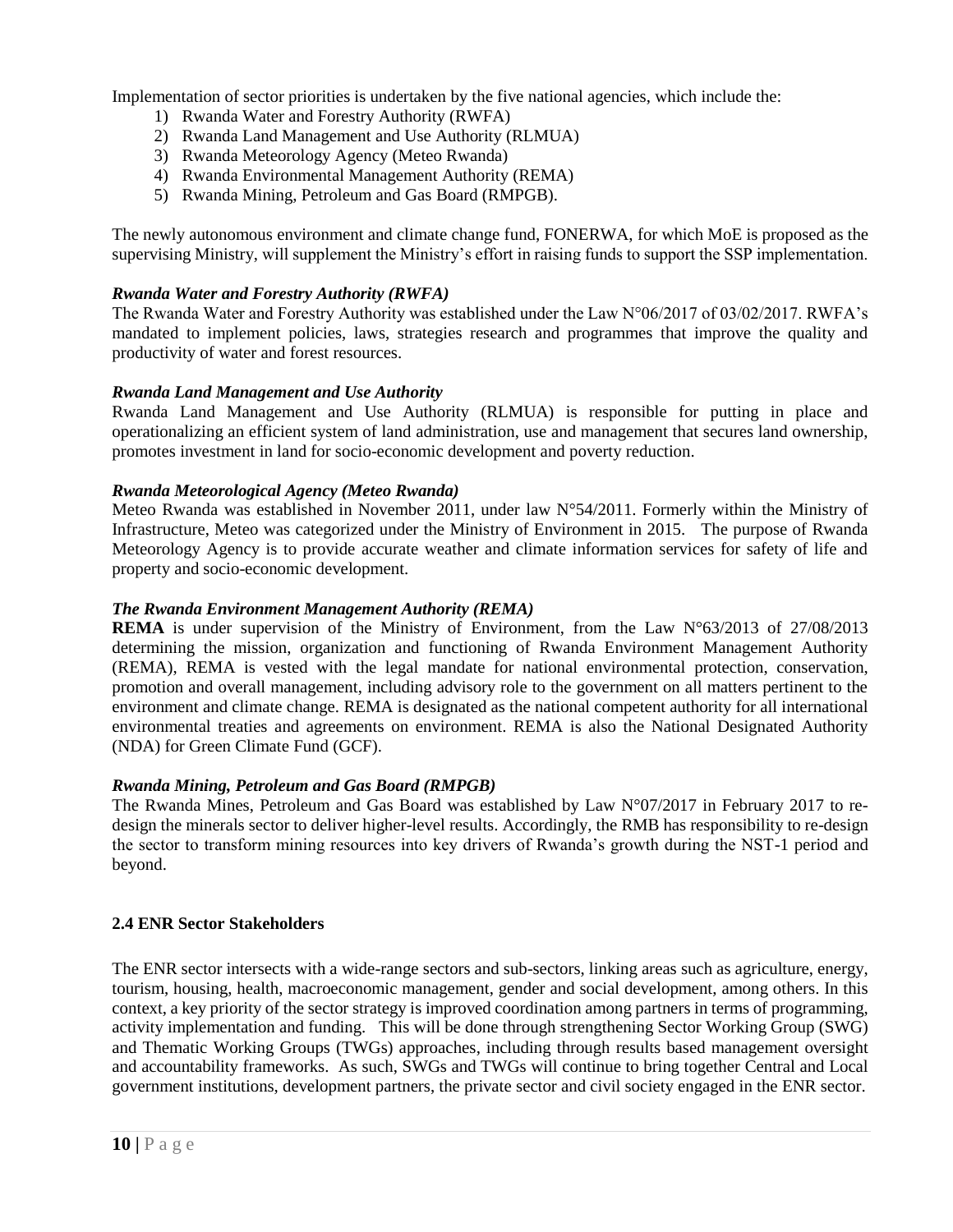At the Central Government level, key ministerial stakeholders include:

- Ministry of Agriculture, Animal Resources (MINAGRI) and affiliated agencies: Rwanda Agricultural Board (RAB) and National Agricultural Export Development Board (NAEB);
- Ministry of Infrastructure (MININFRA) and affiliated agencies: Water and Sanitation Corporation (WASAC) and Rwanda Energy Group (REG);
- Ministry of Trade and Industry (MINICOM);
- The Rwanda Development Board (RDB);
- Ministry of Local Government (MINALOC)
- Ministry of Health (MoH)
- Ministry of Education (MINEDUC)
- Ministry of Foreign Affairs and Cooperation (MINAFFET)
- Ministry of Disaster Management and Refugees Affairs (MIDMAR)
- Ministry of Finance, Planning and Economic Development (MINECOFIN)
- Rwanda Utilities Regulatory Agency (RURA) and Rwanda Bureau of Standards (RBS)

Given the majority of implementation takes place outside of central government, the ENR sector must coordinate closely with a wide-range of local government, private, non-governmental, development partner, academic and media stakeholders.

#### *Local Government*

The Ministry of Local Government (MINALOC) plays a central role in ensuring integration of environmental sustainability issues into the District Development Plans (DDPs) and on-ground implementation, in line with Rwanda's decentralized governance framework. District officials responsible for ENR sector coordinate with District Planning Units, and play a critical role in date collection and disseminate of information for evidencebased implementation and monitoring.

#### *The Private sector*

In accordance with the GoR's policy of private sector-driven economic development, the private sector plays a critical role in ENR sector strategic planning in the context of finance and implementation, with the Private Sector Federation (PSF) and Business Development Centres (BDS) as key partners. Productive sub-sectors of mining and forestry maintain private sector partnerships, including outsourcing activities. In the case of forestry, this provides an important supplement to sub-sector capacity limitations through co-management. REMA and IWRM work with the private sector through regulation and trainings and guidance for improved management, whilst FONERWA provides co-financing for green private sector projects.

#### *Non-Governmental Organizations (NGOs)*

Civil society organisations play an important support role in the ENR sector, particularly for enhancing capacity at the community level, as well as supporting programme design and implementation.

#### *Financial institutions and Development partners*

Financial institutions enable investors and entrepreneurs to access funding to start and expand their businesses in line with Rwanda's environmental regulations across ENR sub-sectors. Core development partners provide sector budget support in the form of priority projects and programmes. UNDP and SIDA (the Swedish International Development Cooperation Agency) co-steered the process of developing a Single Project Implementation Unit (SPIU) for the ENR sector, helping to mobilise other development partners who have made commitments. Core donor partners in the ENR sub-sectors include DFID, KFW, the Kingdom of the Netherlands, BTC, among others.

#### *Research and Educational institutions*

Research and educational institutions are key partners of the ENR sector. The National Institute of Statistics of Rwanda (NISR) integrates Environment and Natural Resources issues into questions of national surveys, censuses and other data collection systems to provide technical support in the analysis and overview of the ENR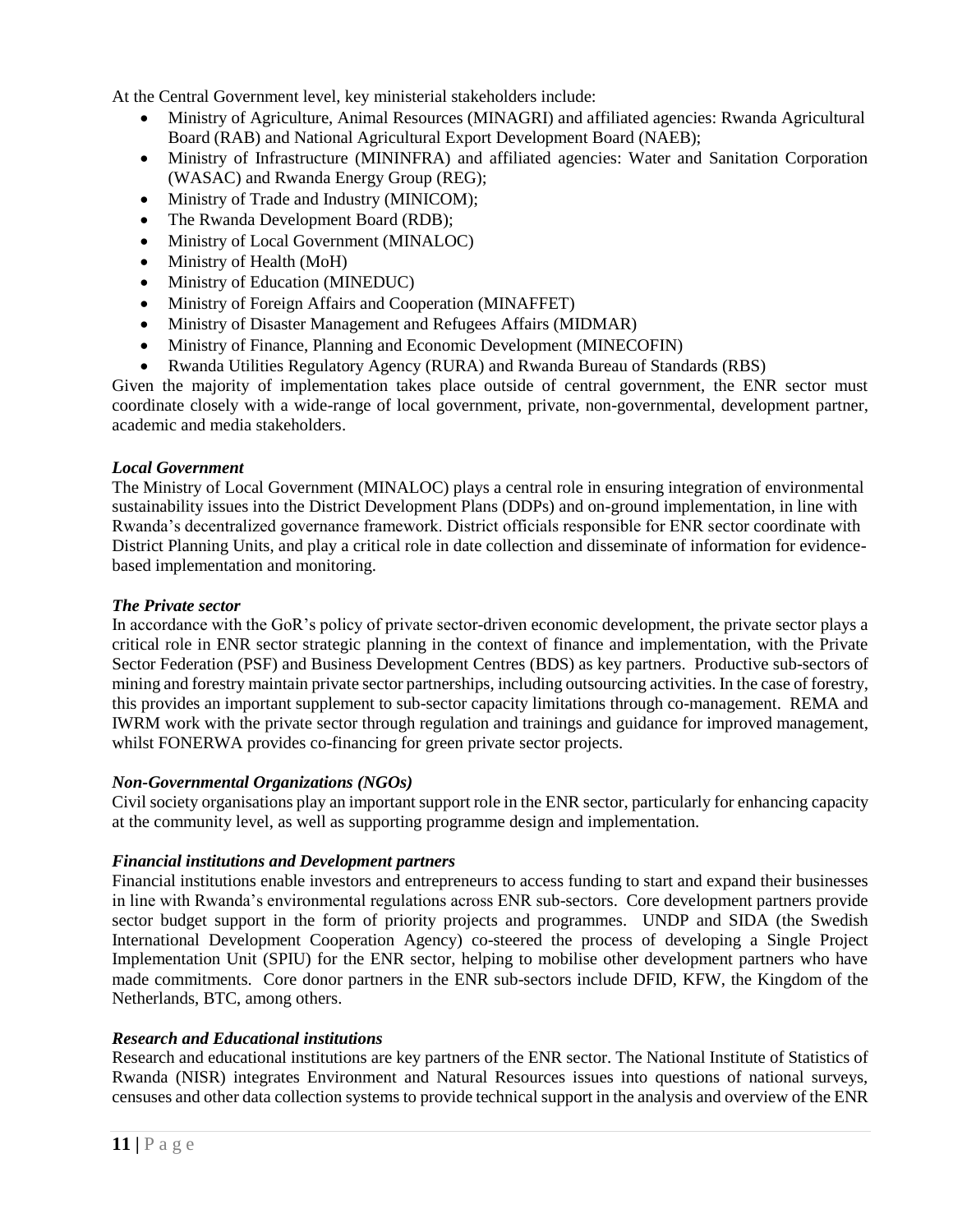sector. Research and technology institutions such as University of Rwanda (UR) identify and pursue research opportunities as well as innovative technologies to meet the challenges of Environment and Natural Resources priorities in their activities based on an MoU between MoE and UR.

#### *The Media & Communications Platforms*

The media plays a crucial role in raising public awareness of environmental and natural resources issues, identifying and reporting environmental damage, sharing crucial information such as climate and weather data and informing the public about services provided by sector institutions. The media in Rwanda can be an effective agent of change, since mass media (particularly radio) remains the main source of information for most Rwandans. As Internet connectivity increases, new forms of media including online news sites and social media platforms will become more relevant. The ENR sector will harness these and other innovative tools (e.g. Twitter) to communicate effectively, both in Rwanda and abroad.

### <span id="page-11-0"></span>**3. ENR SECTOR ACHIEVEMENTS**

This section describes the progress made against the EDPRS II priorities (Annex 2) and priority programmes under ENR sector (Annex 3). One key observations include that although much progress has been made, many areas of unfinished business remain. These areas will in turn inform future NST-1 and ENR SSP priorities addressed in Section 5.

#### <span id="page-11-1"></span>**3.1 ENR Contributions to EDPRS 2 progress and achievement highlights**

Against EDPRS 2 Priority Area 5 thematic outcomes of pursuing a green economy approach to economic transformation through increased green investment, standards and innovations as well as urban development, notable points of progress include:

- Mobilizing over USD 90 million through Rwanda's environment and climate change fund, FONERWA, and successfully establishing FONERWA as an autonomous institution for further scale up of resource mobilization and implementation. Accordingly, FONERWA commitments of RWF 32.7 billion were made to 32 innovative projects including promising green technologies and approaches in energy, building, environmental management and agricultural sectors, among others, across national, District, private sector and CSO implementation partners.
- Although the goal of establishing a green city pilot was not completed in the EDPRS 2 period<sup>3</sup>, important progress was made in developing a green city toolkit and roadmap, identification of a pilot site for the Green City Pilot (GCP) as well as mobilizing USD 7 million in resources for the initial pilot.
- MoE's accreditation to the GCF and being the first such entity globally to secure Project Preparatory Facility (PPF) funds.
- Rwanda's selection for project development support under the Pilot Programme for Climate Resilience (PPCR) and Forest Investment Programme (FIP).
- The Rwanda Resource Efficiency and Cleaner Productions Centre (RRECPC) continues to provide capacity building for the adoption of greener production technologies in the industrial sector.
- Adoption of a model mine concept by 35 companies, and funding awarded for two model mines by FONERWA.

Against the EDPRS 2 thematic priority of integrated approaches to land use and rural settlements, highlighted achievements include:

 Modernizing Rwanda's land management through complete and systematic land registration, operationalizing an online land information system (LAIS) easily available to the public, construction

<sup>3</sup> EDPRS 2 Midterm Evaluation Report, 2017.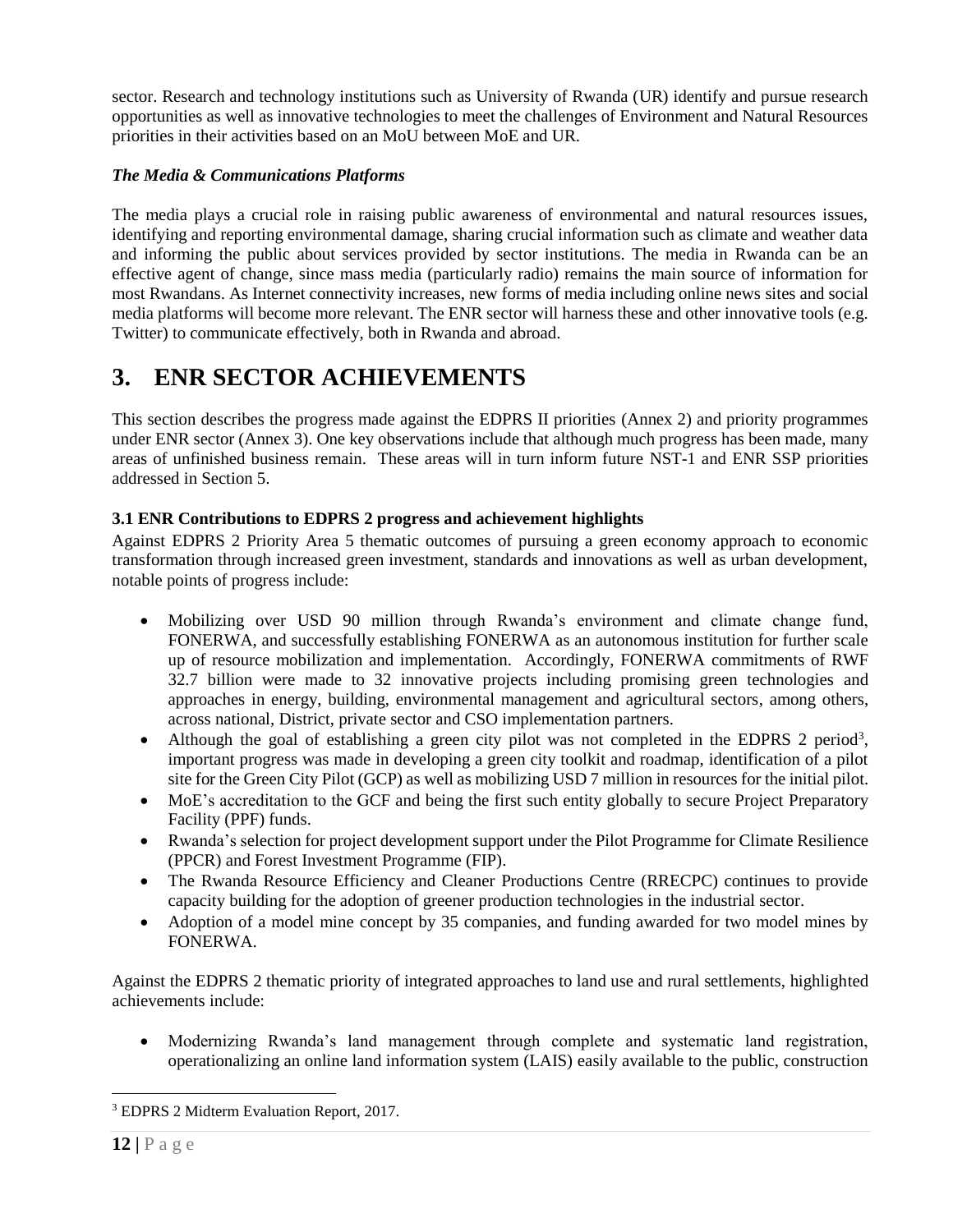of 5 District Land Bureaus Offices and validation of 30 District Land Use Plans among other achievements.

 388 out of 419 sector land managers (93.2%) covering all districts and zonal offices in land surveying modules were recruited and trained (achieved at 89%).

The status of overall ENR sector performance against EDPRS 2 priorities was mixed, with integrated approaches to land use and rural settlements meeting set goals while objectives of pursuing a green economy approach fell short of set goals although important progress was made. Going forward, significant unfinished work remains for ensuring green economy approaches are facilitated by the ENR sector which will be brought forward as part of the ENR 2018-2024 SSP.

#### <span id="page-12-0"></span>**3.2 ENR status and achievements against planned activities (2013/14 – 2017/18)**

ENR sector progress against existing SSP activities have registered good results across most sub-sectors, with key highlights indicated below. Annex 3 further details the achievements on those areas. Moreover, the sector has largely achieved two main targets of Vision 2020. The target for percentage of land protected for biodiversity conservation (10.3 % for year 2020) was surpassed by 2015 with total protected areas equivalent to 10.13%. The target of 30% of Rwandan land area to be covered with forest by 2020 will be achieved by 2018, two years before the target date with the percentage covered equivalent to 29.8%.

#### **Key highlights include:**

- Against the target of increasing forest cover to 30% by 2018, 29.8% has been achieved to date.
- Against the target of ensuring security of land tenure for all land claimants through systematic land registration, 8.6 million titles have been printed and 7.2 million titles have been collected by owners.
- A National Water Resources Master Plan for Rwanda was initiated in 2013 and was approved by the cabinet in 2015.
- Watershed projects have been implemented in the last seven years, including the rehabilitation of Sebeya, Yanze, Kadahokwa, Upper Nyabarongo, Karago and Kinoni catchments. An estimated total number of 10,000 ha have been well managed with terracing, afforestation, trenches, etc.
- To promote green and climate resilient village model in the framework of VUP, a green village toolkit has been developed by REMA and piloted in Muyebe I and II and Rubaya, with Kabyaza, Rusizi, and Gashaki under construction.
- Against the target to develop projects to reduce vulnerability to climate change through the increase of adaptive capacity, 32 FONERWA Projects have been approved for funding including 10 National Government projects, 7 Districts projects, 8 private sector projects, 4 NGOs projects and 3 joint NGOs-Districts projects, all worth **Rwf 32.7 billion.**
- Geological surveys and exploration have in three selected Potential Target Areas (PTAs) (Bugesera II, III and Rulindo II) have been completed and recommended further and deeper exploration in thirteen Future Priority Areas on key minerals like Tin, Tungsten, Tantalum, Gold, Lithium, Rare Earth Elements, Nickel, Platinum Group Minerals and Base metal.
- Meteorological data management has been improved for better planning & decision making through the digitization of 3 synoptic stations and the establishment of a new weather radar.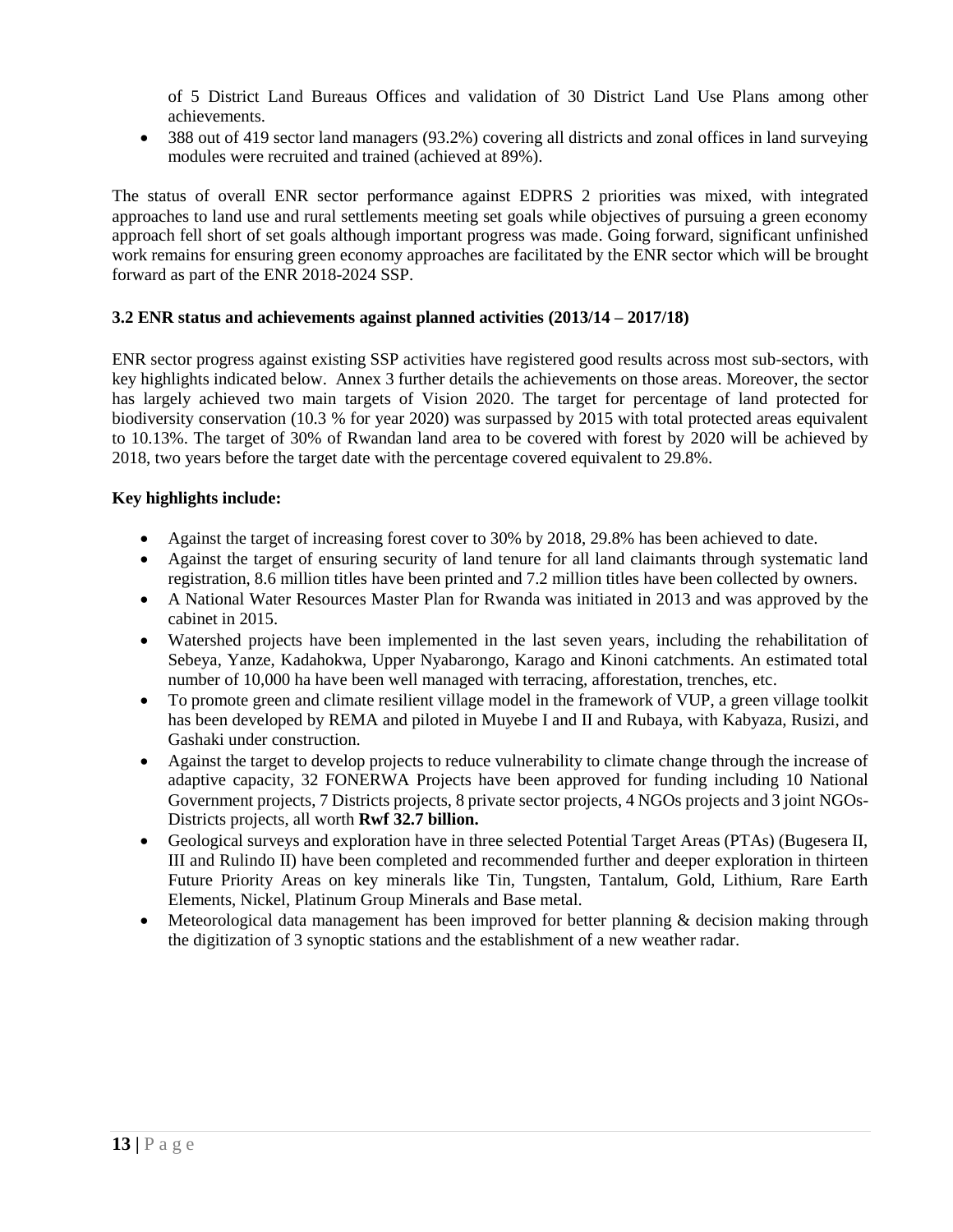## <span id="page-13-0"></span>**4. CHALLENGES IN ENVIRONMENT AND NATURAL RESOURCES SECTOR**

From the perspective of dynamic, macro-level exogenous factors influencing the ENR sector, the increasing pressure of a young, dense, growing and urbanizing population on Rwanda's natural resources poses a central a challenge and an opportunity for Rwanda. Key related challenges include that 96% of rural households rely directly on predominantly subsistance agriculture for their livelihoods,<sup>4</sup> working on fragmented plots of 0.24 ha on average<sup>5</sup>. Compared to 2012 levels, by 2032 the total number of households is expected to increase from 2.4 million to 5.3 million; over 100% increase. Within this 20 year period, urban populations are projected to quadruple from 0.4 million households to 1.6 million, with rural areas adding 1.7 million new households.<sup>6</sup>

Population growth along with other interrleated drivers of increased standards of living and economic development will add pressure to the already strained environmental capital resources (agricultural land, forests, wetlands, rivers, lakes, etc.), causing further land fragmentation and productivity contraints in rural areas as well as unplanned settlements and pollution if not properly anticipated and managed in expanding urban areas. Without management foresight, landuse planning and management challenges around rationalization of competing activities (namely agriculture, industrialization, urbanization, and natural ecosystems) will grow.

Moreover, future climate change is likely to lead to new risks: the negative impacts seen from today's climate variability are likely to become worse. Average annual temperatures will continue to rise, 0.9 degrees celsius to 2.2 degrees celsius by the mid-21<sup>st</sup> Century, relative to the period 1970 to 1999. Whilst changes in average annual rainfall or frequency of droughts are less certain, higher temperatures are likely to increase the intensity of rainfall events, contributing to flash flooding and erosion.<sup>7</sup>

#### *Priority ENR Sector challenges to address in the 2018-2024 period:*

- 1. **From an ENR sector management effectiveness perspective, the main barriers to achieving sector objectives include: weak human technical capacity including monitoring and evaluation and integrated management and information systems; issues coordinating crosssectoral mainstreaming and engaging civil society and private sector actors; and inadequate and unpredictable finance.** These issues are crosscutting within sub-sectors of Forests, Meteorology, Environmental Management, Land, Mining and Water.
- 2. **High competition among forestry, land and water resource users.** These sectors experience high demand in terms of limited available land for agriculture, forestry and agroforestry purposes to support biomass needs, water for irrigation, industry and domestic needs, as well as related requirements to sustain regulatory and provisioning functions of critical ecosystems, e.g. wetland, lakes and rivers. For example, agriculture and high population pressure have led to cultivation on fragile land on slopes of 30 degrees or greater, which are intended to be used for forestry activities to stabilize soils in accordance with the National Land Use Master Plan.
- 3. **Unproductive forest management practices.** This is exacerbated by illegal cutting of forests, uneven distribution of forest resource over the country and limited space for plantations, low

<sup>4</sup> NISR, EICV4. Cited from Rwanda's Strategic Plan for Agricultural Transformation (PSTA 4).

<sup>5</sup> Ibid.

<sup>6</sup> Ibid.

<sup>7</sup> Add ref to GCF PPF feasibility work.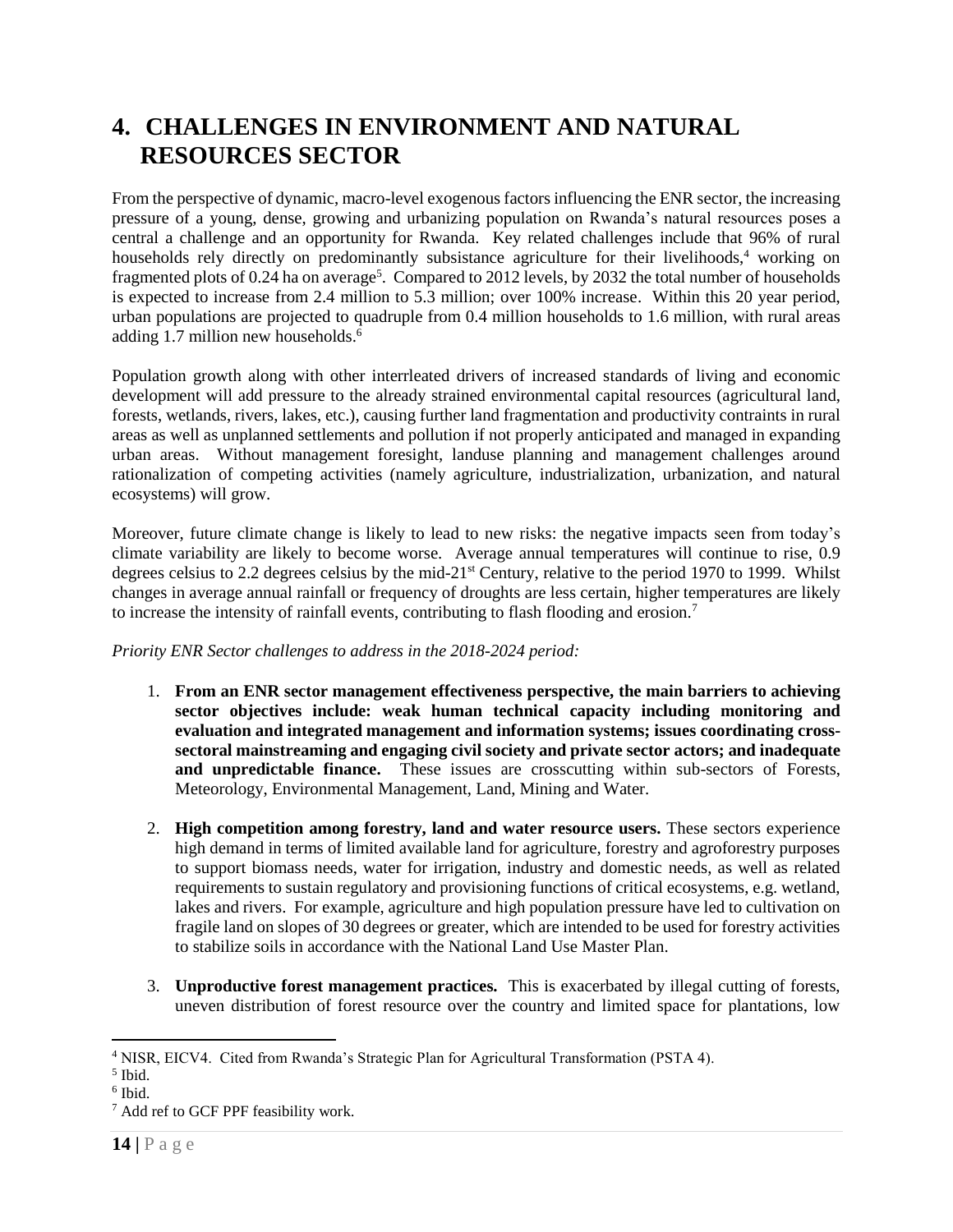productivity of manmade forests, predominance of one species (Eucalyptus) and poor agroforestry practices. As a result, demand for forest products outweighs supply. According to EICV4, 99.3% of households utilise biomass energy for cooking, representing a dramatic shortfall against the Vision 2020 and EDPRS 2 target of 50%. In addition to this, wood remains the widely used material in construction of houses, where 40.7% of houses have their walls built of tree poles and mud. Moreover, although Rwanda has successfully almost reached its target for 30% forest coverage, the quality and utility of these resources needs to be closely assessed within a sustainable forest management framework.

- 4. **Weak land use planning across competing interests and high levels of land degradation resulting in non-optimal utilization of resources.** At present, national and District-level land use master plans are not aligned, and governance systems are not in place to rationalize, harmonize, monitor and enforce implementation. This is exacerbated by low levels of compliance with the national land use master pan. In addition, with 70% of incomes deriving largely rain-fed agriculture, Rwanda's land and soil resources are a cornerstone of its natural capital, but also one of the most critically degraded. Due to its steep and hilly topography, intensive farming, lack of fallowing and reduced mulching practices, land degradation in Rwanda has been a well-known phenomenon for decades. Berry et al. 2003 estimated the cost of land degradation in Rwanda at 3.5% of agricultural GDP.<sup>8</sup>
- 5. **Climate related impacts from floods, landslides and droughts result in economic losses, and undermine economic development gains.** This situation is further complicated by limited awareness, understanding of environmental, and climate change issues particularly in productive sectors. Scarcity of water resources adversely impact agricultural productivity and increases potential for rising epidemics and loss of life. Extreme weather events already negatively impact the economy and climate change could result in annual economic losses of just under 1% of GDP by 2030<sup>9</sup>. This vulnerability was illustrated by the prolonged dry season in the Eastern province in 2016 affecting 5 Districts (Kayonza, Gatsibo, Kirehe, Nyagatare and Ngoma).
- 6. **Inadequate solid and liquid waste management particularly in urban areas contributes to the spread of waterborne diseases and other hygiene related illnesses, hence increasing cost for ensuring public health**. As an example, in Kigali city, 60% of the population depends on shallow pit latrines and solid waste in dumped into open dumping sites. Rapid urbanization, as well as geographic and temporal disparities in water availability, makes it difficult to supply water to certain areas. Increased competition for water resources is compounded by weak coordination among sectors, and is evident in the planning and utilization of water resources. Cases of sectoral conflicts in water use have been reported at various levels, increasing the urgency for the implementation of a strong water governance framework. There is a need for the department in charge of IWRM to fast track some quick win projects proposed in the master plan that can improve in water resources management in Rwanda.
- 7. **The main source of water pollution in rural areas is the application of chemical agricultural inputs.** The proportion of households using chemical fertilizers and pesticides increased from 24% in 2006 to 29% and 31% in 2011 and 36.4 and 29.3 in 2014 respectively. The challenge is managing this pollution while simultaneously encouraging agricultural transformation and intensification for economic growth and sustainable livelihoods.

 $\overline{a}$ <sup>8</sup> L. Berry, J. Olson, and D. Campbell, 2003. Assessing the extent, cost and impact of land degradation at the national level: findings and lessons learned from seven pilot case studies.

<sup>&</sup>lt;sup>9</sup> Stockholm Environment Institute, 2009. Economics of Climate Change in Rwanda.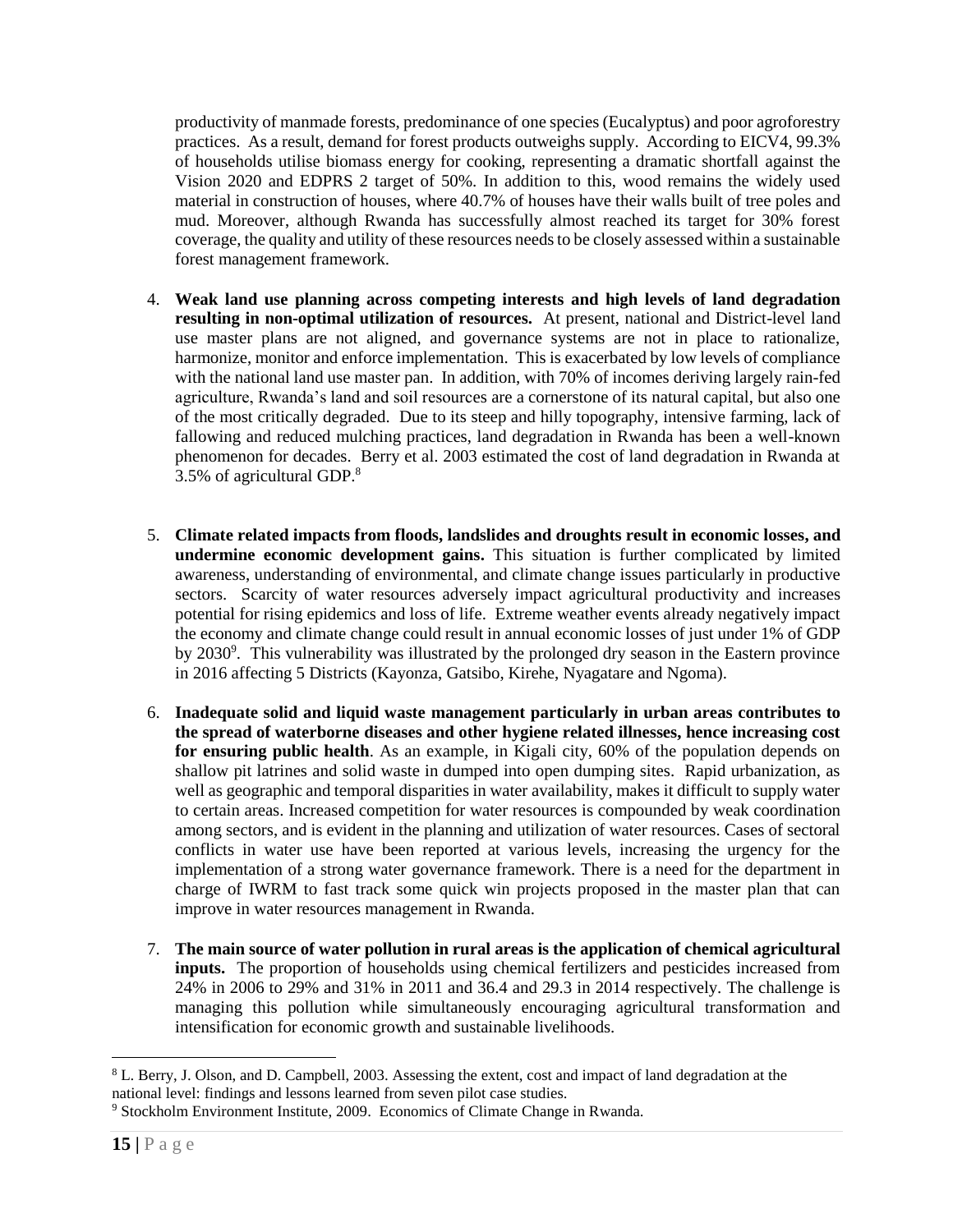- 8. **In mining, despite the current signs of revitalization, the sub-sector works far below its capacity, relying largely on small scale mining that is export oriented and contributes to the environmental degradation**. Limited systematic mapping has only recently begun after long quiescence (about 30 years). The current knowledge about the mineral resources potential largely depends on historical records. No major mining venture is currently operating based on known reserves. Key ongoing challenges and constraints for the development of the sector, which are the focus of ongoing reforms include: a) implementation of the legal framework, b) access to international and local finance, c) limitations in infrastructure and services (i.e. water and electricity supply), d) lack of mineral resource knowledge, e) lack of professionalism and capacity of the artisanal and small scale mining dominated sector, f) skilled-labour shortages, g) obsolete technology and processes, h) inadequate assessment and management of environmental impacts, i) occupational health and safety risks, j) limited social impact management and community development, k) volatility of commodity prices, l) limited government revenue streams and m) illegal mining and trading. $10$
- 9. **Emerging issues with urbanization and industrial development**, namely point and non-point pollution, including solid and hazardous/toxic waste management.
- 10. **Limited availability of modern meteorological infrastructure and competent personnel to facilitate rapid translation of weather and climate data and information into high-quality products tailored to user needs, guided by up-to-date research and monitoring that meets international standards**, e.g. forecasting and early warning programmes.

### <span id="page-15-0"></span>**5. ENVIRONMENT AND NATURAL RESOURCES STRATEGIC FRAMEWORK**

#### <span id="page-15-1"></span>**5.1 Mission and Objectives**

*Mission:* Promote, coordinate and enable the sustainable management of Rwanda's natural resources to safeguard green & climate resilient growth and achieve high standards of living across generations.

*Strategic Positioning:* ENR's 2018/19 – 2023/24 sector strategic plan is anchored in the Government of Rwanda's development vision of a sustainable, high-income economy by 2050 ensuring high standards of living for all Rwandans.

The ENR sector will help enable Rwanda's transformation towards national prosperity through:

- Optimal management of natural capital (land, water, forests, environment).
- Full access to high quality, renewable, sufficient & affordable water and energy resources.
- Phase out of charcoal/wood as primary energy sources.
- Climate resilience across productive sectors, namely agriculture and energy.
- Healthy and environmentally friendly surroundings, with low pollution and high biodiversity and ecotourism, for national and international benefit.

<sup>&</sup>lt;sup>10</sup> Earth Systems working draft, 2017. Strategic Environment Assessment for the Mining and Minerals Policy of Rwanda.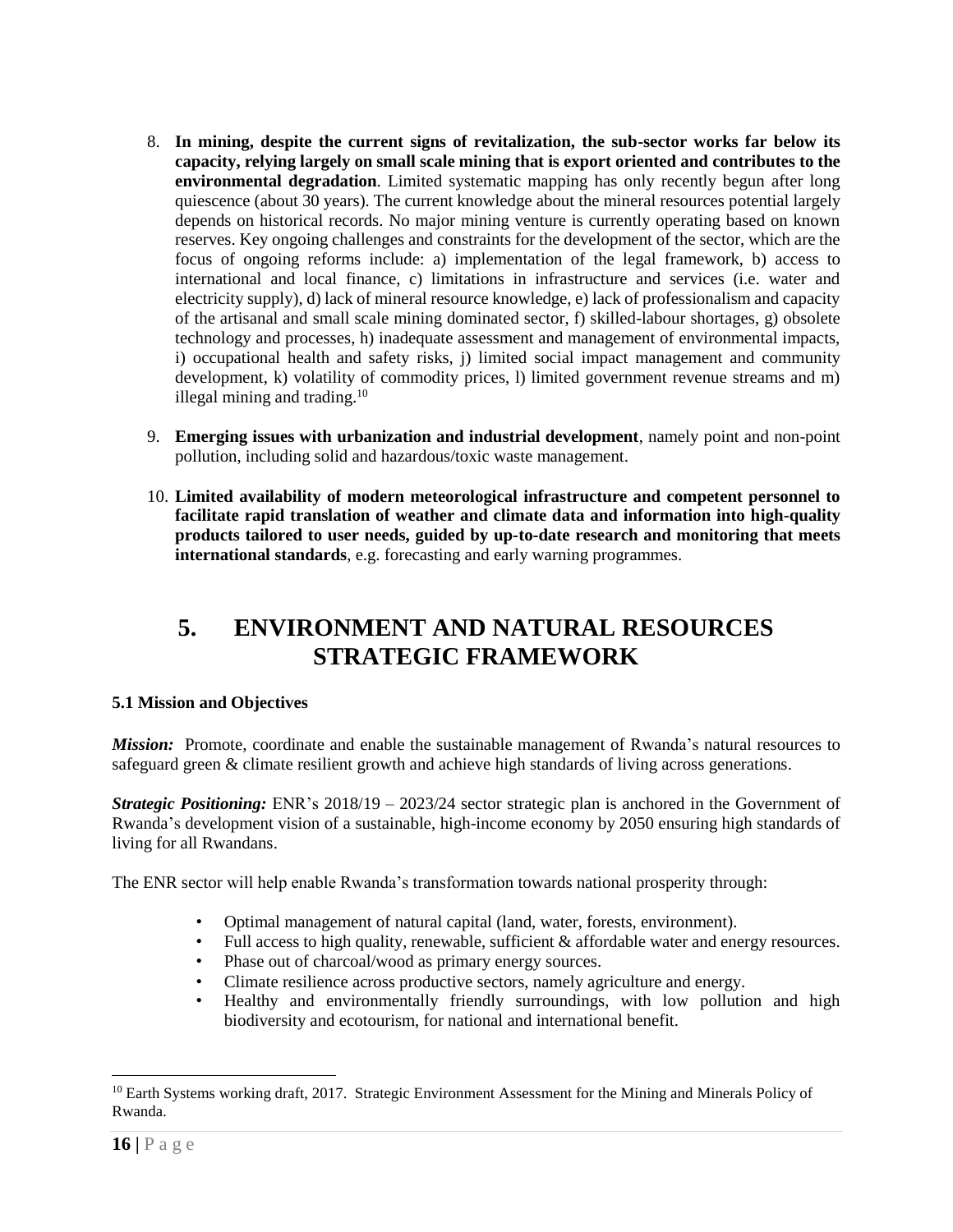• Use the national climate finance momentum for resource mobilization to finance cross sector priorities in order to achieve robust climate and environment results.

*Overall Objective (SSP 2018/-2024):* **Optimize** and **scale-up** sustainable and climate resilient management of natural capital resources to **anchor** and **accelerate** achievement of Rwandan prosperity.

#### *Specific Objectives:*

- 1. **Establish and enforce national quality standards for sustainable forest management (SFM) & agroforestry materials and management techniques to improve productivity,** optimally maintaining forest cover at 30% and doubling land under agroforestry resulting in higher-quality, more suitable and sustainable sources of biomass and non-wood forest products.
- 2. **Optimize and scale-up Integrated Water Resources Management (IWRM) using a catchment-based coordination and planning approach for equitable, productive and sustainable use,** strengthening governance and equitable allocation frameworks for productive use of high-quality water resources, addressing issues of water balance/scarcity, storage, quality, and water use efficiency
- 3. **Identify innovative solutions to systemic and crosscutting issues** of quality standards of management, linkages to national priorities for job creation, investment and urbanization as well as improving policy and institutional coherence, multi-stakeholder partnerships and coordination, as well as data, monitoring and accountability.
- 4. **Quality weather and climate information and services**, upgrading observation networks and capacity to deliver real-time access to certified, high-quality weather and climate services for extreme events and user decision making needs.
- **5. Safeguard environmental resources** through strengthened regulatory, monitoring and compliance systems for pollution control including hazardous/toxic wastes, rehabilitation of degraded wetland ecosystems, implementation of Rwanda's NDCs for climate change along with E/CC mainstreaming and capacity building activities.
- 6. **Catalyse the responsible development and improved performance of the mining, petroleum and gas sector** by de-risking private sector investment through exploration, modernization of techniques, consolidation of small concessions into District mining blocks meeting national quality standards ('model mine'), and emphasis on value addition and sustainable practices.
- 7. **Develop a holistic and integrated land management system to optimize productivity**, building on successes in land administration/registration and improve established land use plans and systems; ensuring integrated sectoral, District and national-level management that is participatory, reliable and sustainable.

#### <span id="page-16-0"></span>**5.2 High-Level Results Chain**

The results chain of the SSP is presented in **Figure 2** with priority interventions across sub-sectors presented in **Table 2.** An elaborated logical framework including indicators and targets is presented in **Annex 5**.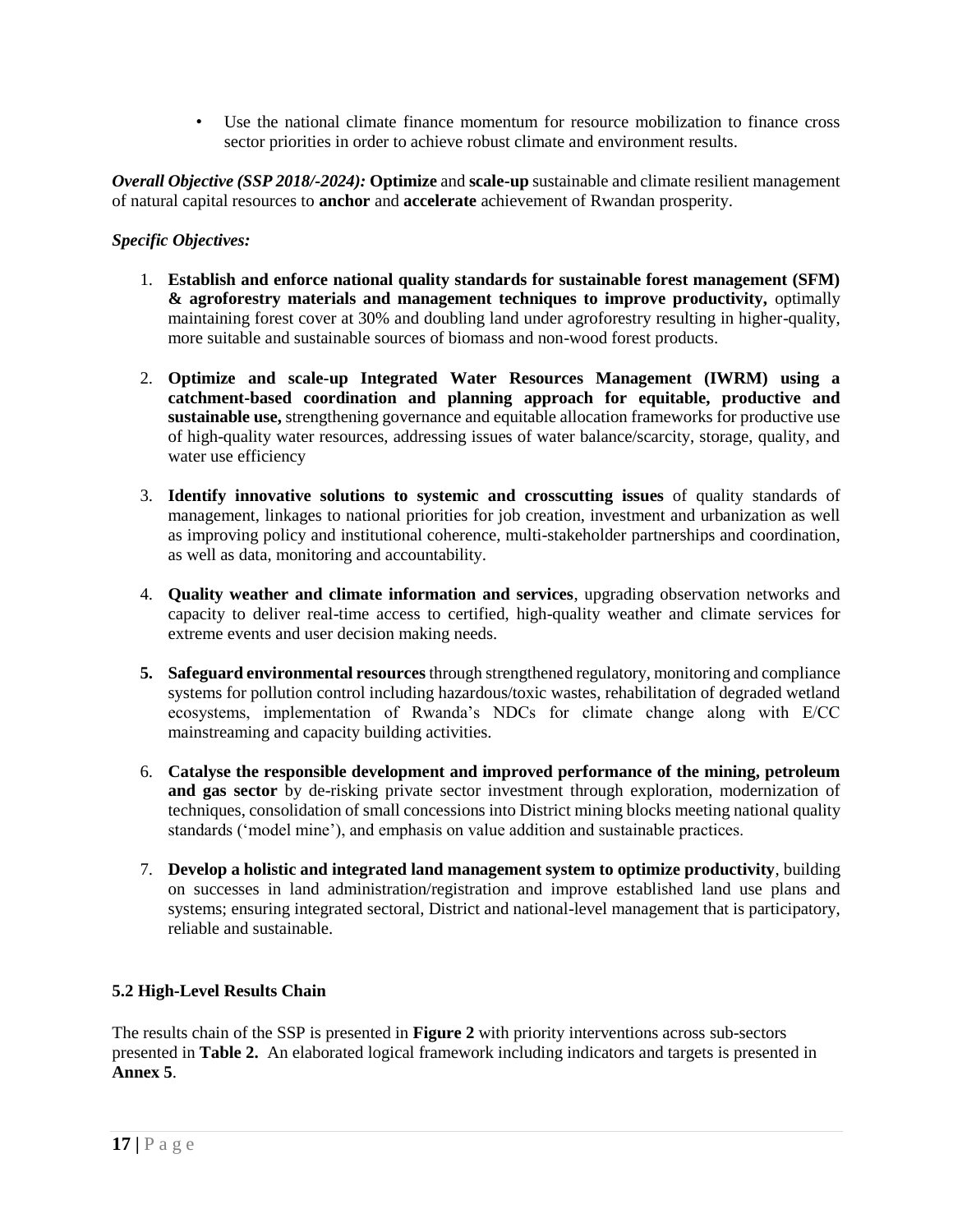#### **Figure 2. ENR Results Chain.**

**Mission:** Promote, coordinate and enable the sustainable management of Rwanda's natural resources to safeguard green & climate resilient growth and achieve high standards of living across generations.

**Overall Objective: Optimize** and **scale-up** sustainable and climate resilient management of natural capital resources to **anchor** and **accelerate** achievement of Rwandan prosperity.

**SO1.** Identify innovative solutions to systemic issues.

**SO2.** Develop a holistic and integrated land management system to optimize productivity.

**SO3**. Optimize and scale-up Integrated Water Resources Management (IWRM) using a catchment-based coordination and planning approach for equitable, productive and sustainable use.

**SO4.** Establish and enforce national quality standards for SFM & agroforestry materials and management techniques to improve productivity**.**

**SO5.** Safeguard environmental resources through strengthened regulatory, monitoring and compliance systems for pollution control, rehabilitation of degraded wetland ecosystems, NDC implementation and E/CC mainstreaming & capacity building.

**SO6.** Enhanced reliability of weather and climate information and services.

**SO7.** Catalyze responsible development and improved performance of the mining, petroleum and gas sector**.**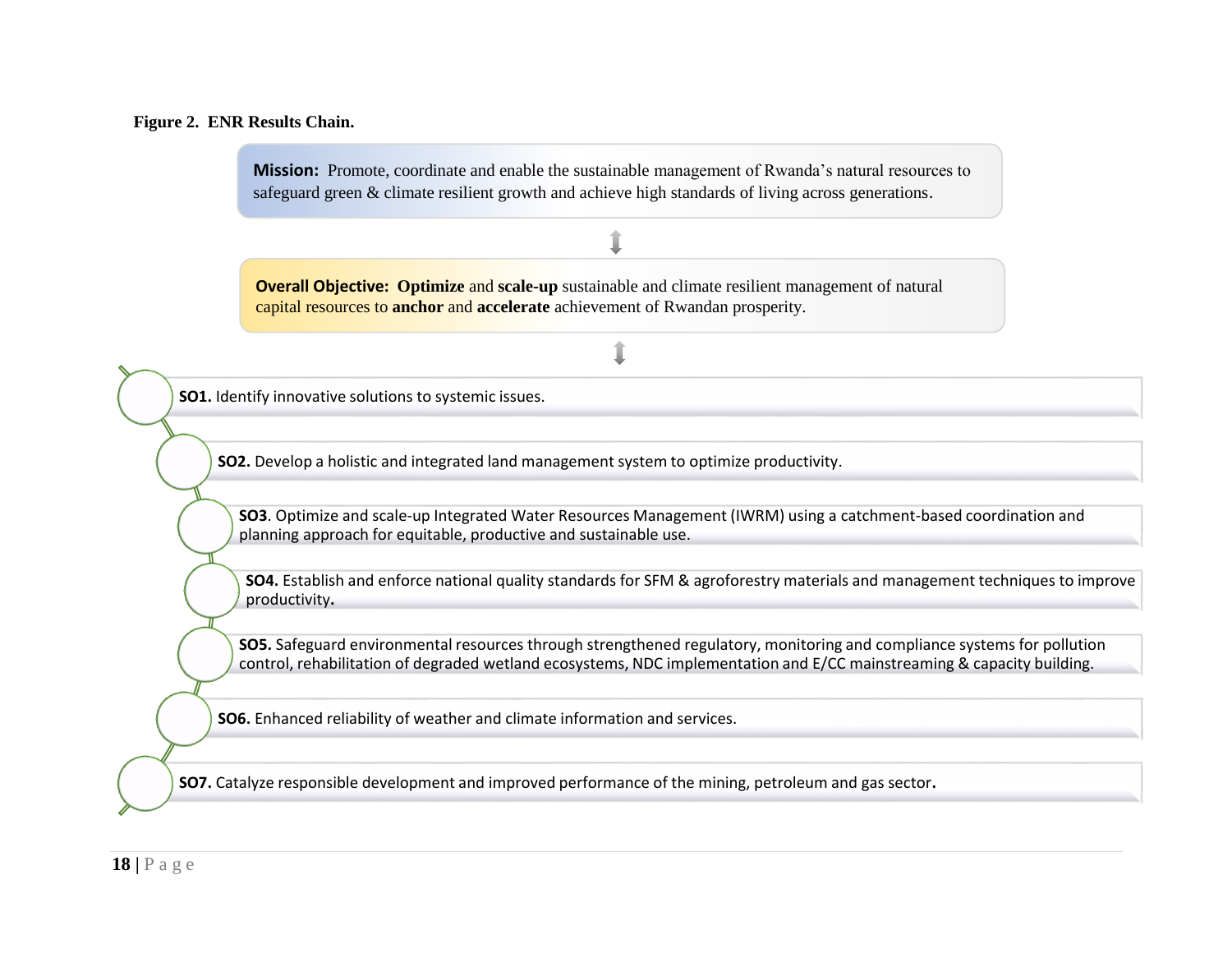#### **Table 2. Priority SSP interventions for ENR Sector.**

|                  | Optimization                                                                                                                                                                                                         | Scale-up                                                                                                                                                                                              | Transformational objective                                                                                                                                              |
|------------------|----------------------------------------------------------------------------------------------------------------------------------------------------------------------------------------------------------------------|-------------------------------------------------------------------------------------------------------------------------------------------------------------------------------------------------------|-------------------------------------------------------------------------------------------------------------------------------------------------------------------------|
| Forestry         | Establish/enforce SFM & agroforestry quality standards for<br>materials & management techniques<br>Unlock productivity of degraded/unproductive forest plantations<br>Implement high-quality agroforestry models     | Pilot results-based payments grant<br>scheme for micro/small holders in<br>partnership with FONERWA/FIP                                                                                               | Sustainable and productive forest &<br>agroforestry management.                                                                                                         |
| Water            | Strengthen governance structures for IWRM at catchment,<br>national and trans-boundary levels<br>Ensure equitable, efficient & productive water allocation<br>Establish national standards for ambient water quality | Implementation of catchment<br>$\bullet$<br>management plans<br>Scale-up of water harvesting &<br>multi-purpose dams<br>Partnerships with major users<br>$\bullet$<br>(agriculture, energy, industry) | Sustainable and productive integrated<br>water resource management.                                                                                                     |
| Land             | Develop holistic & integrated land management system<br>Rationalize/harmonize land use master plans (national/District) &<br>sector strategic plans                                                                  | Build on LAIS platform as basis for<br>$\bullet$<br>INRMIS & optimal land use mgmt.                                                                                                                   | Sustainable and productive integrated<br>land management.                                                                                                               |
| Meteo            | Upgrade weather observation network<br>Promote real-time access to certified, high-quality<br>weather/climate information & services<br>Revive ENAM into National Met Training & Research Center                     | Open-access to weather/climate<br>$\bullet$<br>data & information (fee-based) for<br>PPP applications<br>Establishment of regional center                                                             | Quality weather and climate services.                                                                                                                                   |
| <b>ERM</b>       | Develop strong regulatory, monitoring & compliance system for<br>point and non-point pollution, hazardous/toxic waste.<br>Characterize & rehabilitate degraded wetlands.<br>Develop environmental MIS platform       | Implementation of Rwanda's NDCs<br>$\bullet$<br>(GGCRS)<br>E/CC mainstreaming & capacity<br>$\bullet$<br>development                                                                                  | Safeguard environmental resources.                                                                                                                                      |
| Green<br>Economy | Quality standards of management<br><b>Natural Capital Accounting</b><br>Integrated natural resource management information system<br>(INRMIS)                                                                        | Green investment<br>$\bullet$<br>Green job creation<br>$\bullet$<br>Support of Green/SMART<br>settlement (urban/rural)                                                                                | Optimize and scale-up sustainable and<br>climate resilient management of natural<br>capital resources to anchor and<br>accelerate achievement of Rwandan<br>prosperity. |
| <b>Mines</b>     | De-risk & attract private investment through GoR investment in<br>exploration of mining resources                                                                                                                    | Consolidation of ASM concessions<br>$\bullet$<br>into District mining blocks<br>Promotion of value addition<br>$\bullet$                                                                              | Catalyze responsible development of<br>mineral/gas/petroleum resources.                                                                                                 |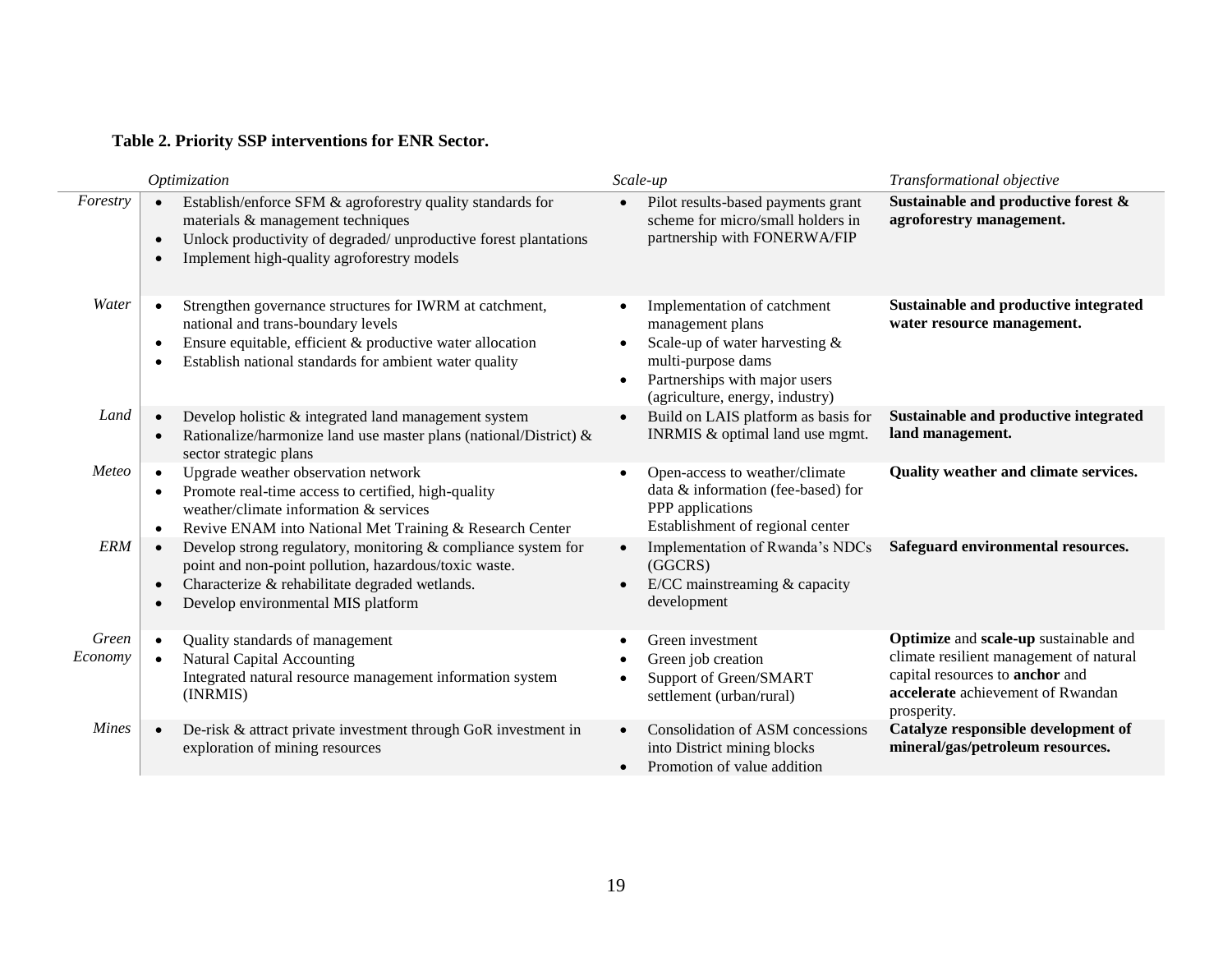#### <span id="page-19-0"></span>**5.3 Contributions to NST-1**

Sustainable and climate resilient natural capital underwrites Rwanda's present and future prosperity. This underscores the value addition of the ENR sector to the medium-term goals of NST-1 and longer-term goals of Vision 2050. Moreover, **a high-income economy with high-quality of life and standards of living inturn requires access to high-quality natural capital resources and services (regulation, provisioning)**.

However, as traditional measures of wealth (namely GDP) do not account for the natural assets that underlie it, the depletion (or replenishment) of these natural assets is not adequately captured at present in Rwanda. Given that positive and negative externalities related to high-quality or poor-quality natural capital management are not systematically monitored and reported across ENR and other sectors, they represent unquantified benefits and costs in the equation for Rwanda's future growth and prosperity.

Table 3 below aims to relate NST-1 drivers and enablers of Rwanda's economic growth to examples of value addition from high-quality natural capital resource management in practical terms.

| <b>NST-1 drivers/enablers</b>                                                                                                            | <b>ENR SSP linkages (&amp; value addition)</b>                                                                                                                                                                                                                                                                      |
|------------------------------------------------------------------------------------------------------------------------------------------|---------------------------------------------------------------------------------------------------------------------------------------------------------------------------------------------------------------------------------------------------------------------------------------------------------------------|
| Employment generation                                                                                                                    | Green (and off-farm) jobs, e.g. ecotourism service<br>industry, renewable energy industry, wood and<br>non-wood forest products                                                                                                                                                                                     |
| Cost savings/ higher IRR for industry                                                                                                    | Cleaner production through efficient & effective<br>technologies & NRM                                                                                                                                                                                                                                              |
| Access to renewable energy (hydro) and<br>energy $(gas, \text{ICS})$<br>improved<br>supply;<br>Reducing biomass as primary energy source | Sustainable and productive forestry/agroforestry<br>biomass;<br>sustainable<br>Provide<br>increasing<br>$\mathbf{i}$<br>Certificates based on standards of green charcoal<br>production, (ii) set guidelines of Green charcoal<br>production, (iii) Raise awareness on adoption of<br>alternative sources of energy |
| Avoided losses from weather/climate risks                                                                                                | Quality weather and climate forecasting and EWS                                                                                                                                                                                                                                                                     |
| Benefits from water storage capacity                                                                                                     | Wetland/watershed protection thus reducing<br>siltation; Renewable water resources for irrigation,<br>energy (hydro) & high-quality water supply                                                                                                                                                                    |
| Ecotourism and diversification as source of<br>foreign exchange and alternative income                                                   | Creation/maintenance of protected areas; potential<br>of developing wetland ecotourism                                                                                                                                                                                                                              |
| Contributions to GDP and export revenues                                                                                                 | Development of mining resources; water and<br>forestry resources supporting tea/coffee exports                                                                                                                                                                                                                      |

#### **Table 3. Contributions to NST-1 Thematic Areas/Priorities.**

<sup>1.</sup> The strategic importance of natural capital resources is accepted in Rwanda at the highest levels. However, for the country **to achieve transformational economic growth, equivalent transformations are going to be needed in the ENR sector to enable these ambitions**, particularly in the context of growing population pressures and uncertainties of climate change. Rwanda will have to continually position itself in accessing climate finance to effectively address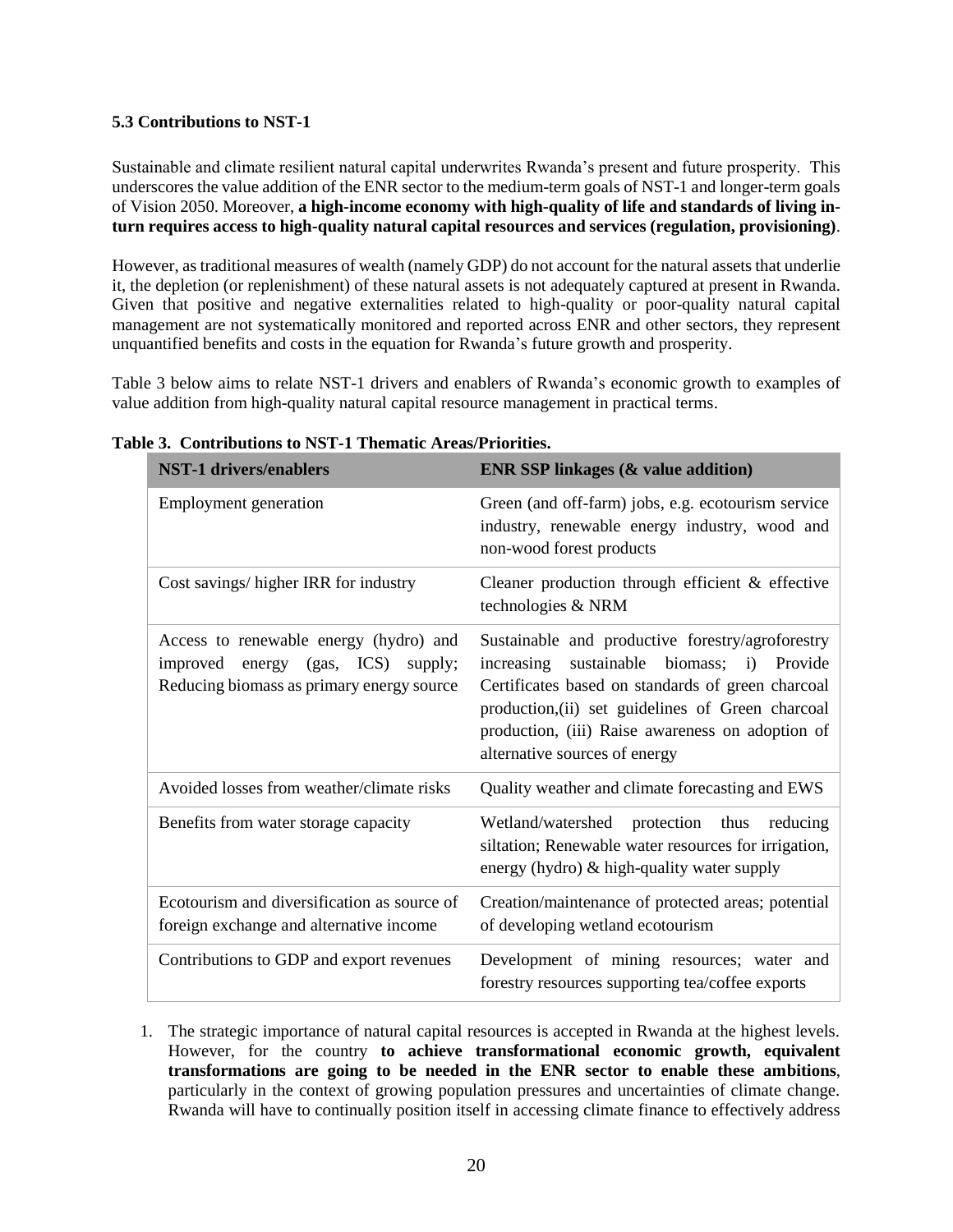climate impacts and secure the development gains across sectors such as Agriculture, urbanization, industry and energy. These constitute critical priority areas in the Nationally Determined Contributions (NDCs) and poised to attract climate finance through the Paris agreement mechanism. To mobilize these climate resources at scale will require featuring FONERWA in the resource mobilization chapter of NST-1 and highlighting its role as a vehicle for green investment across productive sectors (agriculture, energy, ENR, etc).

#### <span id="page-20-0"></span>**5.4 ENR Sector-level priorities and innovations towards NST-1**

#### <span id="page-20-1"></span>**5.4.1 New Priorities and Innovations**

To support NST-1 and wider Vision 2050 objectives, the following ENR sector-level and sub-sector priorities and innovations are proposed within the framework of optimization and scaling-up of high-quality and productive natural capital management.

- **Adopt Natural Capital Accounting (NCA)** practices to track the Total Economic Value (TEV) of natural capital to the Rwandan economy focusing on land, water, forests, wetlands and mining, thereby accounting for gains and losses relative to GDP growth.
- Linked to the above, **systematically track the total value of green (and efficiency) investments and corresponding returns on investment** across ENR sub-sectors and key productive sectors (agriculture, energy, infrastructure, etc), with a focus on partnerships with priority secondary cities and private industry. This aims to highlight the triple-bottom-line benefits (economic, social, environmental) of green growth as Rwanda urbanizes and industrializes. For example, between 2009 and 2016, support from the Resource efficient and Cleaner Production Centre to Rwandan industry generated cost savings of approximate USD 7.4 million.<sup>11</sup>
- Scale up green investment through consideration of **green bonds and other innovative financial instruments in partnership with FONERWA, complimented by strategic policy and regulatory reforms and incentives** to finance investment in sustaining and increasing the productivity of Rwanda's natural capital, as well as its climate resilience.

#### <span id="page-20-2"></span>**5.4.2 Priority sub-sector level interventions towards NST-1:**

 $\overline{a}$ 

#### **Outcome 1. Sustainable and productive forest and agroforestry management.**

Forest and agroforestry related natural capital resources represent some of the highest in demand in Rwanda as most people rely on wood and charcoal for energy needs. Despite growing existing and projected future demand, the productivity of Rwanda's public and private plantations are low. This is a function of natural

<sup>&</sup>lt;sup>11</sup> REMA, 2017. Impacts of REMA's programmes/EDPRS II period & priorities for EDPRS III. Environment and climate change thematic working group meeting 24 August 2017.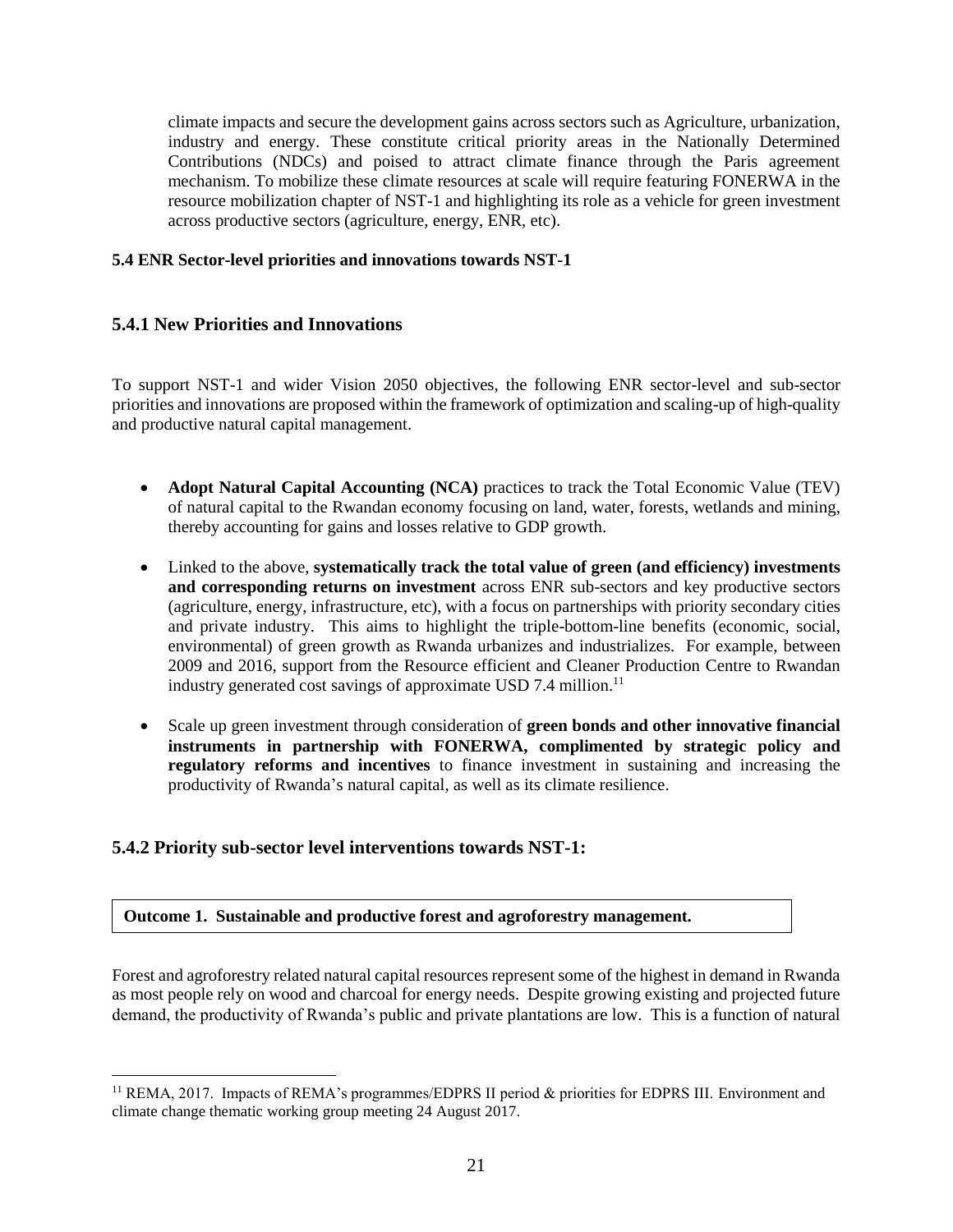factors (steep slopes, acidic soils, variable water availability, etc.) and management (limited and poor genetic quality of tree species, site-species matching and care).

Despite there being 29.8% of the country with forest cover, more than one-third of this is shrubland, and only 10% consisting of dense cover in well protected national parks. The large shrubland is the type currently under the greatest threat of conversion to agriculture or other uses, and the greater part of planted forests comprised of limited Eucalyptus species of poor genetic quality. As a result, important attempts have been made to include trees within farming systems, and these are prominent in the landscape as a result. Nevertheless, the species base is limited and the quality and growth capacity restricted.<sup>12</sup>

**Optimization:** To maximize the services and sustainability of Rwanda's forest plantations and agroforestry systems, quality standards of tree seeds and management techniques will be established and enforced based expert guidance for appropriate site-species matching and seed sourcing. Compliance standards will unlock productivity of degraded and unproductive forests through private and community-based models and enhanced technical extension capacity.

**Scale-up:** Due to growing land use demands, the forestry sub-sector will scale-up implementation of optimal, high-productivity agroforestry models in partnership with MINAGRI and farmers, in addition to optimizing plantation productivity. In the period 2018 to 2024, an innovative results-based payment grant scheme will be piloted in partnership with FONERWA in order to incentivize compliance with new national quality standards for tree cycle management; the strategy to implement this has been developed.

While addressing the above issues of productivity of supply, parallel efforts need to be scaled up in partnership with MININFRA and others to concomitantly reduce demand for biomass through promotion of alternate (namely LPG, solar) and improved technologies (ICS). For example, this may involve identification of innovative solutions to tackling growing charcoal demand (particularly in urban areas) through scaling up of more efficient transformation technologies and imposing higher taxes on the largely informal and inefficient charcoal industry.

**Outcome 2. Integrated and sustainable water management to maximize reliable, efficient and productive investments.** 

Since 2011, Rwanda has made considerable progress to institutionalize integrated water resource management at national and sub-national levels. This includes laying the policy and regulatory frameworks and integrated catchment-level management planning and permitting process for major users.

**Optimization**: Going forward, the water sub-sector will optimize IWRM governance structures at catchment (committee), national and trans-boundary levels to ensure improved coordination for equitable, efficient and productive water allocation. The issue of ambient water quality will also be prioritized through establishment of national standards, monitoring and enforcement. High-quality and renewable water resources are a key enabling natural capital resource for Rwanda's growth goals, particularly NST-1 priorities for increasing land under irrigation and expanding hydropower electricity generation, among others.

**Scale-up**: Implementation of catchment management plans will be scaled-up to ensure efficient and effective management including completion of water permit issuance and establishing close partnerships with major water users (agriculture, industry, energy) and ministries (MINAGRI, MININFRA), watershed

<sup>12</sup> Rwanda Forest Investment Programme, draft chapter August 2017.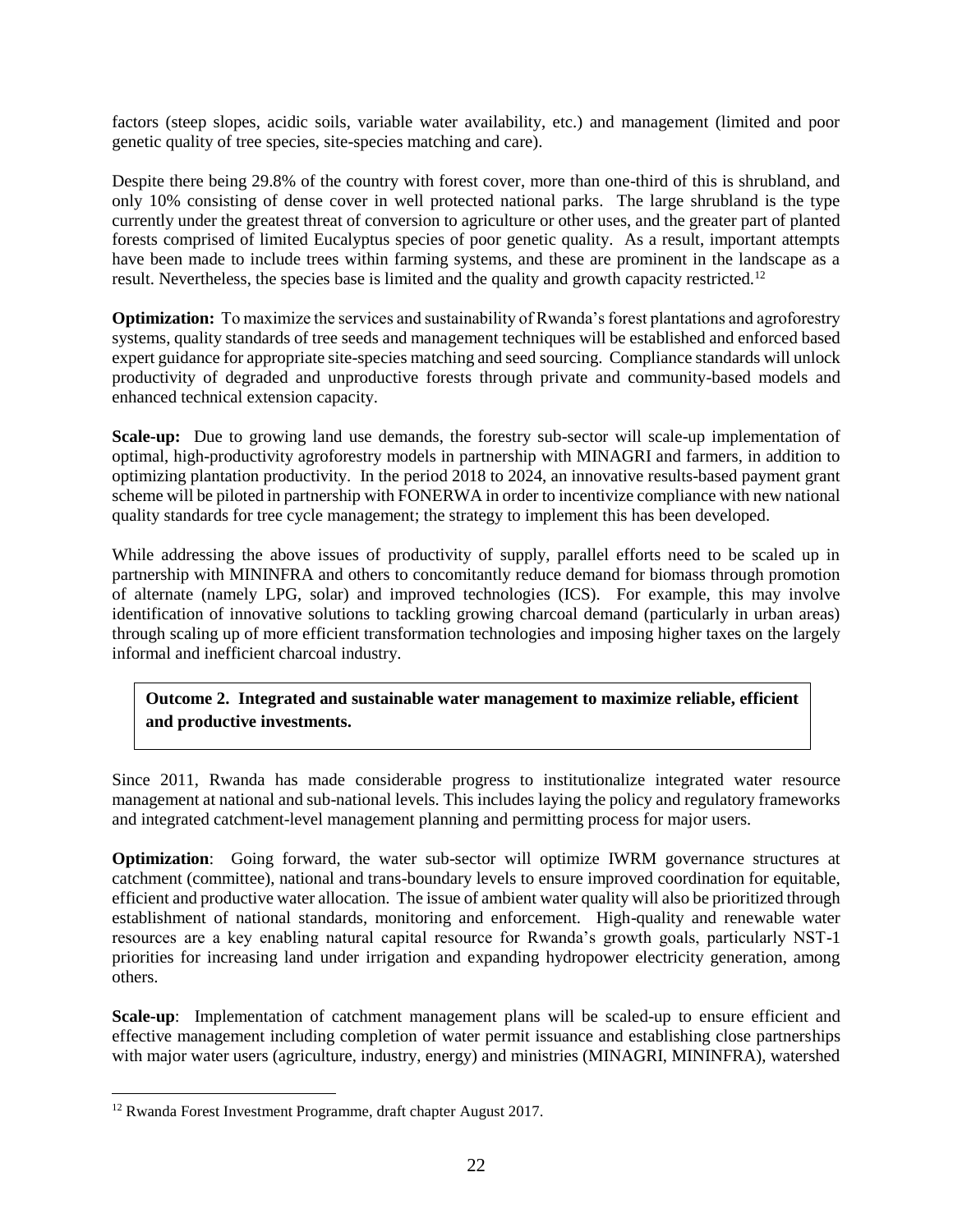rehabilitation to reduce siltation, water harvesting will be enhanced and multi-purpose dams will be constructed to increase water storage and the destructive flooding in the volcanoes region will be addressed. The work will be implemented through establishment of functioning catchment-level water resource management committees and implementation of adaptive management plans and related allocation frameworks among major user groups for all major catchments by 2021/22.

**Outcome 3. Integrated and sustainable land management to maximize reliable, efficient and productive investments.** 

Rwanda has met a major development milestone in fully completing its land registration process. This was complimented by detailed surveying and mapping exercises, establishment of a use-friendly information portal and strengthened administrative decentralization for enhanced service delivery. Included in these efforts was development of national and District land use master plans. These are critical to Rwanda's plans for transforming into a high-income economy with 50% urbanization.

**Optimization**: Going forward, priority optimizations for the land sub-sector are to ensure the rationalization and harmonization of national and District-level land use plans through development of a holistic and integrated land management system based on principles of sustainable land use management and administration. This improved system will focus on establishment of an effective (good) governance and interdisciplinary management processes across stakeholders and promote private sector engagement.

**Scale-up**: To support optimal land use and administration, the Land Administration Information System (LAIS) will be scaled-up, bringing together data and information from rationalized and harmonized land national and District land use plans, along with sector strategic plans and implementation monitoring. The LAIS system will form the basis of a sector-wide Integrated Natural Resource Management Information System (INRMIS), as land management and planning is the foundation of natural capital management and development planning in Rwanda. This will be supported by development of development of an improved incentive/sanction mechanism to address currently low levels of compliance.

#### **Outcome 4: Enhanced reliability of weather and climate services and products for Rwanda's socio-economic development**

As a function of Rwanda's high level of exposure<sup>13</sup> and sensitivity<sup>14</sup>, and low levels of adaptive capacity<sup>15</sup> to weather and climate related events, the country is in critical need of quality weather and climate services. Given the costs of current risks are already significant, most recently illustrated by the 2016 drought, such services are critical tools for mitigating and avoiding weather and climate related losses and adapting to uncertain changes in rainfall in particular with increasing climate change which jeopardize 2050 prosperity goals. Cost-benefit analysis of drought and landslide related forecasts alone analysis results in a benefitcost ratio of 4:1. Moreover, for every 1 RWF the project invests in improving the services of Meteo Rwanda,

<sup>&</sup>lt;sup>13</sup> Involving change in temperature, rainfall amount and start date of the rainy season, drought episodes, flooding and windstorm events, heat waves and thunderstorms with lightening.

 $14$  Involving change in soil erosion and landslides, soil fertility, changes in the natural environment, household size, extent of irrigation used, water catchments, the extent of reliance on income from farming and non-farming resources, and change in income levels.

<sup>&</sup>lt;sup>15</sup> Involving a composite indicator on awareness of climate variability and change, access to hazard alerts and weather information, change in surplus production, agricultural practices, and household practices following extreme weather events.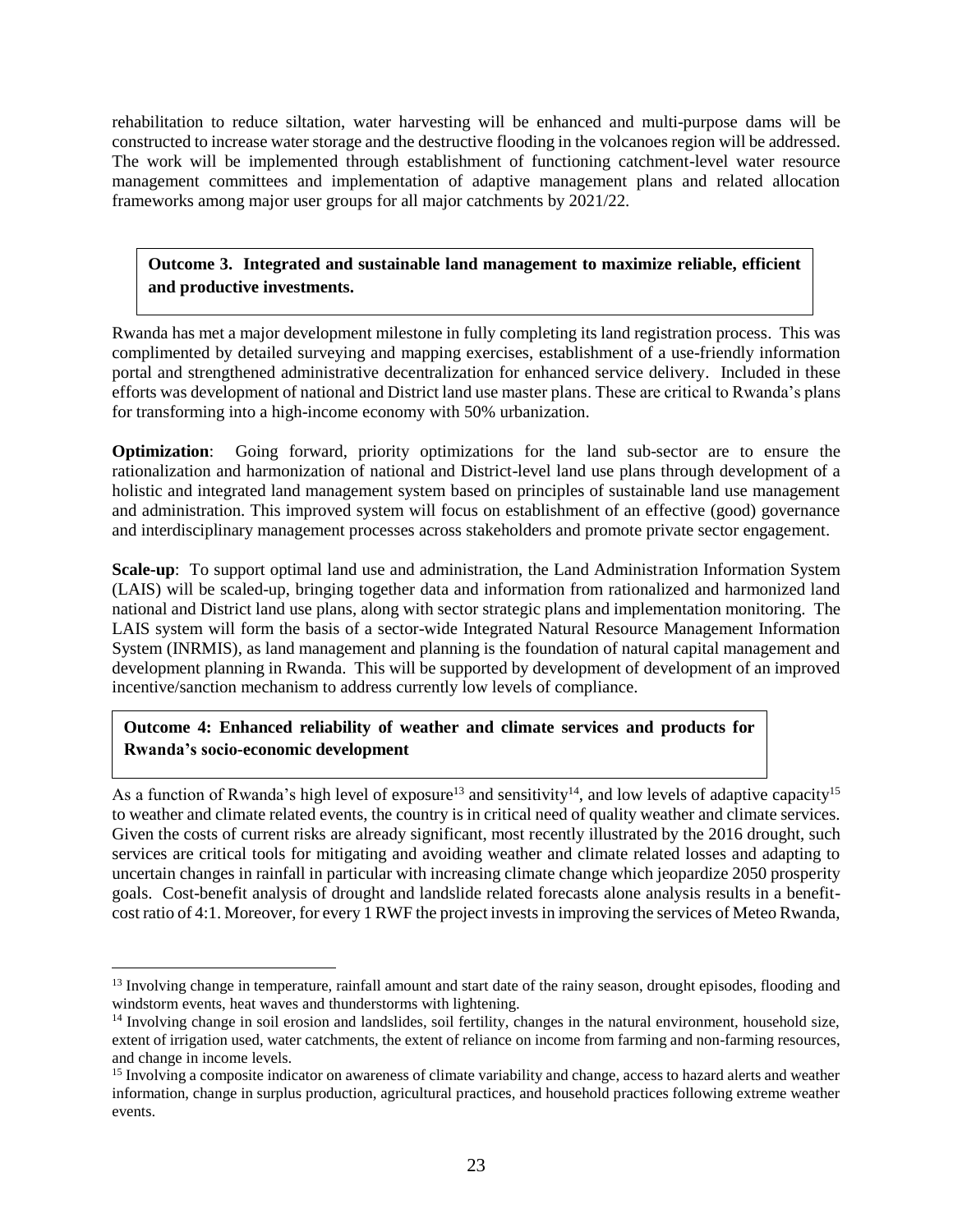at least 4.1 RWF worth of value are potentially created, generating social and economic value far beyond its costs.<sup>16</sup>

**Optimization:** Rwanda will prioritize real-time access to certified, high-quality weather and climate information and services for extreme event warning through tailored products for major user groups as well as the public. This will be enabled by upgrading the country's weather observation network through maintenance of existing infrastructure and adoption of new technologies, meeting ISO-9001 and World Meteorological Organization (WMO) standards.

**Scale-up**: In line with the above, capacity to deliver higher-quality weather and climate services will be scaled up by increasing Rwanda's scientific skills-base through reviving Rwanda's Ecole Nationale de l'Aviation et de la Meteorologie (ENAM) into a National Met Training and Research Centre. This centre will also focus on regional collaborations and innovative public-private partnership (PPP) applications through fee-based open-access to Rwanda's weather and climate data and information.

#### **Outcome 5: Enhanced Environmental management and resilience to climate change**

Rwanda's leadership in environment and climate change management has elevated national and international awareness of the key challenges facing this cross-cutting sub-sector, but also home-grown solutions. From banning single-use polyethylene plastic bags, to piloting green and climate smart villages, Rwanda's Environmental Management Authority has been at the forefront of issues facing the country.

**Optimization**: As a relatively young sub-sector, strengthening regulation, monitoring and compliance systems for point and non-point source pollution, including hazardous and toxic wastes, is a key optimization priority, particularly considering growing consumption, urbanization and industrialization. An environmental management information system as well as network of laboratory testing facilities will enable the efficient and safe implementation of these priorities. Linked to this, critically degraded wetlands which act as 'kidneys of Rwanda's landscape' in terms of water and soil regulation as well as waste assimilation, will be characterized and rehabilitated to optimize their productive functions.

**Scale-up**: Implementation of Rwanda's Nationally Determined Contributions (NDCs) to mitigate and adapt to climate change will be scaled up through establishment of a National Adaptation Planning (NAP) process and Green economy initiatives in partnership with key productive sectors and FONERWA. This will be complimented by mainstreaming and capacity development for implementation of Strategic Environmental Assessments (SEA), strengthening execution of Environmental Impact Assessments (EIAs) for public and private projects as well as scaling up of support for resource efficiency and cleaner production in partnership with the private sector.

#### **Outcome 6. Vibrant, efficient and responsible mining spurring sustainable economic development.**

The Mining sub-sector has recorded 2% of National GDP against 5.27% targeted in EDPRS 2 while export earnings amounted USD 161 million compared to USD400 million targeted. Considering untapped mineral, gas and potentially petroleum resources, including processing and diversification opportunities for employment generation, the subsector is well place to catalysing responsible development of Rwanda's

<sup>&</sup>lt;sup>16</sup> Mariam, S. and Weatherhead, M., 2016. Forecastive cost benefit analysis of the 'strengthening meteo Rwanda's weather and climate services to support development' project (FONERWA).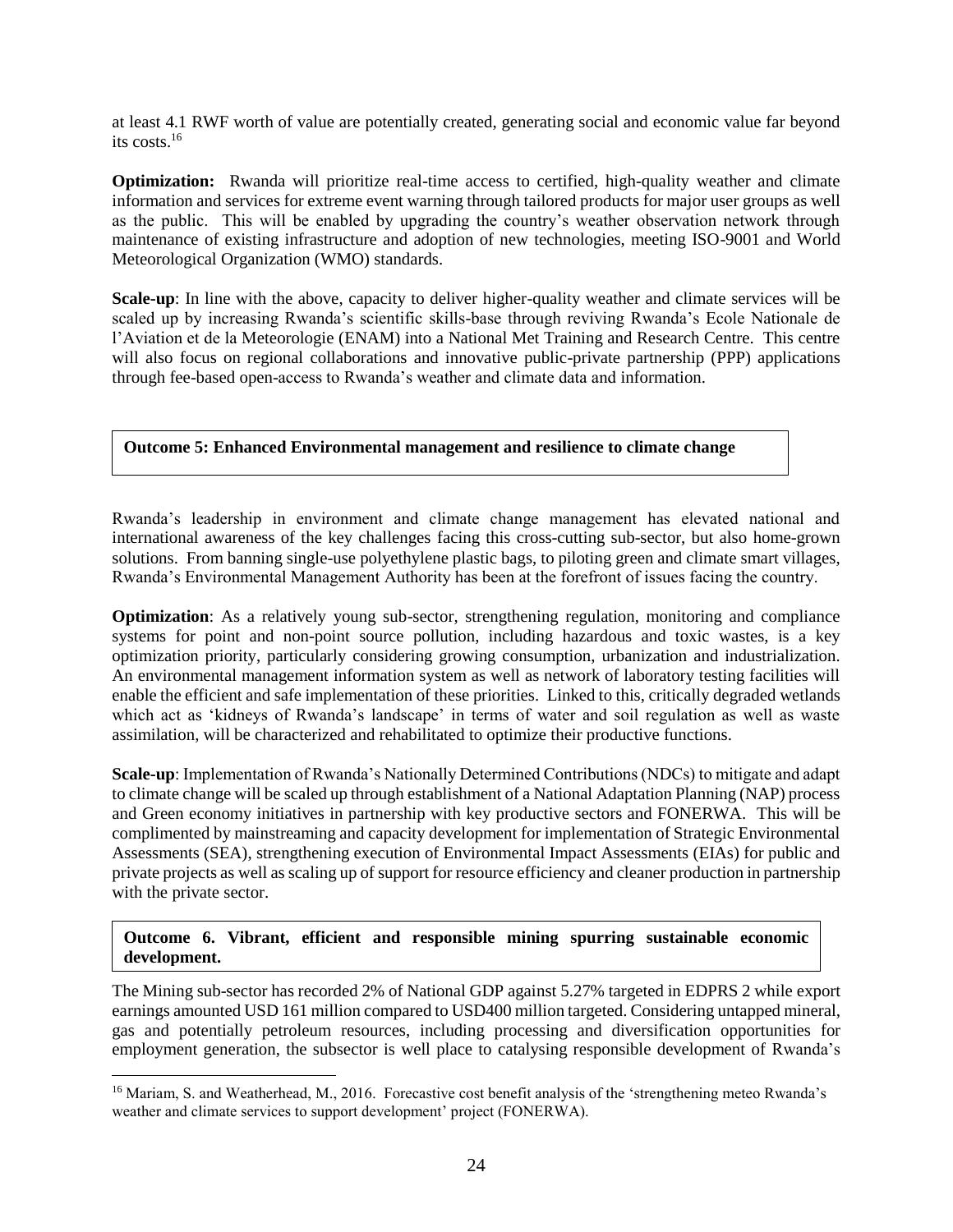subterranean natural capital. By 2020, the sub-sector aims to contribute 2.5% of Rwanda's GDP (USD 800 million) and 3.6% of GDP by 2024 (USD 1.5 billion).

**Optimization**: The mining sub-sector will continue optimizing its business model by de-risking private sector investment (foreign/local) through GOR investment in pre-feasibility stage exploration of mining resources, prioritizing Prospective Target Areas (PTAs) and certification of data on resource quantity and quality. This will be enabled by the professionalization of Rwanda's mining industry, building on model mining standards based on sustainable industry practices, access to improved data, equipment and finance as well as establishment of a skills development programme targeting artisanal and small miners (ASM) which dominate the sector (70%).

**Scale-up**: The sub-sector will aim to scale-up revenue streams and sector efficiency through consolidation of ASM concessions into targeted District mining blocks (large concessions) in compliance with 'model mining' quality standards. Expanding value addition potential will be explored through feasibility of processing plants (refineries, smelters), methane gas applications and development of gemstone cutting and polishing hub, re-capturing revenue across value chains, spurring industrial development and job creation.

#### <span id="page-24-0"></span>**5.5 Cross-cutting areas**

The ENR SSP will address cross-cutting areas prioritized under the NST. Priority indicators are in turn harmonized with the ENR SSP M&E framework.

| Key cross-cutting areas<br>(CCAs)      | <b>Priority Indicators</b>                                                                                                                                                                                                                                                                                 | Lead                               |
|----------------------------------------|------------------------------------------------------------------------------------------------------------------------------------------------------------------------------------------------------------------------------------------------------------------------------------------------------------|------------------------------------|
| 1. Disaster management                 | 1.1. % of occurred extreme weather events<br>for which advanced warning is provided at<br>least 30 minutes in advance<br>1.2 % of Floods control investment measures<br>implemented                                                                                                                        | <b>METEO</b><br>Rwanda<br>And RWFA |
| 2. Environment & Climate<br>Change     | Almost all ENR indicators contribute to<br>ECC, Emphasis is put on the following:<br>2.1 Number of sectors with approved<br>Strategic Environmental Assessment (SEA)<br>and compliance with SEA recommendations.<br>2.2 % of Nationally Determined<br>Contributions (NDC) programmatic targets<br>achieved | <b>REMA</b>                        |
| 3. HIV & non-<br>communicable diseases | 3.1. % of air quality monitoring stations with<br>a) Good $(0-50)$ , b) Moderate $(50-100)$ , c)<br>Unhealthy (101-150) AQI annually<br>3.2. % of hazardous/toxic waste safely<br>handled                                                                                                                  | <b>REMA</b>                        |
| 4. Gender & family<br>promotion        | 4.1. % of Public forest plantations allocated<br>to private operators $(% \mathcal{L}_{0})$ of men & women)<br>4.2. % of improved seeds provided to<br>farmers (at least 30% women farmers)                                                                                                                | <b>ENR</b>                         |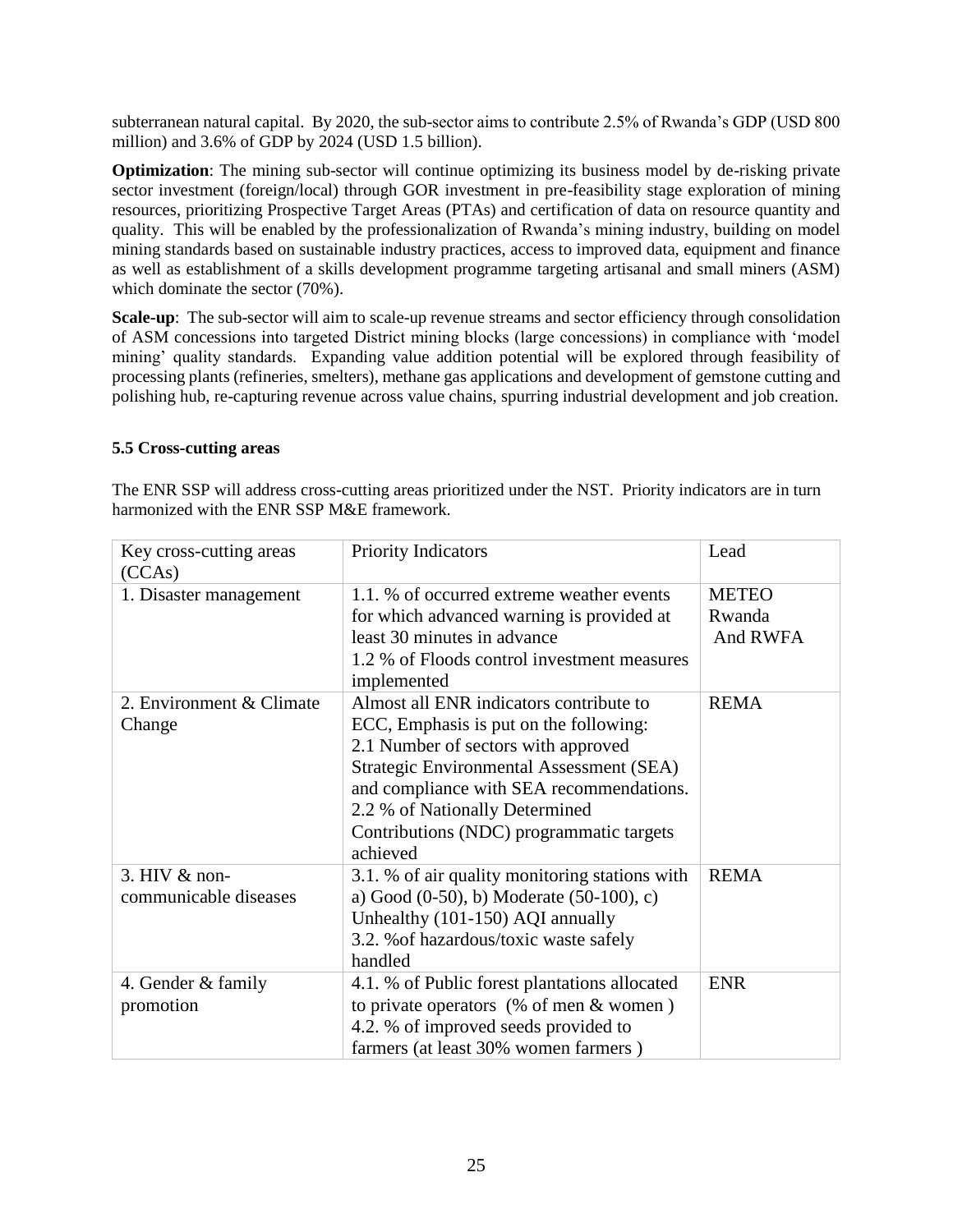|                              | 4.3. % of charcoal produced by certified      |             |
|------------------------------|-----------------------------------------------|-------------|
|                              | "green" charcoal companies / cooperatives     |             |
|                              | (at least 30% women)                          |             |
|                              | 4.4. % of Catchments with management          |             |
|                              | committees/Task Forces (at least 30%          |             |
|                              | women involved in the committees)             |             |
|                              | 4.5 % of compliance of land use               |             |
|                              | development plans to the NLUDMP (50%          |             |
|                              | women involved)                               |             |
|                              | 4.6. % of hazardous/toxic waste safely        |             |
|                              | handled (30% women involved)                  |             |
|                              | 4.7. Initiatives undertaken to engage private |             |
|                              | sector (men & women involved)                 |             |
| 5. Regional integration $\&$ | 5.1. % of Rwanda's Nationally Determined      | <b>REMA</b> |
| international positioning    | Contribution (NDC) programmatic targets       |             |
|                              | achieved                                      |             |
|                              | 5.2 Number of shared basins/catchments        |             |
|                              | with transboundary cooperation frameworks     |             |
| 6. Capacity Development      | 6.1. Implementation of the 6 year CD plan     | <b>ENR</b>  |
|                              | that was developed alongside the ENR SSP.     |             |

**CCA 1. Disaster management**. Socioeconomic impacts of extreme weather events such as heavy rainfall events and accompanied flooding and landslides, as well as droughts and changing seasonality affect all aspects of Rwandan's livelihoods. Between August and October 2017 alone, MIDIMAR reports that 20 people were killed and 57 injured from the impacts of torrential rain, along with over 24,000 houses, over 100 classrooms and over 1,500 hectares of crops countrywide.17 The need for improved quality and accuracy of weather forecasts is a cross-cutting priority to improve the advanced warning and planning for extreme events.

**CCA 2. Environment and Climate Change**. Environmental services are the foundation upon which sustaining Rwandan industrialization and urbanization will be possible. Adoption and implementation of recommendations of Strategic Environmental Assessments (SEAs) among productive sectors, particularly monitoring of capital and resource intensive activities including mining, will ensure the safe and sustainable productive use of Rwanda's natural resources. Achievement of Nationally Determined Contributions (NDC) programmatic targets by 2030 will be the focus.

**CCA 3. HIV & non-communicable diseases**. Exposure to high levels of outdoor and indoor air pollution is a leading cause of death: 6.5 million deaths in 2012 (11.6% of all global deaths) with nearly 90% of airpollution-related deaths occur in low- and middle-income countries. 18 Acute lower respiratory infections (ALRIs) are the leading cause of death in Rwanda. In 2010, four percent of Rwanda's children under-five had symptoms of acute lower respiratory infections (ALRIs), which are exacerbated by exposure to air pollution, particularly the burning of unimproved cooking fuel and poor ventilation.19 Efforts to address respiratory illness linked to air pollution is a top priority of the ENR SSP, reflected in investments in

 $\overline{a}$ <sup>17</sup> L. Muvunyi, 22 Oct 2017. Why the rain will continue to beat Rwanda for a long time. The East African. <sup>18</sup> World Health Organization, 2016. WHO releases country estimates on air pollution exposure and human health. Press release 27 September 2016.

<sup>&</sup>lt;sup>19</sup> J.M. Hareimana et al., 2016. Social, economic and environmental risk factors for acute lower respiratory infections among children under five years of age in Rwanda. Arch Public Health, v.74.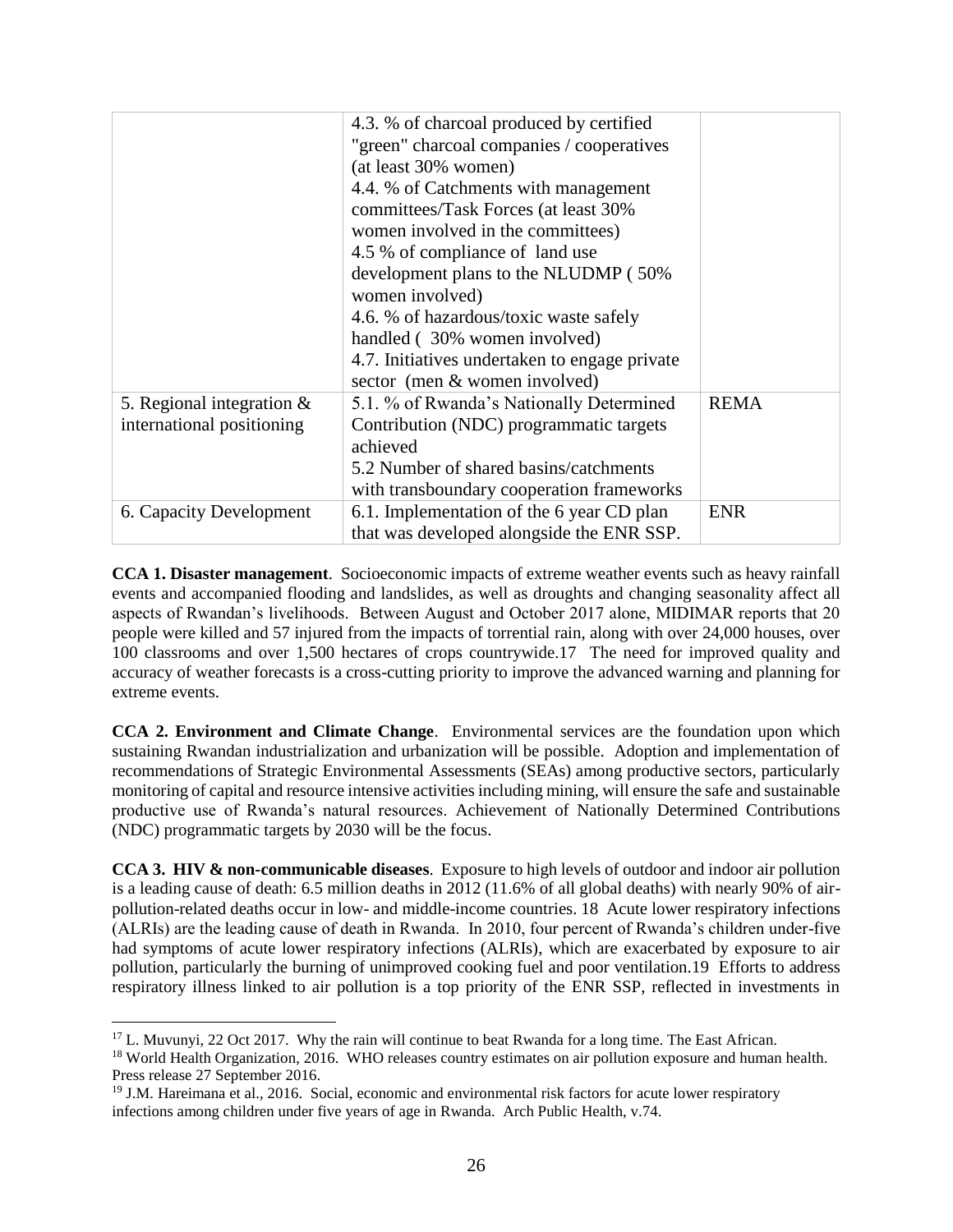establishing a national air quality index (AQI), air quality monitoring stations and public awareness campaigns and access to improved cooking fuels and technologies. Additionally, exposure to toxic and hazardous wastes pose a growing threat as Rwanda urbanizes, industrializes and intensifies use of agrochemicals, underscoring the need for sensitization and enforcement safe management practices.

**CCA 4. Gender and family promotion.** Equal opportunities for women and men can help stimulate economic growth, create higher-level jobs, support communities, raise productivity and reduce poverty. As major users of Rwanda's natural resources, women are central to effective ENR policy and planning considerations. The SSP will prioritize development of an ENR gender action plan for mainstreaming gender across the sector's activities. This action plan will be informed by a gender assessment of the sector and supported by a dedicated logical framework for gender mainstreaming. Important norms to be taken up will include a focus on gender-sensitive stakeholder engagement in planning processes, activity implementation and monitoring and evaluation, as well as ensuring a gender balance across management and leadership positions with a focus on water, land and forestry sub-sectors.

**CCA 4. Regional integration and international positioning.** Under the Paris Agreement on Climate Change, Rwanda has committed to Nationally Determined Contributions (NDCs) drawn from its National Strategy for Climate Change and Low Carbon Development Strategy (GGCRS). Rwanda's NDC are crosscutting and based on 14 programmes of action ranging from sustainable intensification of agriculture, expanded ecotourism, integrated water resources management, sustainable forestry and agroforestry, disaster management to efficient transport, green industry and promotion of small-scale energy installation. These NDC objectives underscore key priorities of NST-1 and Rwanda's vision 2050. The ENR sector will strengthen systems for supporting the planning, implementation and monitoring of NDCs across sectors during the SSP period, including establishing strategic partnerships for implementation.

**CCA 5. Capacity development.** Capacity development to ensure achievement of ENR SSP objectives will be strengthened through investment in data and information management systems and training in the form of an integrated natural resource management information system (INRMIS). This will both empower the sector and its partners with a one-stop-shop for accurate data and information about the status of Rwanda's natural resources, as well as track progress made to inform management decisions and corrective actions. The INRMIS will be integrated with the ENR results based management (RBM) system to support SSP  $M\&E$ .

### <span id="page-26-0"></span>**6. IMPLEMENTATION OF THE ENR SECTOR STRATEGIC PLAN**

#### <span id="page-26-1"></span>**6.1 Sequencing of interventions**

Implementation of the ENR SSP and NST-1 2018-2024 will follow the sequence of priority interventions summarized in Table 2 (see Section 5). Accordingly, interventions indicated under the 'optimization' category are recommended to be addressed prior (or in parallel to) 'scaled-up' interventions. The rationale for this sequencing is that the majority of ENR sub-sectors have fundamental quality management optimizations that need to be addressed before investment in expanded activities is made. This is to ensure efficient, effective and sustainable management of natural capital as a foundation for growth and prosperity.

#### <span id="page-26-2"></span>**6.2 Institutional Roles and Responsibilities**

**The Ministry of Environment (MoE)** will lead implementation of overall ENR Sector Strategic Plan, and cross-cutting priority interventions. In line with related NST-1 priorities, the Ministry will provide overall policy oversight, guidance in the preparation and implementation of planning, budgeting, reporting and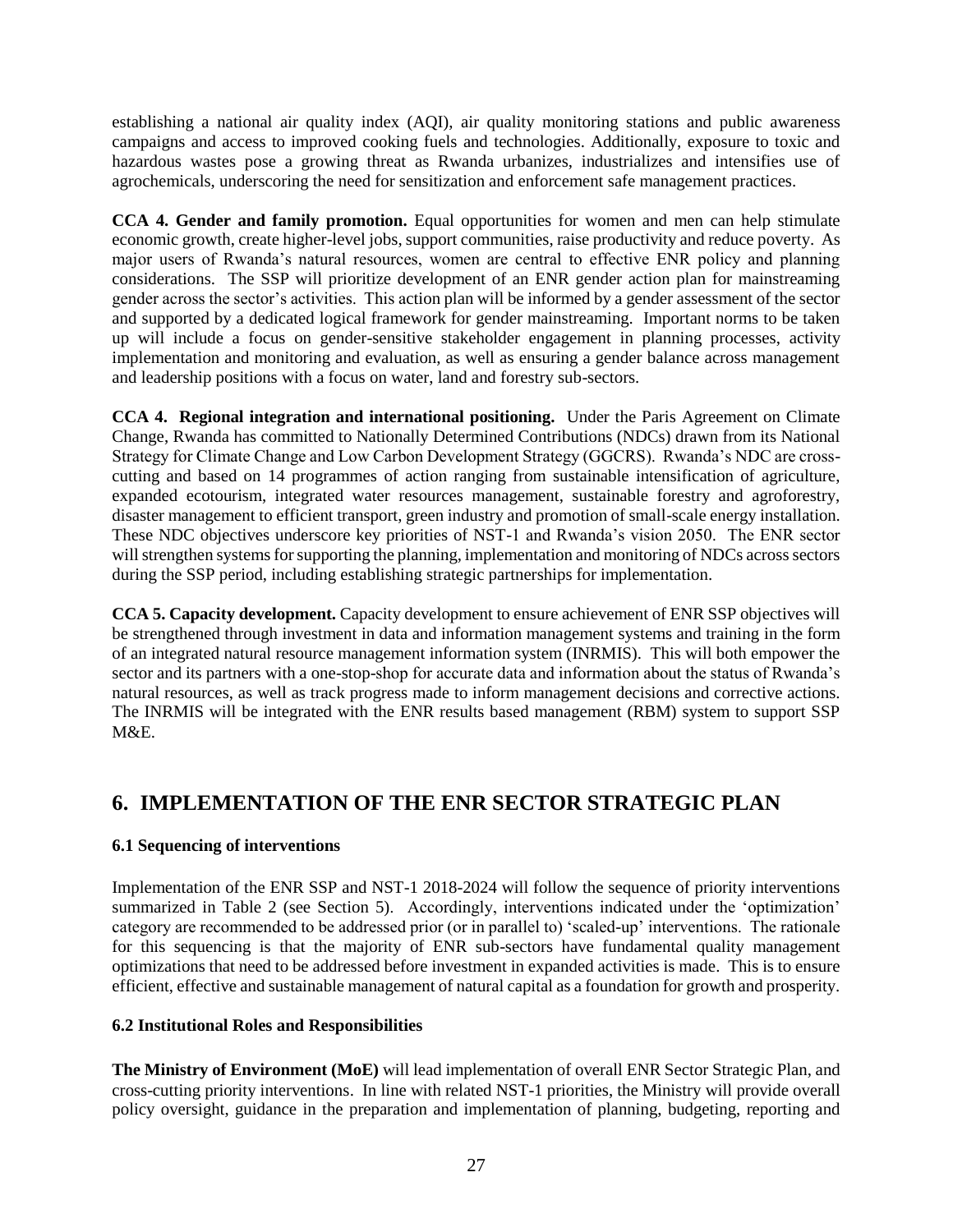resource mobilization processes. Accordingly, **the Ministry of Lands and Forestry (MINILAF)** will play the lead role in facilitating coordination of sub-sector agencies (RLMUA and RWFA) with each other as well as key sector ministries, local government, development partners, civil society, private sector and academic and research institution partners to ensure sector targets are tracked and national priorities achieved. Sensitization of inter-ministerial and inter-institutional activities will be carried out in a systematic approach and utilizing innovative communication approaches. Furthermore, MoE will coordinate international processes ensuring Rwanda's commitments are met.

**RLMUA** will lead implementation of integrated land use and administration management, focusing on improved coordination for rationalization and harmonization of national, District and sectoral land use plans and priorities. This will be done in partnership with national and sub-national land commissions, ENR subsectors and key productive sector ministries including MINALOC, MINAGRI, MININFRA and MINICOM, as well as strategic partners including the Nairobi-based Regional Centre for Mapping of Resources for Development (RCMRD) and key civil society organizations. Moreover, the importance of ensuring the active participation in land use planning and management at the sub-national level cannot be overstated. Private companies directly involved in land surveying, urban planning, land valuation and conveyance need to be engaged as key partners, and subject to proper regulation. Given the scale and complexity of land use planning process, development partners such as DFID, SIDA, EU and the Netherlands will continue to play important supporting roles in terms of financial and technical support for priority interventions.

**RWFA** will lead coordination of both IWRM and forest related priority SSP interventions in line with NST-1 priorities. For IWRM, and analogous to the land sub-sector, integrated management approaches across diverse user groups will be required. This will involve the strengthening of catchment committees and close engagement of major water users for permit issuance compliance monitoring within agreed allocation frameworks, and in partnership with the Rwanda Utilities Regulatory Agency (RURA).

For the forestry sub-sector, implementation will require strong national and sub-national coordination mechanisms to improve the quality and capacity for sustainable and productive forest and agroforestry activities. In relation to forest plantation management, priorities for concessions and co-management of public plantations to enhance productivity will require enforcement of compliance will national quality standards. Innovative partnerships with small-scale private plantations to form Forest Management Units (FMUs) will be required to pool resources and revitalize degraded resources with improved materials and management. Regarding agroforestry, RWFA will oversee establishment of a strengthened coordination mechanism between MINILAF, RWFA, MINAGRI, MINALOC and other relevant civil society, private and academic institutions working on agroforestry promotion. A primary aim of this coordination will be to harmonize implementation arrangements across actors to ensure high-quality agroforestry materials and techniques that will achieve targets of doubling land under agroforestry by 2024, from 190,000 ha to 400,000 ha. Lastly, innovative partnerships will be needed to explore the feasibility of commercialization of Rwanda's charcoal sector as a key step in phasing out widespread and inefficient production (and ultimately use).

**REMA** will lead implementation of SSP and NST-1 priority interventions safeguarding environmental resources with its mandate of regulation, monitoring and compliance, as well as mainstreaming and awareness raising of environment and climate change issues. These functions include continuing capacity development initiatives across productive sectors and educational institutions, joint work with the Rwanda Development Board (RDB) supporting EIA quality assurance and compliance, innovative partnerships with MINICOM and the private to support resource efficiency and production, among others. Establishment of Rwanda's National Adaptation Planning (NAP) process will be led by REMA to ensure mainstreaming of climate resilience and institutionalization of adaptive management approaches.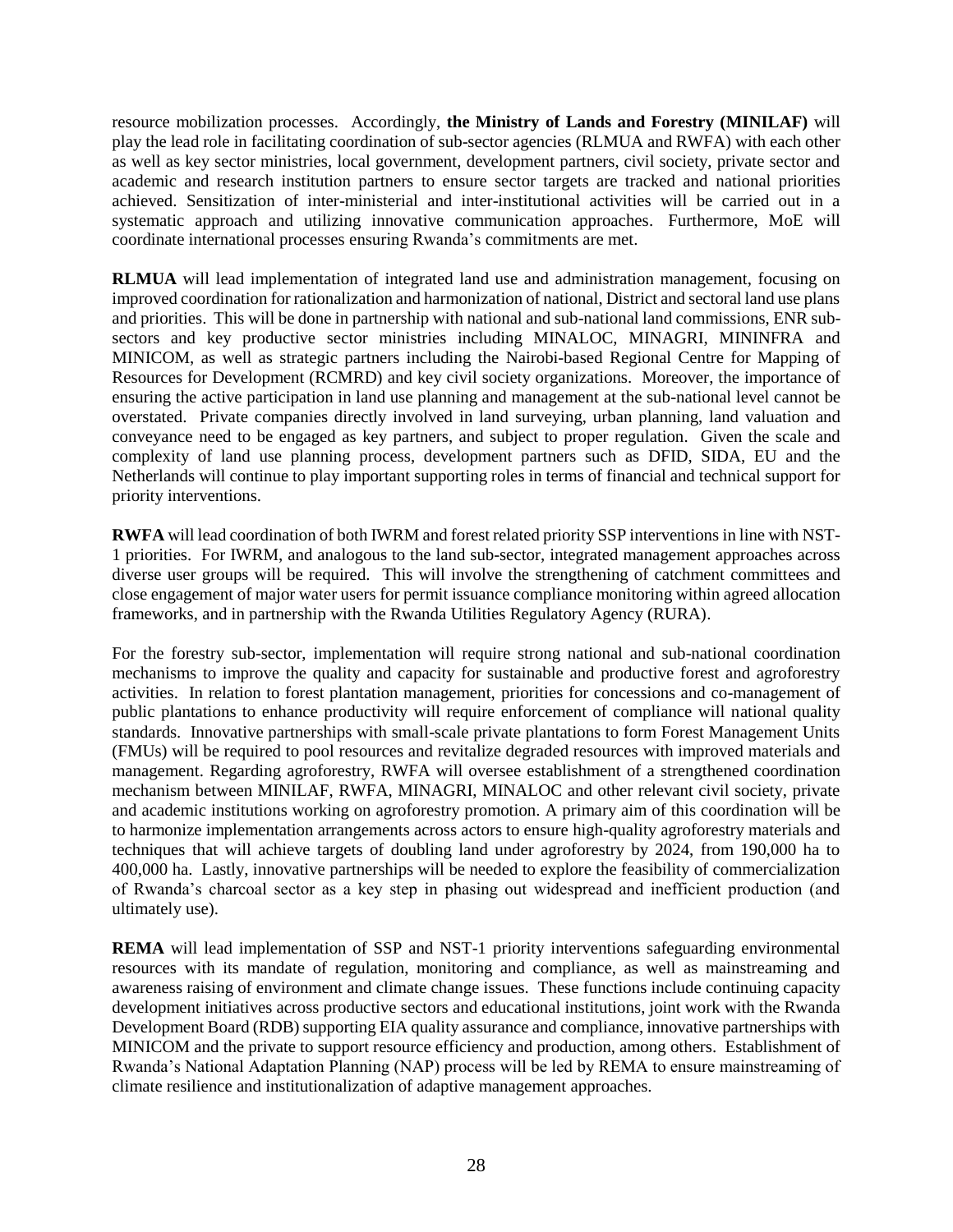**METEO** will lead implementation of SSP and NST-1 priority interventions for quality weather and services. This will feature initial baseline work to understand the needs of major user groups to inform tailored product development, i.e. agriculture, energy, infrastructure, etc. Strengthened collaborative frameworks to mitigate and avoid losses from extreme events will be prioritized in partnership with MIDIMAR, charged of disaster management and refugee affairs. Innovative collaborative partnerships will be critical to achievement of priorities. These include working with regional and academic institutions to strengthen scientific skills-base of Rwanda's meteorological services, media and telecom companies for improved communication and dissemination and the private sector for production of innovative applications for public and private benefit.

**RMPGB** will lead implementation of SSP and NST-1 priority interventions to catalyse responsible development of mineral, gas and petroleum resources. This will feature continued close engagement with private sector actors to attract investment for exploitation and value addition, as well as artisanal and small miners and Districts to consolidate concessions and form more productive management approaches meeting national quality standards. Key activities to attract private sector investment in mineral processing include development of a strategy for gemstones processing and trading, establishing a hub for mineral processing and trade (3TG) and gemstones as well as processing plants and rehabilitation of existing old mining infrastructure at different concessions and introducing modern washing stations. In addition, significant initiative will be taken to build the capacity of ASMs and professionals including Rwanda MSc and PhD degree holders in relevant fields.

**Local government**. Strengthening MINRENA and ENR sub-sector coordination with the Ministry of Local Government (MINALOC) and Districts is critical to ensure priority SSP and related NST-1 interventions are harmonized with and embedded in District Development Plans (DDPs) and activities. District officials responsible for ENR sector (water, environment, forestry, lands and mines) will be supported to coordinate implementation and day-to-day follow-up of the planned activities. The District Planning Units will be strengthened to coordinate decentralised planning and budgets for environment and natural resources management, as well as collect, analyse and disseminate information for evidence-based implementation and monitoring. The latter data and information collection will be facilitated by training in the use of the planned Integrated Natural Resource Management Information System (INRMIS).

#### <span id="page-28-0"></span>**6.3 Mechanisms for coordination and information sharing**

The ENR sector will work to build on established mechanisms for coordination and information sharing, recognizing that this was a key challenge noted in the previous SSP and EDRPS 2 period. Attention needs to be given to cases in which multiple institutions (within and outside of ENR) are carrying out the same or similar activities. For example, land use planning, watershed/wetland rehabilitation, agroforestry, support for green settlement and water resource monitoring, among others, may require special additional measures to ensure clear divisions of labour and delivery coordination.

Regular means of coordination will be strengthened including the Sector Working Group (SWG) and Thematic Working Groups (TWGs) approach, bringing together Central and Local government institutions, development partners, the private sector and civil society engaged in the ENR sector. Members of the ENR SWG include: the Lead Ministry, the Lead Donor, Prime Minister's Office, the Ministry of Finance and Economic Planning (MINECOFIN), a Representative from each Ministry, a Representative from each Province and Kigali City, Development Partners, Civil Society Organizations and Private sector institutions. There are six ENR sub-sector Thematic Working Groups (TWGs) falling under the six ENR sub-sectors i.e. Environment and Climate Change, Land, Forestry, IWRM, Mining and RMA.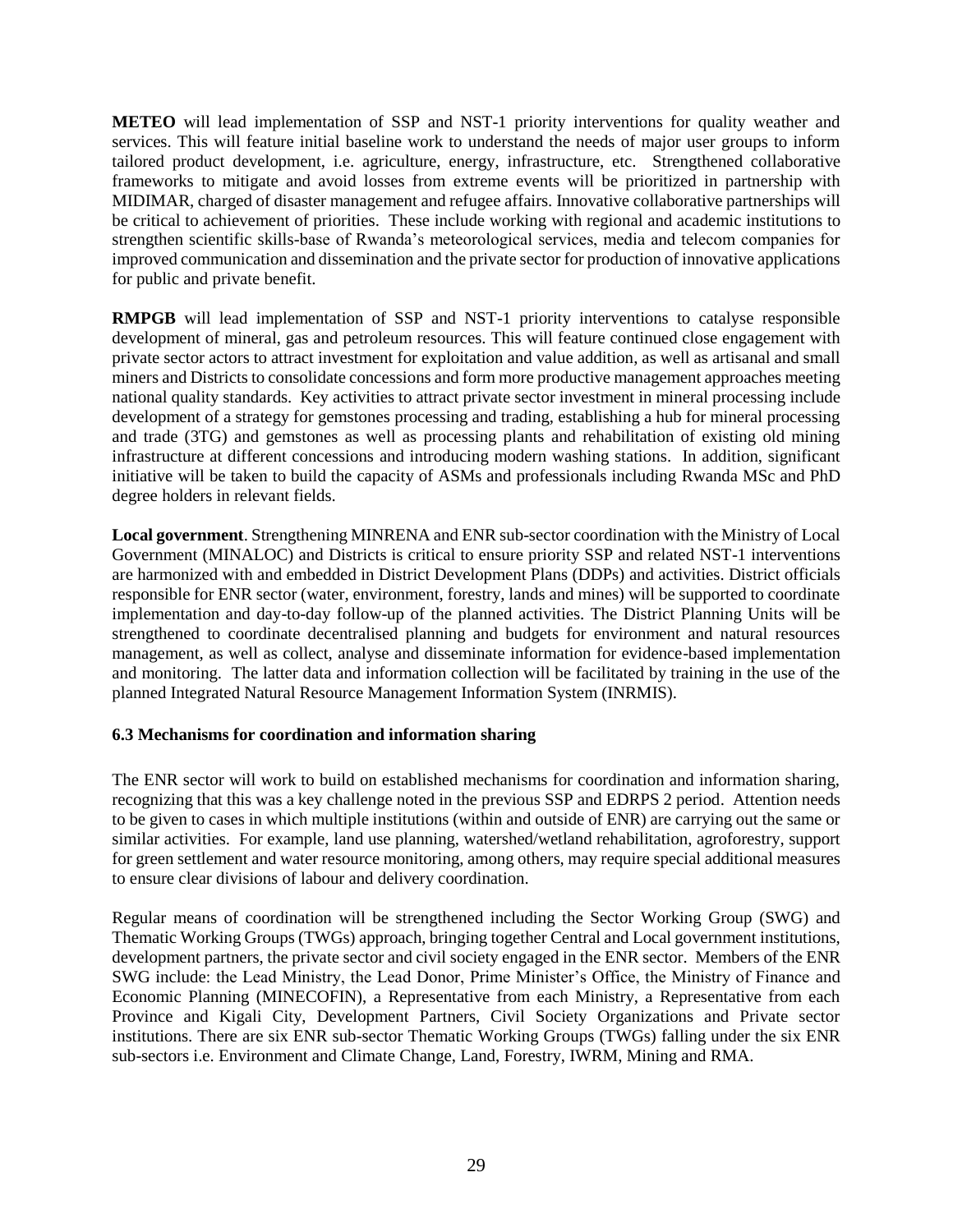Backward and forward-looking Joint Sector Reviews (JSRs) will provide critical biannual checkpoints for ENR sector progress and opportunities for corrective actions, to be discussed further in the next section.

**Integrated National Resource Management Information System**. The development of an INRMIS is a direct response to the challenge of data and information availability for evidence-based decision making across all levels of the ENR sector and relevant external stakeholders more broadly. The proposed system will work to harmonize and track priority data and information for which the six ENR sub-sectors are custodians. One of the primary objectives of building such an integrated MIS is to ensure coordination of activities and tracking sub-sector progress against performance targets. Further development of the INRMIS concept and prototype will be prioritised for the SSP period, using LAIS (land) as a starting point, and building on Natural Capital Accounting work underway.

## <span id="page-29-0"></span>**7. MONITORING AND EVALUATION**

#### <span id="page-29-1"></span>**7.1 Results-Based Monitoring & Evaluation (RBME)**

As a support tool for implementing the ENR SSP and NST-1 priorities, the M&E logical framework was developed through a highly participatory approach starting from the consideration of Vision 2050 goals to achieve high-income, quality of life and standards of living for all Rwandans, corresponding NST-1 priorities to address unfinished business of EDPRS 2 and take on emerging priorities derived from revised sub-sector strategic plans and innovative programmes in the case of ENR. These priorities will in turn be appropriately aligned and harmonized with District Development Plans (DDPs).

The ongoing Result Based Management (RBM) Project will continue to update and improve the existing M&E system and it is expected that by 2018, ENR sector will have a computerised M&E system linking all ENR sub-sectors including the Districts in data collection, treatment, report and evaluation. The system has 165 indicators and metadata for reporting.

#### <span id="page-29-2"></span>**7.2 Key Performance Indicators and Policy Actions**

- 1. Promotion of green urbanisation
	- $\checkmark$  Green City Pilot developed
- 2. Level of finance for Green Investments increased
	- $\checkmark$  Sustainable and equitable finance supports national programmes and private sector initiatives to address climate and environment priorities
- 3. Increased Exports through value Addition of Minerals and Forestry resources sustainably assured
	- $\checkmark$  Mineral production and value addition increased
	- $\checkmark$  Value addition technologies to wood and non-wood forest products and services promoted

#### <span id="page-29-3"></span>**7.3 Logical Framework**

**Annex 5** contains the logical framework, which will guide the monitoring and progress reporting across the ENR sector.

#### **8. COST AND FINANCING OF ENR SECTOR STRATEGIC PLAN**

<span id="page-29-4"></span>This Chapter outlines the costing and proposed financing for the Sector's priority actions: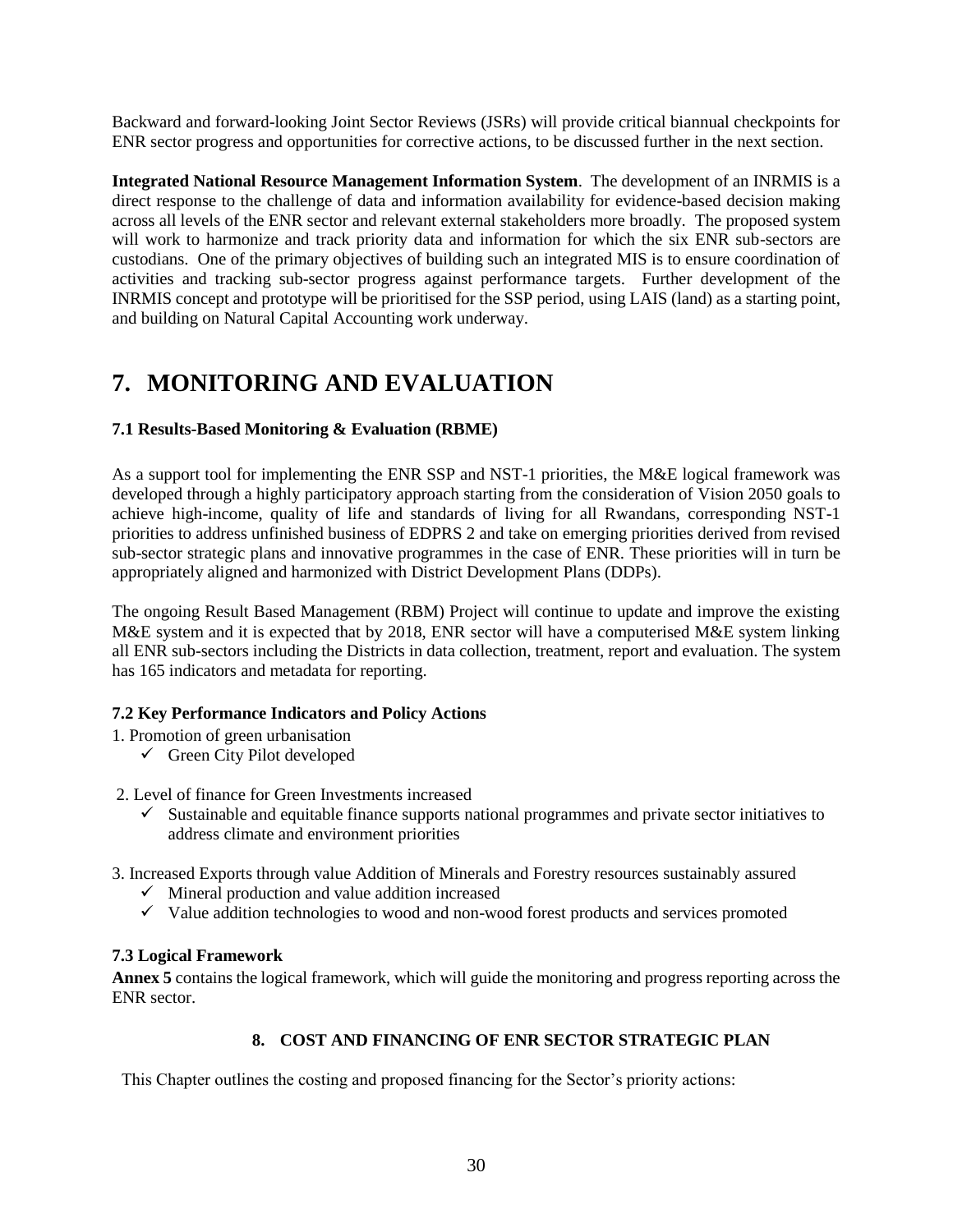#### <span id="page-30-0"></span>**8.1 Funds Available**

*Annex 3 below* contains the Budget expenditure for 2015-2018 and Project funds for the ENR Sector 2016/2017. It shows the MTEF from 2015 to 2018 that considers projected funding available to the sector drawing on projected financing sources from central government and the macro framework showing budget ceilings in the medium term.

#### <span id="page-30-1"></span>**8.2 Costs**

*Annex 4* below shows the Results Based Costing Matrix that uses the EDPRS sector costing guidelines, it shows the cost of the programs of the sector; line Ministries, Districts and Semi-Autonomous Agencies. Its main components are the NST-1 Priority Area and the ENR Outcome aligned by the Key Strategic Interventions / Activities. The table below is a summary of *Annex 4.* 

#### **ENR SSP 2018-2024 COST BY OUTCOME**

| S/N          | <b>OUTCOME</b>                                                                                                      | <b>COST (RWF)</b> |
|--------------|---------------------------------------------------------------------------------------------------------------------|-------------------|
|              | Sustainable and productive forest and agroforestry management.                                                      | 31,356,000,000    |
|              | Integrated and sustainable water resources management to maximize<br>reliable, efficient and productive investments | 260,783,980,000   |
|              | Integrated and sustainable land management to maximize reliable,<br>efficient and productive investments            | 10,715,615,800    |
| 4            | Enhanced reliability of weather and climate services and products for<br>Rwanda's socio-economic development        | 11,554,280,000    |
|              | Enhanced Environmental management and resilience to climate change                                                  | 32,366,242,611    |
| 6            | Vibrant, efficient and responsible mining spurring sustainable<br>economic development                              | 54,666,000,000    |
| <b>TOTAL</b> |                                                                                                                     | 401,442,118,411   |

#### <span id="page-30-2"></span>**8.3 Funds to be mobilized**

This is the costs minus available funds. Where the difference is positive, it means there is a funding deficit. The ENR sector under the guidance of MINECOFIN has a resource mobilization strategy that is being implemented by FONERWA.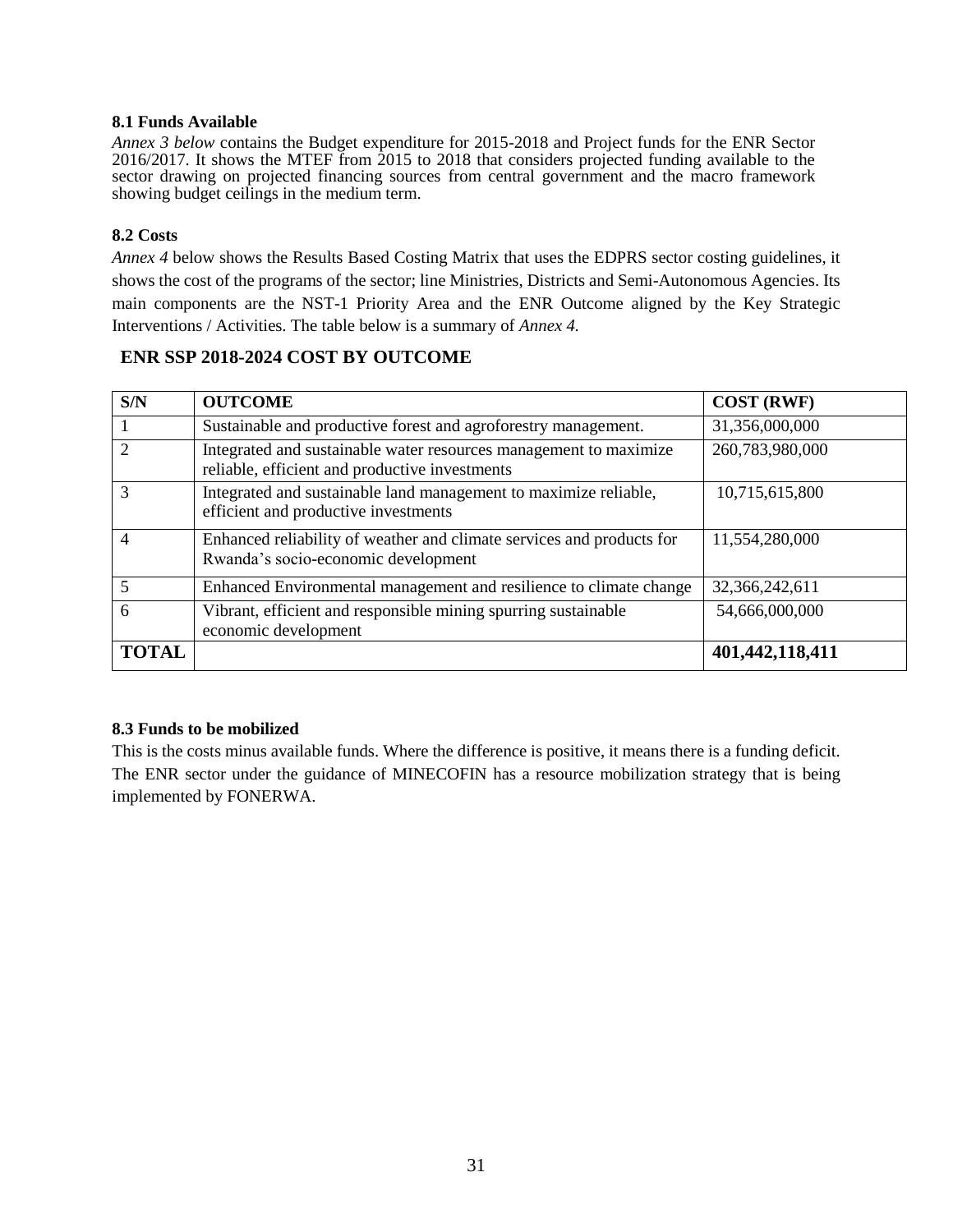# **9. ANNEXES**

**Annex 1: Progress in implementation of the EDPRS 2 Priorities.**

<span id="page-31-1"></span><span id="page-31-0"></span>

| <b>Thematic</b><br><b>Priority</b>                                                                                                             | <b>Thematic</b><br><b>Outcome</b>                                                                                                                  | <b>EDPRS II Interventions</b>                                                                                                                 | <b>Current Progress</b>                                                                                                                                                                                                                                                                                                                                                                                                  | <b>Rank</b> |
|------------------------------------------------------------------------------------------------------------------------------------------------|----------------------------------------------------------------------------------------------------------------------------------------------------|-----------------------------------------------------------------------------------------------------------------------------------------------|--------------------------------------------------------------------------------------------------------------------------------------------------------------------------------------------------------------------------------------------------------------------------------------------------------------------------------------------------------------------------------------------------------------------------|-------------|
| Rwanda<br>"green"<br>pursues<br>a<br>investment<br>green<br>economy'<br>approach to<br>economic<br>transformati<br>exploits<br>economic<br>on. | Increased level of<br>and<br>environmentally<br>sustainable urban<br>development<br>that<br>'green'                                                | Build the case for green<br>urbanization in Rwanda                                                                                            | Guidelines, framework and road map for a pilot green city available. Green growth<br>principles were incorporated into Urbanization and housing policies. The Green<br>building council was Launched.                                                                                                                                                                                                                    |             |
|                                                                                                                                                |                                                                                                                                                    | Reform policies to support<br>green urban development.                                                                                        | Analysis report of ENR policies is available and it is being used to influence the<br>revision of other policies based on green growth principles (which policies have been<br>greened (www.environment.gov.rw)                                                                                                                                                                                                          |             |
|                                                                                                                                                | opportunities.                                                                                                                                     | Develop a pilot 'green' city.                                                                                                                 | (i) Guidelines for green city toolkit developed (ii) Roadmap for Green City<br>development (iii) Road map for Green city officially launched (iv) A draft Green City<br>Conceptual Master Plan that will serve as a resource mobilization tool and<br>Identification of potential partners is available (v)Proposal for green city financing<br>has been submitted to the GCF.                                           |             |
|                                                                                                                                                | High<br>environmental<br>standards<br>and<br>sustainable<br>green<br>innovations in the<br>industrial<br>and<br>private<br>sectors<br>incentivized | Establish<br>institutional<br>an<br>structure $-$ a Centre of<br>Excellence- to promote and<br>develop green urban areas<br>and technologies. | The Terms of Reference for preparation of the Business Plan for the Centre have been<br>approved and a study to assess the required human resources capacity and the suitable<br>institutional structure of the Centre is underway. A strategy for generation and<br>dissemination of knowledge has been prepared. A consultant to determine the<br>institutional set-up is done. The right candidate has been recruited |             |
|                                                                                                                                                |                                                                                                                                                    | Develop an Environment<br>Climate<br>Change<br>and<br><b>Innovation Centre;</b>                                                               | The Scoping review report was presented to the FONERWA management committee<br>on the 16th September 2016 and the board provided inputs that would be incorporated<br>into the final report. On the basis of report recommendation, the decision was taken<br>not to go forward with the Centre                                                                                                                          |             |
|                                                                                                                                                |                                                                                                                                                    | promising<br>Pilot<br>'green'<br>technologies.                                                                                                | (i)MoE in conjunction with MINICOM through resource efficient & Cleaner<br>production Centre awarded 6 industries for using green technologies for good<br>housekeeping, change technology, Process control, input substitution, equipment<br>modification which increase productivity while reducing environmental degradation                                                                                          |             |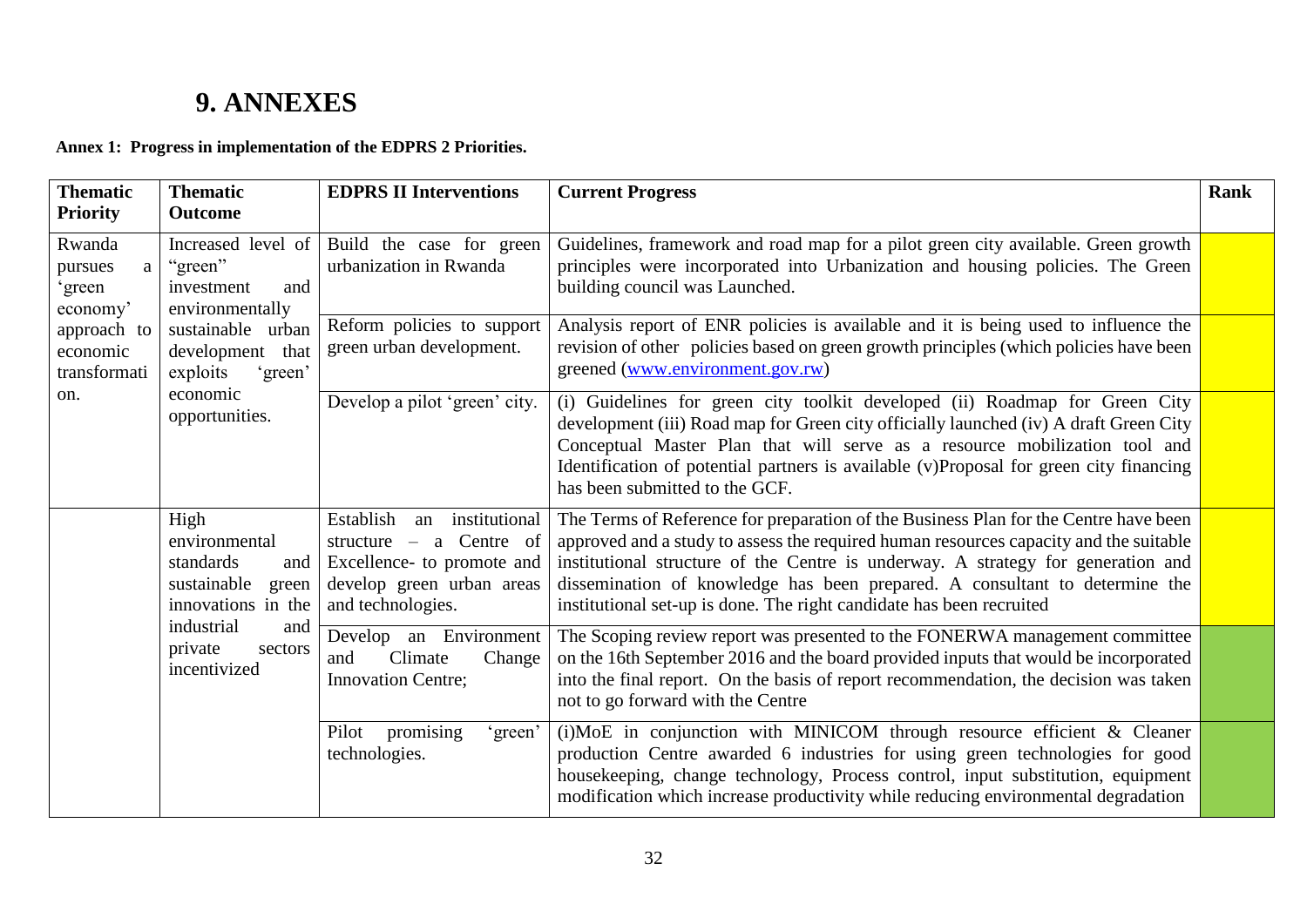| <b>Thematic</b>                                                         | <b>Thematic</b>                                                                                                                                                                          | <b>EDPRS II Interventions</b>                                                                                                         | <b>Current Progress</b>                                                                                                                                                                                                                                                                                                                                                                                                                                                                                                                                                                                                                                                | Rank |
|-------------------------------------------------------------------------|------------------------------------------------------------------------------------------------------------------------------------------------------------------------------------------|---------------------------------------------------------------------------------------------------------------------------------------|------------------------------------------------------------------------------------------------------------------------------------------------------------------------------------------------------------------------------------------------------------------------------------------------------------------------------------------------------------------------------------------------------------------------------------------------------------------------------------------------------------------------------------------------------------------------------------------------------------------------------------------------------------------------|------|
| <b>Priority</b>                                                         | <b>Outcome</b>                                                                                                                                                                           |                                                                                                                                       |                                                                                                                                                                                                                                                                                                                                                                                                                                                                                                                                                                                                                                                                        |      |
|                                                                         |                                                                                                                                                                                          |                                                                                                                                       | (ii) FONERWA committed funds to 27 Projects totalling RWF 28.9 billion including<br>GoR at national level (10 projects), Districts (7), the private sector (8) and NGOs (4)<br>and NGOs with Districts (3) worth                                                                                                                                                                                                                                                                                                                                                                                                                                                       |      |
|                                                                         |                                                                                                                                                                                          | Pilot model mine.                                                                                                                     | A baseline study was carried out on 35 companies selected under the model<br>(i)<br>mine to benchmark the level of compliance with the concept requirements, and<br>therefore identify the area of support. 16/35 companies comply with the concept and<br>mineral recovery standards. The adoption of model mine concept will be done by all<br>35 companies in 2016/2017FY.<br>Two model mine projects have been approved by FONERWA<br>(ii)                                                                                                                                                                                                                         |      |
| Integrated<br>Approach to<br>Land<br>Use<br>and<br>Rural<br>Settlements | Enhanced<br>rural<br>settlements which<br>facilitate access to<br>services,<br>basic<br>farm and off-farm<br>economic<br>activities<br>through<br>integrated district<br>land-use plans. | designed<br>through<br>consultative process and $(iii)$<br>construction of one model<br>village of 200 houses in<br>Kabyaza/ Nyabihu. | Layout plans of villages (i) Green village tool kit has been elaborated and trainings of Engineers and Planners<br>are ongoing.<br>New villages created & completed (Rusizi all targeted 17semi-detached<br>houses completed, Gashaki with 45 out of 56 twin houses completed. In Kabyaza<br>Green village 200 houses with rooftops are completed.<br>(iii)<br>Gacaca Green village (on going), 4 houses (four in one) to resettle 16 families<br>from Ruhondo Lake islands are at cleaning level. The progress of activities is at 70%<br>Rugarama green village: 38 semidetached houses to resettle 76 families from Burera<br>lake islands are at 90% of completion |      |
|                                                                         | Improved<br>land<br>rights<br>$\&$<br>land<br>administration                                                                                                                             | Securing land tenure for all<br>claimants<br>through<br>land<br>systematic<br>land<br>administration                                  | (i) Land registration was completed; Land Administration Information System<br>(LAIS2) developed and in use in all 30 districts.<br>(ii) So far 372/416 sector land managers covering all districts and zonal offices in land<br>surveying module were trained (Achieved at 89%).<br>(iii) "One step one day" procedure to transfer commercial and industrial land in Kigali<br>City is being implemented.<br>(iv) Land information is now accessed by the land owners on mobile phone application<br>*651# followed by UPI.                                                                                                                                           |      |
|                                                                         |                                                                                                                                                                                          | Rational land use ensured<br>through<br>comprehensive<br>land<br>plans<br>use<br>and<br>adequate mapping                              | (i) 30 Districts land use master plans approved.<br>(ii) LAIS web portal on land use was launched with legal and geo-data.                                                                                                                                                                                                                                                                                                                                                                                                                                                                                                                                             |      |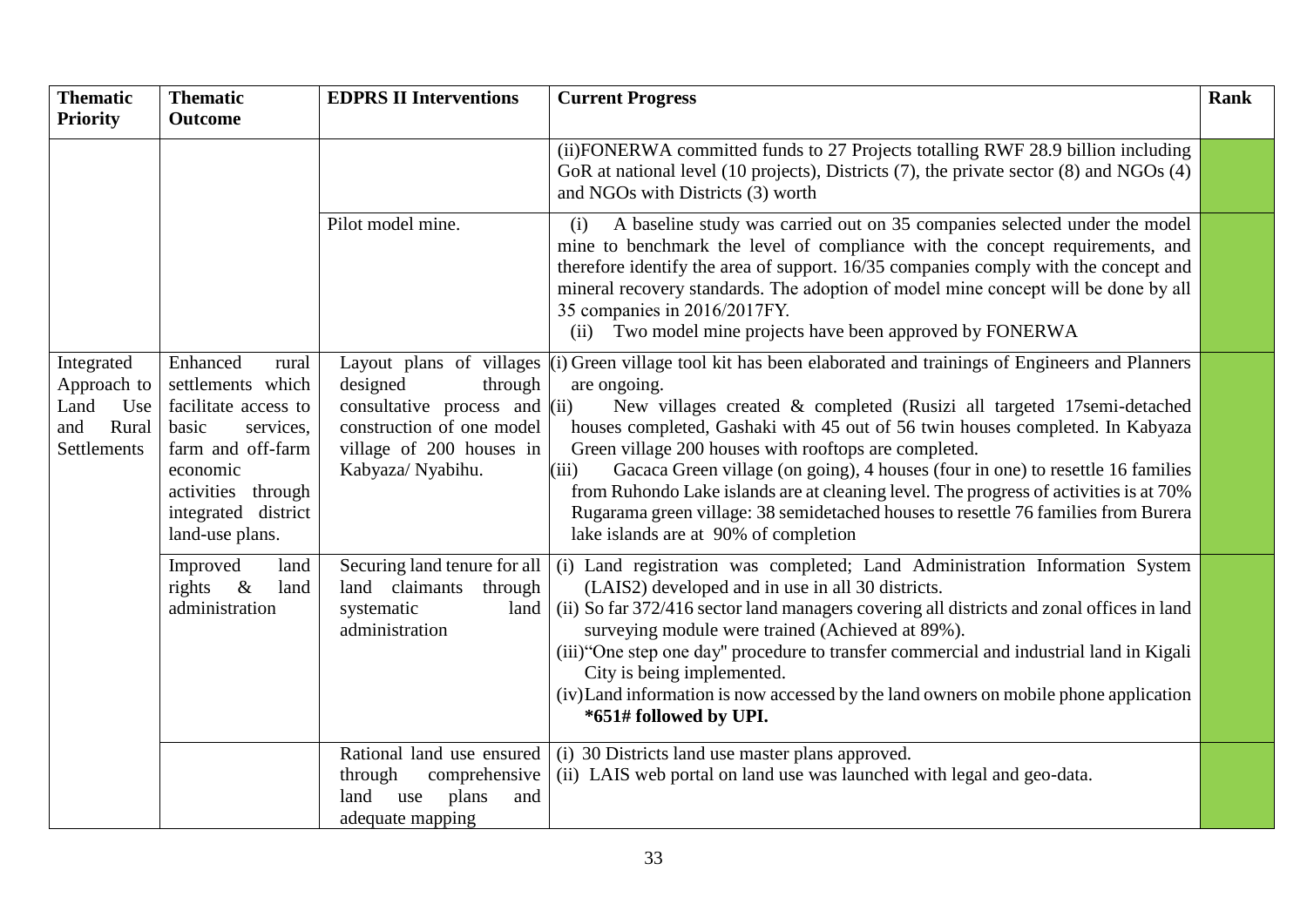| <b>Thematic</b><br><b>Priority</b> | <b>Thematic</b><br><b>Outcome</b> | <b>EDPRS II Interventions</b> | <b>Current Progress</b>                                                                                                                                                 | Rank |
|------------------------------------|-----------------------------------|-------------------------------|-------------------------------------------------------------------------------------------------------------------------------------------------------------------------|------|
|                                    |                                   |                               | (iii) A technical team composed of Members from MINILAF, RLMUA, RHA and<br>RDB to monitor LAND compliance and implementation of land use plans has been<br>established. |      |

### **Annex 2. Environment and Natural Resources Sector progress against planned activities (2013-2017).**

<span id="page-33-0"></span>

| <b>Subsector</b>           | <b>Policy actions</b>                                                                    | <b>Progress to date</b>                                                                   | Rank |  |  |  |  |  |  |  |
|----------------------------|------------------------------------------------------------------------------------------|-------------------------------------------------------------------------------------------|------|--|--|--|--|--|--|--|
|                            |                                                                                          | <b>Forests and nature conservation</b>                                                    |      |  |  |  |  |  |  |  |
| Ecosystems and forest      | Increasing forest cover to 30% by 2018<br>$\checkmark$ Forestry cover has reached 29.8 % |                                                                                           |      |  |  |  |  |  |  |  |
| resources increased and    | Increasing the contribution of forest and                                                | $\checkmark$ USD 3.84mn generated by forest activities in 2016/17, creating 23,227 jobs   |      |  |  |  |  |  |  |  |
| sustainably managed to     | nature conservation to the national GDP                                                  |                                                                                           |      |  |  |  |  |  |  |  |
| optimise the economic and  | Rehabilitating degraded river banks and                                                  | More than 230 ha have been rehabilitated on different rivers                              |      |  |  |  |  |  |  |  |
| ecological functions       | lakeshores to restore ecological functions                                               |                                                                                           |      |  |  |  |  |  |  |  |
|                            |                                                                                          | <b>Lands and Mapping</b>                                                                  |      |  |  |  |  |  |  |  |
| Optimized land utilization | Ensuring security of land tenure for all                                                 | $\checkmark$ 11.4 Million Titles registered,                                              |      |  |  |  |  |  |  |  |
| and improved land          | land claimants through systematic land                                                   | $\checkmark$ 8.6 million titles printed and 7.2 million (79 %) titles collected by owners |      |  |  |  |  |  |  |  |
| administration system      | registration                                                                             |                                                                                           |      |  |  |  |  |  |  |  |
|                            | Ensuring sustainable and rational land use                                               | National land use master plan developed and approved                                      |      |  |  |  |  |  |  |  |
|                            | in Rwanda through comprehensive land                                                     | 30 districts master plans in place to guide national investments                          |      |  |  |  |  |  |  |  |
|                            | use plans and adequate mapping                                                           | 30 urban development plans developed in partnership with RHA<br>✓                         |      |  |  |  |  |  |  |  |
|                            |                                                                                          | 5 District Land Bureaus established (100% target)                                         |      |  |  |  |  |  |  |  |
|                            | Maintain and sustain the national land                                                   | 30 districts are connected to LAIS and all district land officials were given             |      |  |  |  |  |  |  |  |
|                            | registry by strengthening land                                                           | access to LAIS (credentials) and integration to LAIS 2 is done in all 30 districts.       |      |  |  |  |  |  |  |  |
|                            | administration institutions                                                              | Processing of application is done through LAIS in 27 districts.                           |      |  |  |  |  |  |  |  |
|                            | Updating the legal and policy framework                                                  | Land policy dated 2004 was assessed to identify the gaps for the preparation of           |      |  |  |  |  |  |  |  |
|                            |                                                                                          | a new land policy. The new one will be prepared in 2016.                                  |      |  |  |  |  |  |  |  |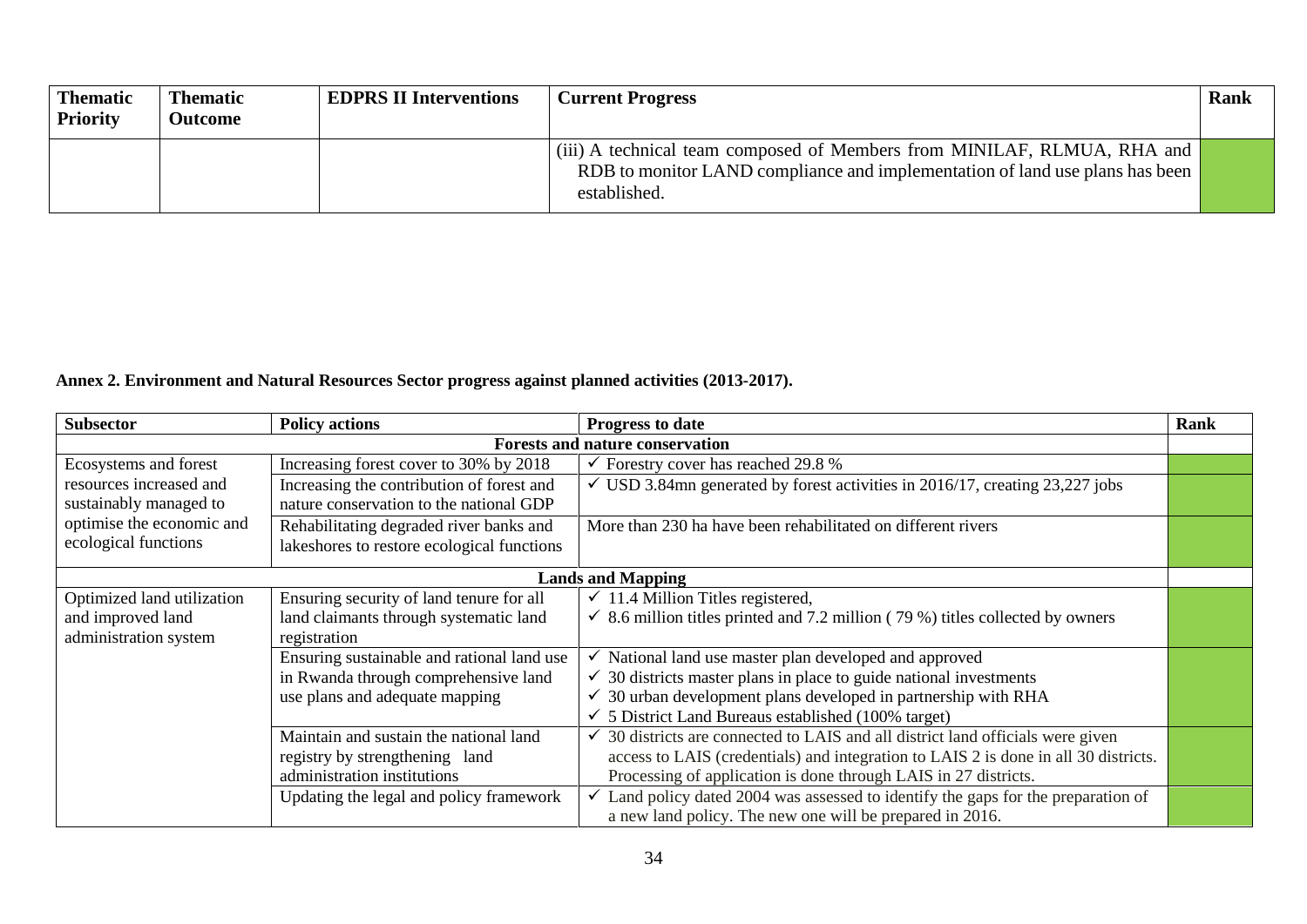| <b>Subsector</b>             | <b>Policy actions</b>                                                        | Progress to date                                                                                              | <b>Rank</b> |
|------------------------------|------------------------------------------------------------------------------|---------------------------------------------------------------------------------------------------------------|-------------|
|                              | Conducting researches and evidence-                                          | 395/416 (94.6%) Sector Land Managers recruited and trained in GIS;                                            |             |
|                              | based analyses on land and ensuring their                                    | Training in land administration; Handbook 3: Coaching for development: Seven                                  |             |
|                              | dissemination                                                                | simple steps (CIDT&RNRA, 2014).                                                                               |             |
|                              |                                                                              | <b>Environment and Climate change</b>                                                                         |             |
| Improved environment         | Identification and development of                                            | Development of a green village toolkit piloted through a consultative process                                 |             |
| management and increase      | demonstration sites that promote green                                       | in Muyebe I and II and Rubaya, with Kabyaza, Rusizi, Gashaki under                                            |             |
| resilience to climate change | and climate resilient village model in the<br>framework of VUP               | construction                                                                                                  |             |
|                              | Developing projects to reduce                                                | 32 FONERWA Projects approved: National Government (10 projects), Districts                                    |             |
|                              | vulnerability to climate change through<br>the increase of adaptive capacity | $(7)$ , the private sector $(8)$ and NGOs $(4)$ , NGOs with Districts $(3)$ worth <b>Rwf</b><br>32.7 billion. |             |
|                              |                                                                              | $\checkmark$ Gibumbi District feasibility study funded by GCF (USD 500,000)                                   |             |
|                              |                                                                              | Green City Pilot feasibility study underway for Cactus Green Park in Kinyinya.                                |             |
|                              |                                                                              | $\checkmark$ National Adaptation Plan (NAP) technical assistance concept note approved                        |             |
|                              |                                                                              | (UNEP, USD 6mn)                                                                                               |             |
|                              | Conducting greening activities in schools                                    | 191 schools have been greened<br>$\checkmark$                                                                 |             |
|                              |                                                                              | Greening schools guideline and checklist developed; training initiated<br>$\checkmark$                        |             |
|                              | Enforcing regulations related to effluent                                    | 60% of projects with EIA conditions monitored and compliance enforced.<br>$\checkmark$                        |             |
|                              | discharge stands for industries and                                          | 44 projects environmental Audits conducted                                                                    |             |
|                              | commercial buildings                                                         |                                                                                                               |             |
|                              |                                                                              | <b>Integrated Water Resources Management (IWRM)</b>                                                           |             |
| Water resources managed in   | Ensuring effective governance and                                            | Catchment management plans are being undertaken and community<br>✓                                            |             |
| a sustainable, equitable and | capacity development for IWRM                                                | management committees are being set up.                                                                       |             |
| integrated manner            |                                                                              | $\checkmark$ The process for Lake Kivu Gas Management Framework review is underway                            |             |
|                              |                                                                              | (expression of interest already done) and the Lake Kivu Management                                            |             |
|                              |                                                                              | Authority is being strengthened to make it more operational.                                                  |             |
|                              | Setting up an equitable water allocation                                     | The existing decree is in process of being amended                                                            |             |
|                              | and utilization framework                                                    | $\checkmark$ Hydrological equipment for 16 stations have been procured                                        |             |
|                              |                                                                              |                                                                                                               |             |
|                              |                                                                              |                                                                                                               |             |
|                              |                                                                              |                                                                                                               |             |
|                              |                                                                              |                                                                                                               |             |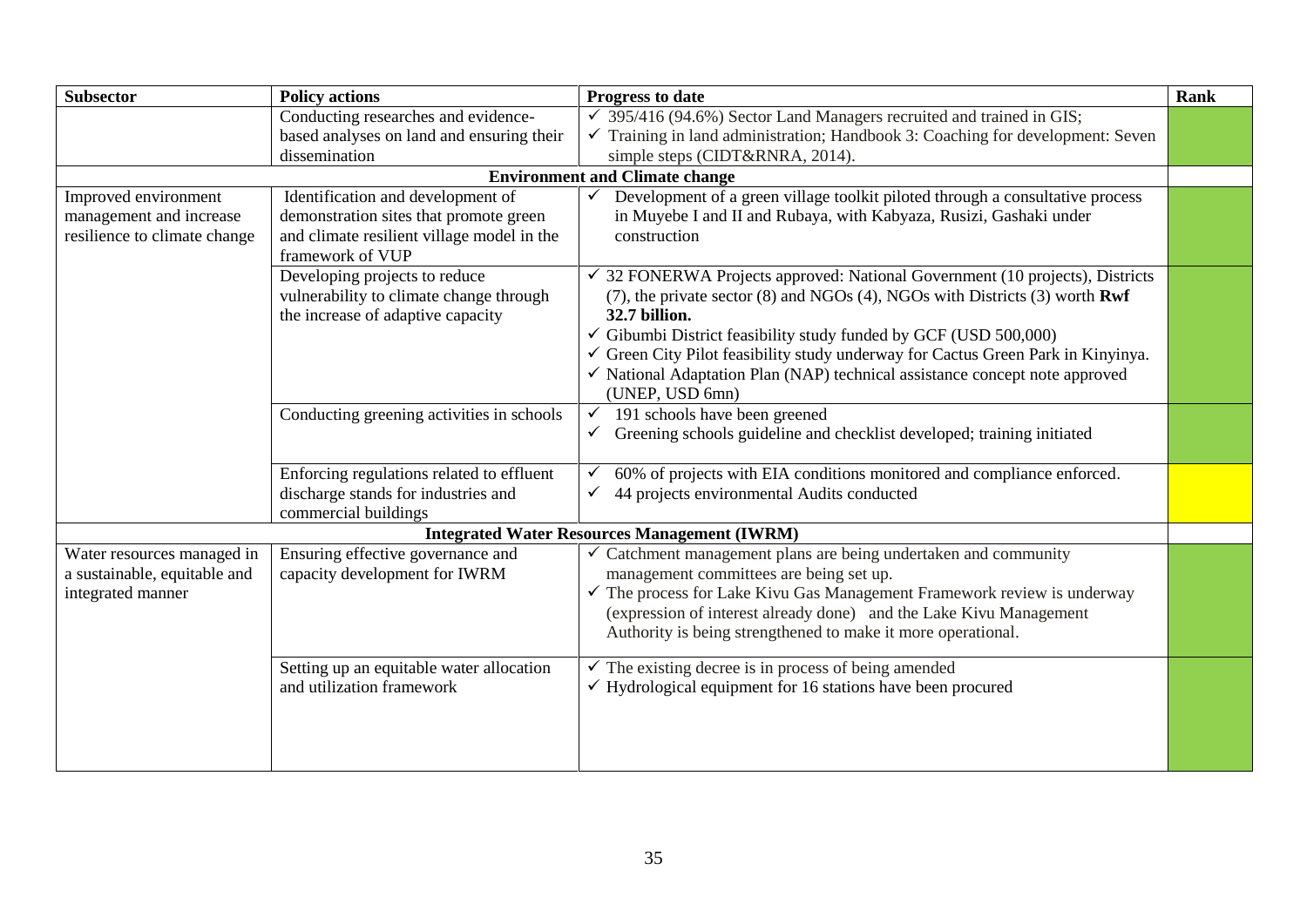| <b>Subsector</b>                                                                    | <b>Policy actions</b>                                                  | Progress to date                                                                                                                                                                                                                                                                                                                                                                                                                                                                              | Rank |
|-------------------------------------------------------------------------------------|------------------------------------------------------------------------|-----------------------------------------------------------------------------------------------------------------------------------------------------------------------------------------------------------------------------------------------------------------------------------------------------------------------------------------------------------------------------------------------------------------------------------------------------------------------------------------------|------|
|                                                                                     | Reducing water related disasters and<br>climate impacts                | $\checkmark$ 180ha have been planted with Agro-Forestry trees<br>$\checkmark$ Bench terraces have been established on 150 ha.<br>$\checkmark$ 25.5 ha have been planted with bamboo<br>$\checkmark$ 400 M <sup>3</sup> Of Ponds Excavated To Manage Storm Water<br>$\checkmark$ 1000 Check dams established<br>$\checkmark$ 404 water tanks have been installed. 2,443 loan applications submitted,<br>discussions with GT bank and other banks and SACCOS, 74 SACCOs signed<br>MoU with RNRA |      |
|                                                                                     | Enhancing water security through<br>improving water storage per capita | By 2015, 404 plastic tanks had been installed through the RWH loan and<br>✓<br>subsidy scheme and 220 low-cost (artisan) tanks have been constructed for poor<br>rural families. A feasibility study for Muvumba river multi-purpose dam which<br>has 38 m height with a storage capacity of 73 Million Cubic Meters has been<br>completed and the dam design is under way.                                                                                                                   |      |
|                                                                                     |                                                                        | <b>Geology and Mining</b>                                                                                                                                                                                                                                                                                                                                                                                                                                                                     |      |
| Efficient and sustainable<br>mineral exploration and<br>exploitation promoted       | Knowledge of National Mineral Potential                                | $\checkmark$ The report on geological surveys and exploration in three selected Potential<br>Target Areas (PTAs) (Bugesera II, III and Rulindo II) has been completed and<br>has recommended further and deeper exploration in thirteen Future Priority<br>Areas on key minerals like Tin, Tungsten, Tantalum, Gold, Lithium, Rare Earth<br>Elements, Nickel, Platinum Group Minerals and Base metal.                                                                                         |      |
|                                                                                     | Geological And Mining Capacity<br>Development                          | 25 five staff were trained in different areas such as Geological Field Mapping<br>and mining cadastre<br>50 small scale mining companies and cooperatives were trained in mining<br>$\checkmark$<br>techniques and managerial skills according to their respective districts<br>Adoption of a model mine project by 35 companies, and funding awarded for<br>$\checkmark$<br>two model mines by FONERWA.                                                                                      |      |
|                                                                                     | Sustainably raise Mineral Productivity                                 | The 2014/15 target was 290 M USD, while actual total revenues generated came<br>to USD 210 million in 2014 and USD 149 million in 2015. Revenues declined<br>further due to international price volatility, yielding USD 139 million in 2016.                                                                                                                                                                                                                                                 |      |
|                                                                                     |                                                                        | <b>Meteorology</b>                                                                                                                                                                                                                                                                                                                                                                                                                                                                            |      |
| Improved meteorological<br>data management for better<br>planning & decision making | Access to information on weather and<br>climate to general public      | $\checkmark$ Weather kits distributed in 20 schools; daily forecast provided to general public<br>by different media channels such as Twitter, Face book, Website and Youtube,<br>SMSs on prevailing weather conditions; radios, Televisions and newspapers.                                                                                                                                                                                                                                  |      |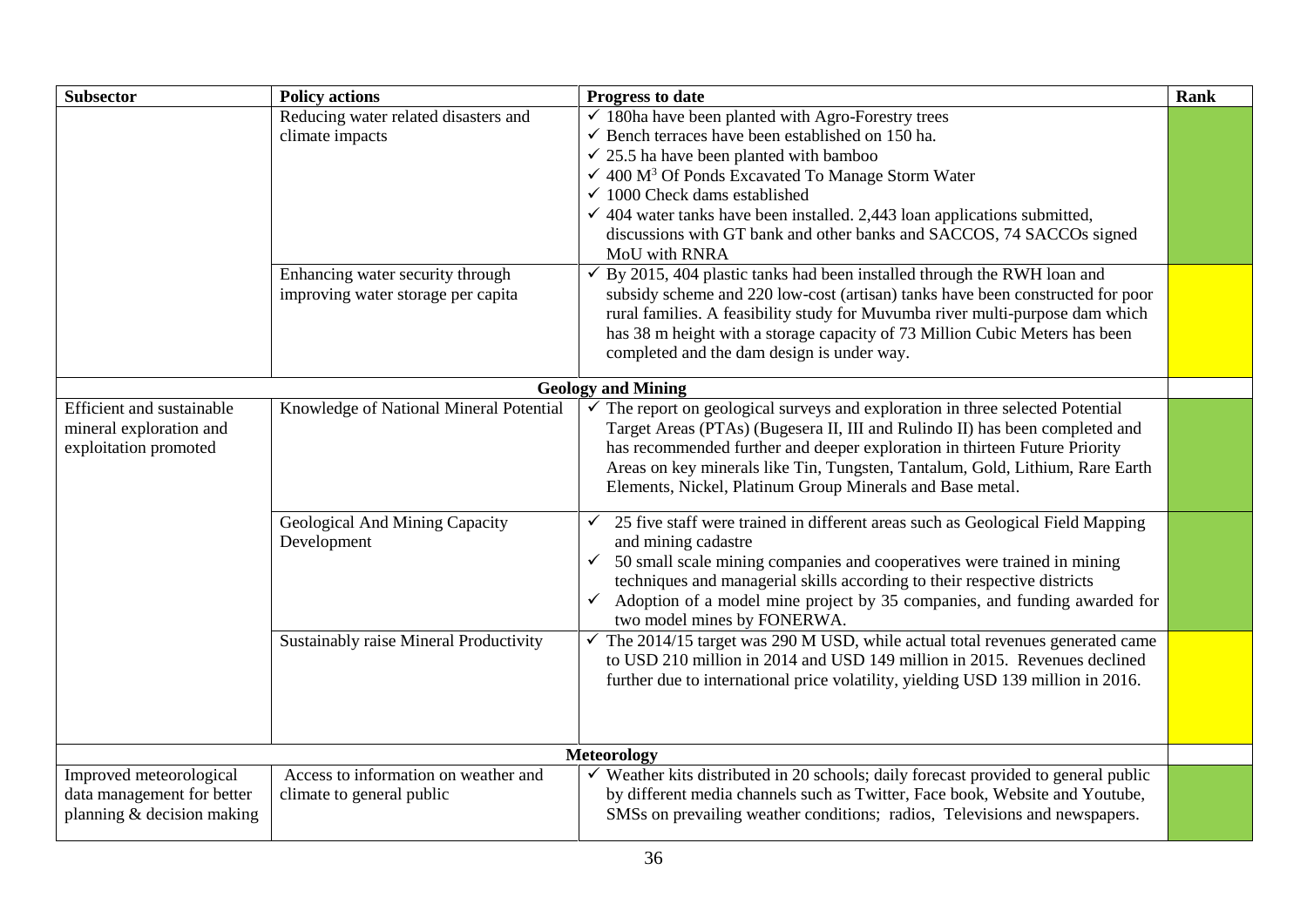| <b>Subsector</b> | <b>Policy actions</b>                   | <b>Progress to date</b>                                                         | Rank |
|------------------|-----------------------------------------|---------------------------------------------------------------------------------|------|
|                  | Design, Produce and Verify Weather and  | Climate data for 3 synoptic stations were digitized.<br>$\checkmark$            |      |
|                  | Climate Information And Products, Based | A new radar was installed and staff were trained to operate it.<br>$\checkmark$ |      |
|                  | On Sound Science                        |                                                                                 |      |
|                  |                                         |                                                                                 |      |

**Annex 3: Budget expenditure for 2015-2018 and Project funds for the ENR Sector for FY 2016/2017** (See attached PDF file)

**Annex 4: Results Based Costing Matrix for ENR SSP 2018-2024** (See attached excel file)

**Annex 5: ENR SSP logical framework.**

<span id="page-36-2"></span><span id="page-36-1"></span><span id="page-36-0"></span>

|                            | <b>Economic Transformation Pillar</b>                                                    |                                    |                            |                          |                          |                          |                          |                          |                          |                                 |                                    |  |
|----------------------------|------------------------------------------------------------------------------------------|------------------------------------|----------------------------|--------------------------|--------------------------|--------------------------|--------------------------|--------------------------|--------------------------|---------------------------------|------------------------------------|--|
| <b>Priority area</b>       | <b>Outcome</b>                                                                           | <b>Outcome</b><br><b>Indicator</b> | <b>Baseline</b><br>2017/18 | <b>Target</b><br>2018/19 | <b>Target</b><br>2019/20 | <b>Target</b><br>2020/21 | <b>Target</b><br>2021/22 | <b>Target</b><br>2022/23 | <b>Target</b><br>2023/24 | <b>Means of</b><br>verification | <b>Key</b><br><b>Interventions</b> |  |
| 1.7                        | <b>ENR SSP Outcome 1: Sustainable and productive forest and agroforestry management.</b> |                                    |                            |                          |                          |                          |                          |                          |                          |                                 |                                    |  |
| <b>Sustainable</b>         | Output 1.1:                                                                              | Output                             | 29.8%                      | 30%                      | 30%                      | 30%                      | 30%                      | 30%                      | 30%                      | <b>RWFA</b>                     | (i)Meeting                         |  |
| <b>Managemen</b>           | Forest cover                                                                             | indicator:                         |                            |                          |                          |                          |                          |                          |                          | Report                          | national standards                 |  |
| t of Natural               | increased and                                                                            | % level of                         |                            |                          |                          |                          |                          |                          |                          | Aerial and                      | of SFM that are                    |  |
| <b>Resources</b>           | maintained                                                                               | forest cover                       |                            |                          |                          |                          |                          |                          |                          | ground                          | linked to SDG                      |  |
| and                        |                                                                                          |                                    |                            |                          |                          |                          |                          |                          |                          | survey                          | 15.1.1                             |  |
| <b>Environmen</b>          | Output 1.2:                                                                              | Output                             | 230,000                    | 297,500                  | 365,000                  | 432,000                  | 500,000                  | 567,500                  | 635,000                  | <b>RWFA</b>                     | (i)Establish and                   |  |
| t to                       | Land under agro-                                                                         | indicator:                         | $(25.2\%)$                 | $(32.5\%)$               | $(40\%)$                 | $(47.2\%)$               | (55%)                    | (62%)                    | (70%)                    | report                          | enforce national                   |  |
| <b>Transition</b>          | forestry Increased                                                                       | number of                          |                            |                          |                          |                          |                          |                          |                          | Ground                          | standards for                      |  |
| <b>Rwanda</b><br>towards a |                                                                                          | ha of land                         |                            |                          |                          |                          |                          |                          |                          | survey                          | agroforestry;                      |  |
| <b>Green</b>               |                                                                                          | under agro                         |                            |                          |                          |                          |                          |                          |                          |                                 | (ii)Implement                      |  |
| <b>Economy</b>             |                                                                                          | forestry                           |                            |                          |                          |                          |                          |                          |                          |                                 | optimal (quality,                  |  |
|                            |                                                                                          |                                    |                            |                          |                          |                          |                          |                          |                          |                                 | suitability) and                   |  |
|                            |                                                                                          |                                    |                            |                          |                          |                          |                          |                          |                          |                                 | high-productivity                  |  |
|                            |                                                                                          |                                    |                            |                          |                          |                          |                          |                          |                          |                                 | agroforestry                       |  |
|                            |                                                                                          |                                    |                            |                          |                          |                          |                          |                          |                          |                                 | models in                          |  |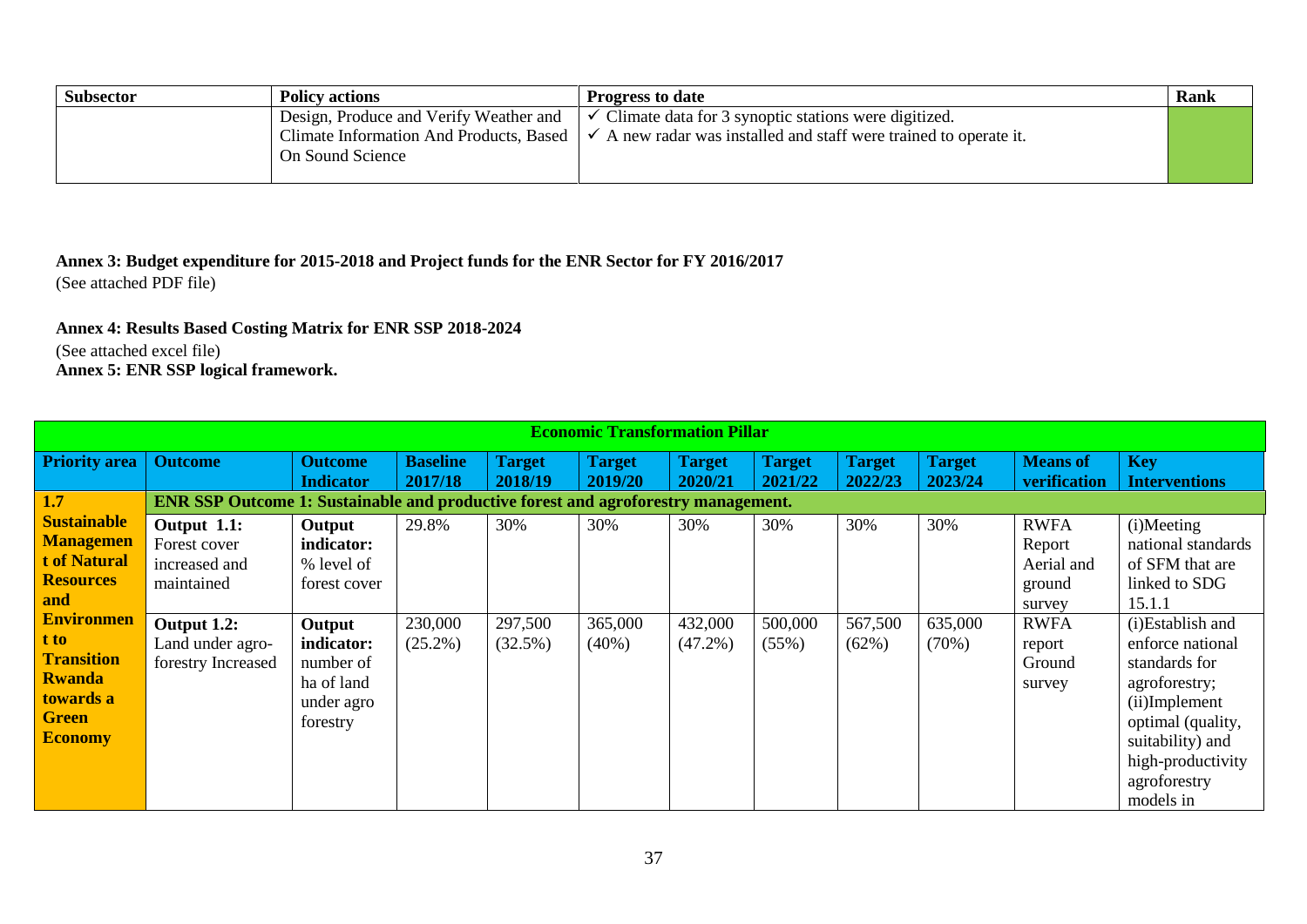|                                                                                               |                                                                                                                          |                                                                                         |                                                                                                           |                                                                                                         |                                                                                                                                 |                                                                                                          |                                                                                                                        |                                                                                                      |                                            | partnership with<br><b>MINAGRI</b>                                                                                                                                                                                                                          |
|-----------------------------------------------------------------------------------------------|--------------------------------------------------------------------------------------------------------------------------|-----------------------------------------------------------------------------------------|-----------------------------------------------------------------------------------------------------------|---------------------------------------------------------------------------------------------------------|---------------------------------------------------------------------------------------------------------------------------------|----------------------------------------------------------------------------------------------------------|------------------------------------------------------------------------------------------------------------------------|------------------------------------------------------------------------------------------------------|--------------------------------------------|-------------------------------------------------------------------------------------------------------------------------------------------------------------------------------------------------------------------------------------------------------------|
| Output 1.3:<br>Public forest<br>whose<br>management is<br>transferred to<br>private operators | Output<br>indicator:<br>% of public<br>forest<br>plantations<br>allocated to<br>private<br>women and<br>men<br>operators | 25 % of<br>Public<br>forest<br>plantation<br>s private<br>women<br>and men<br>operators | 35% of<br>Public<br>forest<br>plantation<br>S<br>allocated<br>to private<br>women<br>and men<br>operators | 45% of<br>Public<br>forest<br>plantation<br>allocated<br>to<br>private<br>women<br>and men<br>operators | 55% of<br>Public<br>forest<br>plantatio<br>$\mathbf n$<br>allocate<br>d<br>private<br>women<br>and men<br>operator<br>${\bf S}$ | 65% of<br>Public<br>forest<br>allocate<br>d to<br>private<br>women<br>and men<br>operator<br>$\mathbf S$ | 75% of<br>Public<br>forest<br>plantatio<br>ns<br>allocate<br>d<br>private<br>women<br>and men<br>operator<br>${\bf S}$ | 80% of<br>Public<br>forest<br>plantation<br>allocated<br>to private<br>women<br>and men<br>operators | <b>RWFA</b><br>report<br>Contracts/<br>MoU | (i)Establish and<br>enforce SFM<br>standards<br>focusing on<br>quality of<br>materials,<br>management<br>techniques &<br>extension capacity<br>(ii) Willingness of<br>private operators<br>to invest in the<br>management of<br>public forest<br>plantation |
|                                                                                               | Output<br>indicator:<br>number of<br>ha of small<br>natural<br>forests<br>under<br>participatory<br>management           | $0$ Ha                                                                                  | 1000Ha                                                                                                    | 2500Ha                                                                                                  | 4000Ha                                                                                                                          | 5500Ha                                                                                                   | 7000Ha                                                                                                                 | 8000 Ha                                                                                              | <b>RWFA</b><br>reports<br>MoUs             | $(i)$ Organise<br>communities into<br>cooperatives and<br>provide incentives<br>for managing and<br>protecting small<br>natural forests<br>under public<br>private<br>partnership (PPP)                                                                     |
| Output 1.4:<br>Improved tree<br>seed species<br>provided to<br>farmers                        | $%$ of<br>improved<br>seeds<br>provided to<br>women and<br>men<br>farmers                                                | 52 %                                                                                    | 56 %                                                                                                      | 60%                                                                                                     | 64%                                                                                                                             | 68%                                                                                                      | 72%                                                                                                                    | 75%                                                                                                  | <b>RWFA</b><br>reports                     | (i)Rehabilitate the<br>National tree seed<br>centre with the<br>adequate<br>infrastructure for<br>seed testing and<br>storage.<br>(ii)Conduct<br>species<br>adaptability<br>studies                                                                         |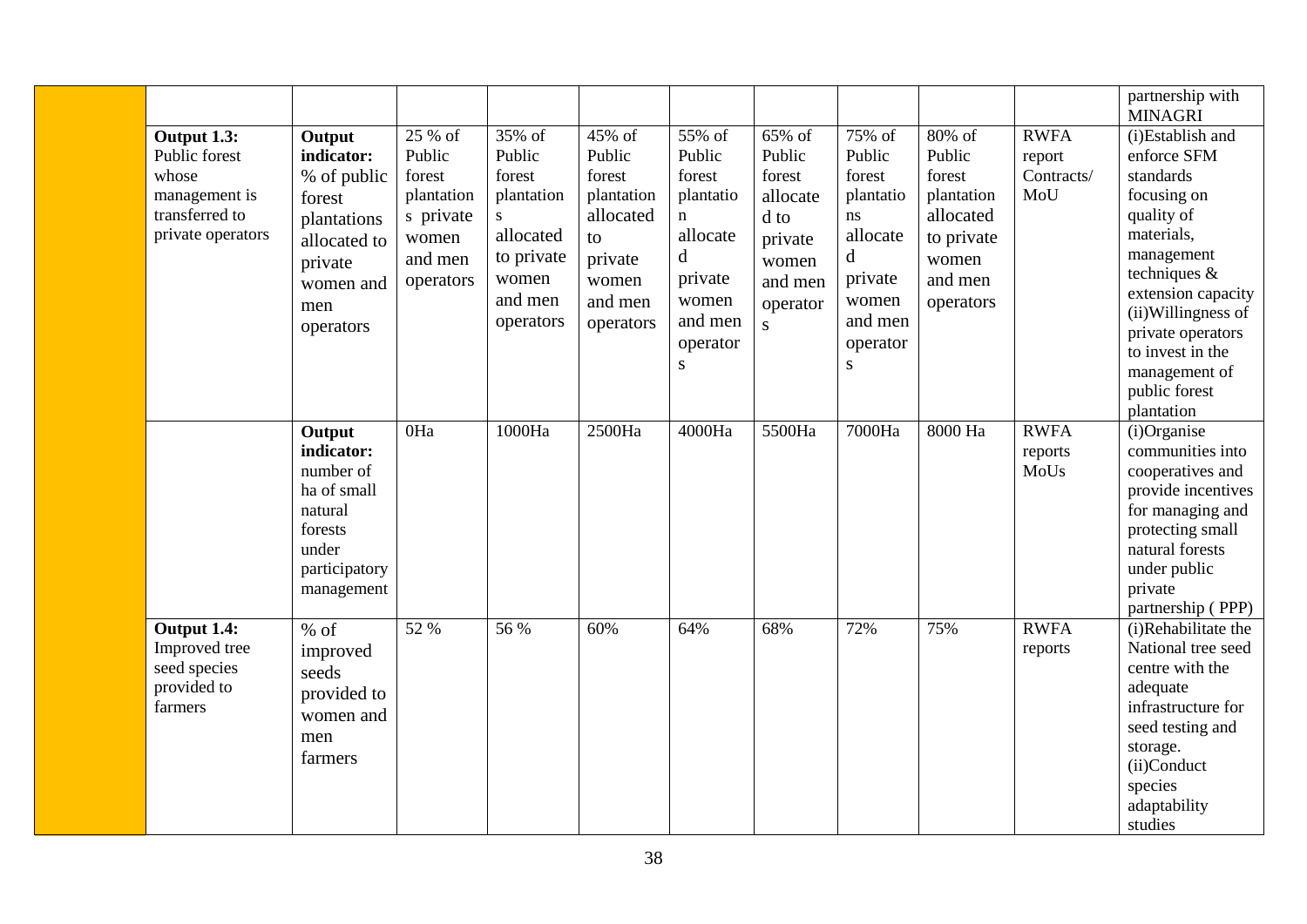|                                                                                                                | Output 1.5: Wood<br>biomass energy is<br>reduced through<br>use of improved<br>efficient<br>technologies.                           | % of charcoal<br>produced by<br>certified<br>"green<br>charcoal" of<br>women and<br>men's<br>companies<br>and<br>cooperatives | 0%                         | 10%                      | 25%                      | 40%                      | 60%                      | 70%                      | 80%                      | <b>MINILAF</b><br>and RWFA<br>reports | (iii) Elaborate<br>seed quality<br>guidelines and<br>research standards<br>(i) Certificates<br>provided based on<br>standards of green<br>charcoal<br>production<br>(ii) Guidelines of<br>Green charcoal<br>production to be<br>in place<br>(iii) Awareness on<br>adoption of |
|----------------------------------------------------------------------------------------------------------------|-------------------------------------------------------------------------------------------------------------------------------------|-------------------------------------------------------------------------------------------------------------------------------|----------------------------|--------------------------|--------------------------|--------------------------|--------------------------|--------------------------|--------------------------|---------------------------------------|-------------------------------------------------------------------------------------------------------------------------------------------------------------------------------------------------------------------------------------------------------------------------------|
|                                                                                                                | Output 1.6:<br>Degraded forests<br>rehabilitated                                                                                    | Output<br>indicator:<br>Number of<br>Ha of<br>degraded<br>forests<br>rehabilitated                                            | 4379                       | 5579                     | 6779                     | 7879                     | 9079                     | 11179                    | 12379                    | <b>RWFA</b><br>reports                | alternative<br>sources of energy<br>$(i)$ Un-lock<br>productivity of<br>degraded and<br>unproductive<br>forest plantations<br>through private<br>concessions and<br>community<br>partnerships to<br>meet quality<br>standards                                                 |
| <b>Priority area</b>                                                                                           | <b>Outcome</b>                                                                                                                      | <b>Outcome</b><br><b>Indicator</b>                                                                                            | <b>Baseline</b><br>2017/18 | <b>Target</b><br>2018/19 | <b>Target</b><br>2019/20 | <b>Target</b><br>2020/21 | <b>Target</b><br>2021/22 | <b>Target</b><br>2022/23 | <b>Target</b><br>2023/24 | <b>Means of</b><br>verification       | <b>Key</b><br><b>Interventions</b>                                                                                                                                                                                                                                            |
| $\overline{1.7}$                                                                                               | ENR SSP Outcome 2: Integrated and sustainable water resources management to maximize reliable, efficient and productive investments |                                                                                                                               |                            |                          |                          |                          |                          |                          |                          |                                       |                                                                                                                                                                                                                                                                               |
| <b>Sustainable</b><br><b>Managemen</b><br>t of Natural<br><b>Resources</b><br>and<br><b>Environmen</b><br>t to |                                                                                                                                     | Renewable<br>water<br>resources<br>availability<br>per capita<br>per annum<br>(m <sup>3</sup> /capita/                        | 670                        | N/A                      | N/A                      | N/A                      | N/A                      | N/A                      | 1,000                    | <b>WRM</b><br>reports                 | (i)Increase in<br>renewable water<br>resources<br>availability will<br>mainly result from<br>catchments<br>protection/                                                                                                                                                        |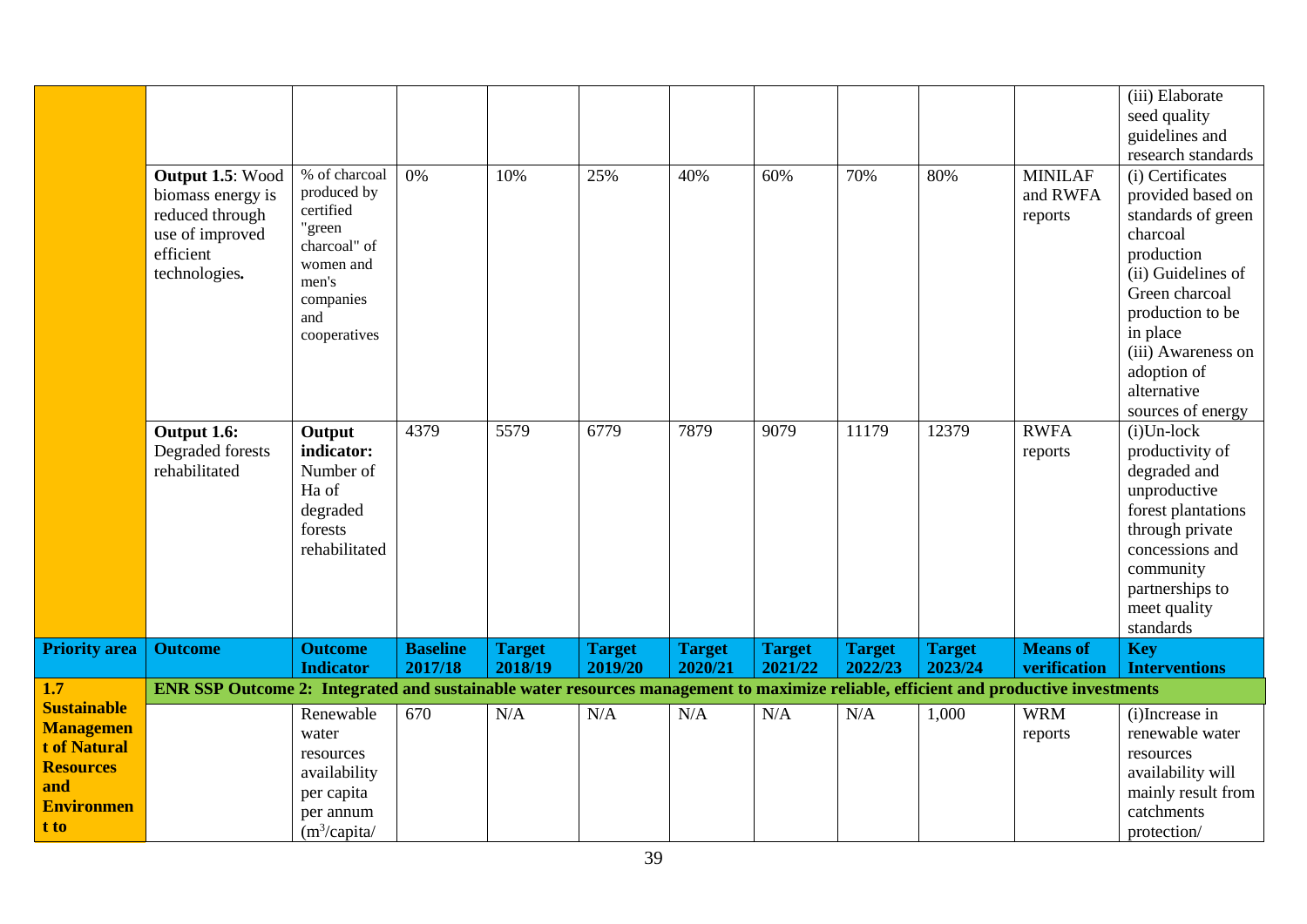| <b>Transition</b><br><b>Rwanda</b><br>towards a<br><b>Green</b><br><b>Economy</b><br><b>Priority area</b> | Output 2.1:<br>Effective<br>governance of<br>water resources at<br>Catchment,<br>National and<br>Transboundary<br>level | annum<br>$%$ of<br>catchments<br>with<br>manageme<br>$\mathop{\hbox{\rm nt}}$<br>committees<br><b>Task Forces</b><br>of women<br>and men | 35%                | 50%              | 100%         | 100%           | 100% | 100% | 100%           | <b>WRM</b><br>reports | conservation and<br>water storage<br>development<br>(i)Establish WRM<br>committees in all<br>20 level two<br>catchments and<br>ensure their<br>sustainability.                                                                             |
|-----------------------------------------------------------------------------------------------------------|-------------------------------------------------------------------------------------------------------------------------|------------------------------------------------------------------------------------------------------------------------------------------|--------------------|------------------|--------------|----------------|------|------|----------------|-----------------------|--------------------------------------------------------------------------------------------------------------------------------------------------------------------------------------------------------------------------------------------|
|                                                                                                           |                                                                                                                         | Number of<br>shared<br>basins/catch<br>ments with<br>cooperation<br>frameworks                                                           | 2                  | $\boldsymbol{2}$ | $\mathbf{2}$ | $\overline{2}$ | 3    | 3    | $\overline{4}$ | <b>WRM</b><br>reports | Contribute to:<br>$(i)$ the<br>strengthening of<br>NBI and<br><b>ABAKIR</b><br>$(ii)$ the<br>establishment and<br>operationalization<br>of a framework<br>for the<br>management of<br>the shared<br>Muvumba and<br>Akanyaru<br>catchments. |
|                                                                                                           |                                                                                                                         | Percentage<br>of<br>implementat<br>ion of<br>approved<br>catchment<br>management<br>plans                                                | $\mathbf{0}$       | 20%              | 40%          | 60%            | 70%  | 80%  | 90%            | <b>WRM</b><br>reports | Implement all the<br>proposed<br>measures under<br>the 4-catchment<br>plans.                                                                                                                                                               |
|                                                                                                           | Output 2.2. Water<br>related disasters                                                                                  | Percentage<br>of degraded                                                                                                                | Map of<br>degraded | 30 %             | 50%          | 60 %           | 70 % | 80 % | 90%            | Reports<br>from       | (i)Rehabilitate the<br>identified                                                                                                                                                                                                          |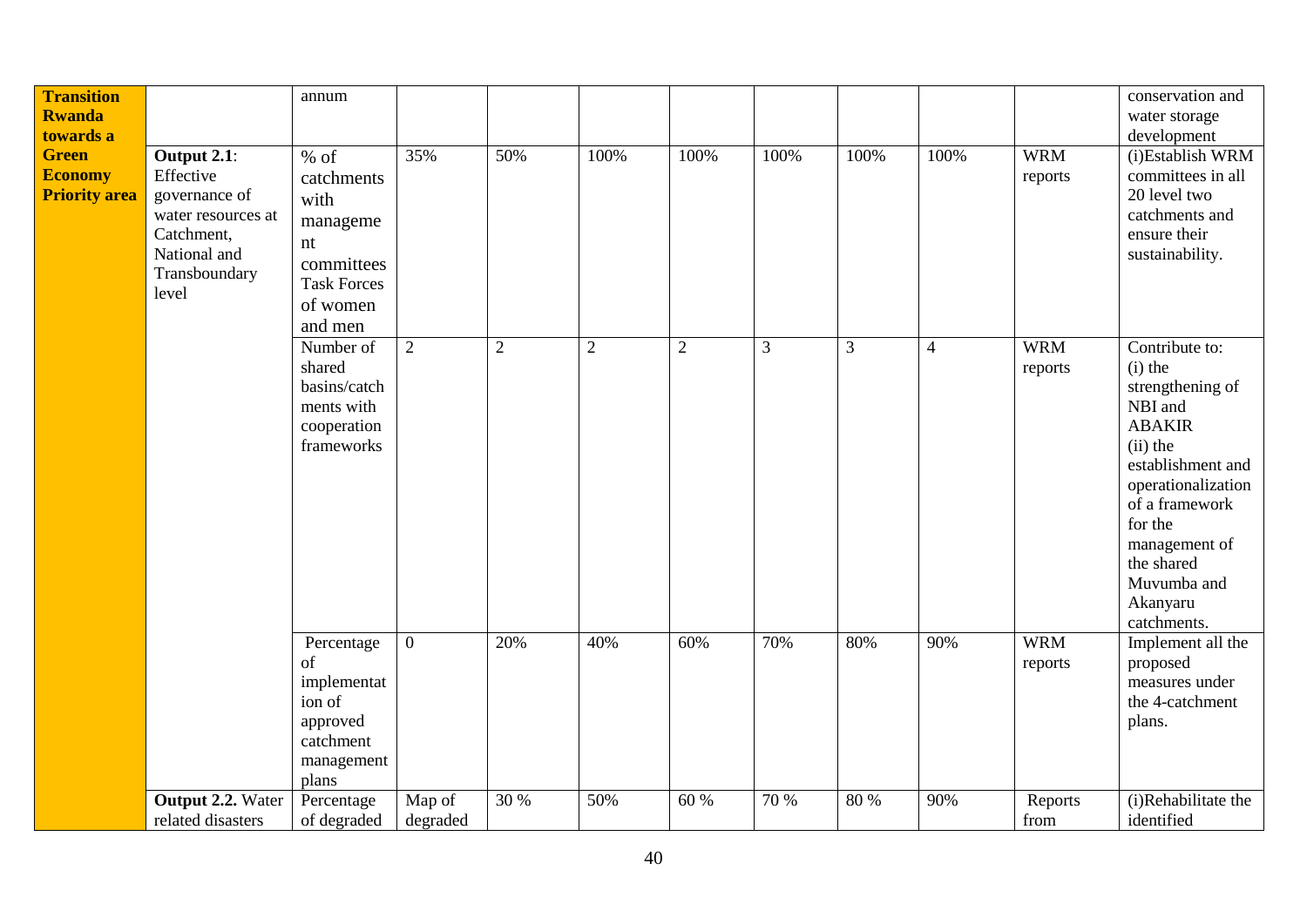| mitigated and          | areas in 4    | areas in 4 |     |      |      |      |      |      | WRMD/RE         | degraded areas in                      |
|------------------------|---------------|------------|-----|------|------|------|------|------|-----------------|----------------------------------------|
| degraded               | priority      | priority   |     |      |      |      |      |      | <b>MA/MINA</b>  | 4 priority                             |
| catchments             | catchments    | catchment  |     |      |      |      |      |      | <b>GRI/FONE</b> | catchments                             |
| rehabilitated          | rehabilitated | S.         |     |      |      |      |      |      | RWA and         | (Upper                                 |
|                        |               |            |     |      |      |      |      |      | Districts       | Nyabarongo,                            |
|                        | Percentage    | 15%        | 20% | 25%  | 30%  | 35%  | 40%  | 45%  | WRM/            | Lower                                  |
|                        | of water      |            |     |      |      |      |      |      | <b>REMA</b>     | Nyabarongo,                            |
|                        | bodies with   |            |     |      |      |      |      |      | /WASAC          | Muvumba and                            |
|                        | ambient       |            |     |      |      |      |      |      | reports         | Sebeya) in close                       |
|                        | water         |            |     |      |      |      |      |      |                 | coordination with                      |
|                        | quality       |            |     |      |      |      |      |      |                 | key partners                           |
|                        | Percentage    | Volcano    | 20% | 40%  | 50%  | 70%  | 80%  | 100% | <b>WRM</b>      | (REMA,                                 |
|                        | of Floods     | floods     |     |      |      |      |      |      | reports         | MINAGRI,                               |
|                        | control       | control    |     |      |      |      |      |      |                 | FONERWA and                            |
|                        | investment    | study      |     |      |      |      |      |      |                 | Districts).                            |
|                        | measures      |            |     |      |      |      |      |      |                 | (ii)Develop                            |
|                        | implemente    |            |     |      |      |      |      |      |                 | National                               |
|                        | d             |            |     |      |      |      |      |      |                 | standards for                          |
|                        |               |            |     |      |      |      |      |      |                 | ambient water                          |
|                        |               |            |     |      |      |      |      |      |                 | quality and                            |
|                        |               |            |     |      |      |      |      |      |                 | strengthen                             |
|                        |               |            |     |      |      |      |      |      |                 | monitoring                             |
|                        |               |            |     |      |      |      |      |      |                 | system;                                |
|                        |               |            |     |      |      |      |      |      |                 | (iii)Implement                         |
|                        |               |            |     |      |      |      |      |      |                 | floods control                         |
|                        |               |            |     |      |      |      |      |      |                 | measures in the                        |
|                        |               |            |     |      |      |      |      |      |                 | volcano area                           |
| Output 2.3             | $%$ of        | 8%         | 50% | 100% | 100% | 100% | 100% | 100% | <b>WRM</b>      | (i) Ensure that all                    |
| Equitable Water        | women and     |            |     |      |      |      |      |      | reports         | the registered                         |
| Allocation and         | men water     |            |     |      |      |      |      |      |                 | existing water                         |
| <b>Efficient Water</b> | users with    |            |     |      |      |      |      |      |                 | users obtain water                     |
| Utilization            | water         |            |     |      |      |      |      |      |                 | permits<br>(ii)Develop and             |
|                        | permits       |            |     |      |      |      |      |      |                 |                                        |
|                        |               |            |     |      |      |      |      |      |                 | implement water<br>allocation plans in |
|                        |               |            |     |      |      |      |      |      |                 | all catchments                         |
|                        |               |            |     |      |      |      |      |      |                 | (iii)Ensure water                      |
|                        |               |            |     |      |      |      |      |      |                 | use efficiency                         |
|                        |               |            |     |      |      |      |      |      |                 |                                        |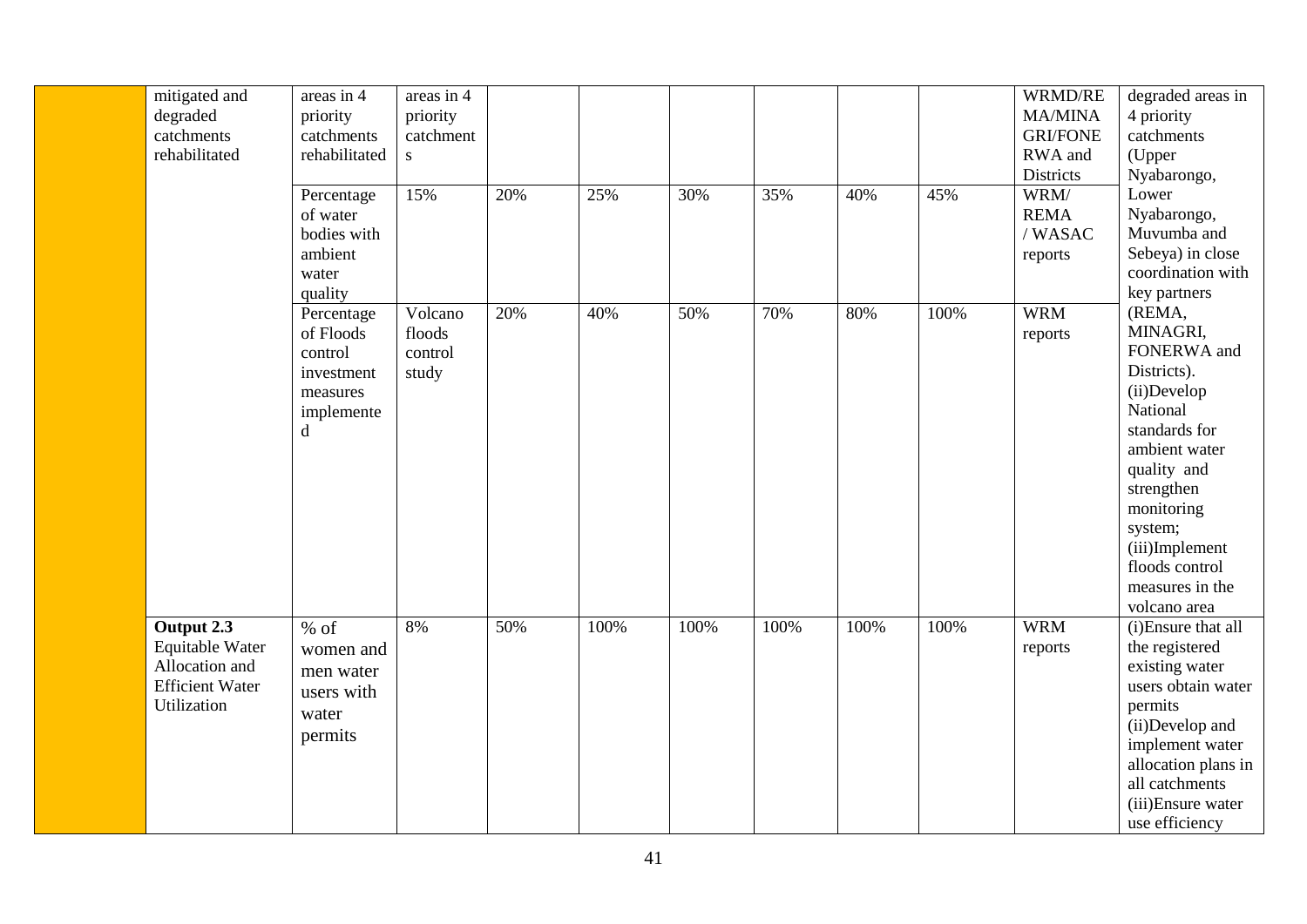|                    |                                                                                                                       |                      |                   |                  |               |               |               |               |                     |                 | while allocating     |
|--------------------|-----------------------------------------------------------------------------------------------------------------------|----------------------|-------------------|------------------|---------------|---------------|---------------|---------------|---------------------|-----------------|----------------------|
|                    |                                                                                                                       |                      |                   |                  |               |               |               |               |                     |                 | water use permits    |
|                    |                                                                                                                       |                      |                   |                  |               |               |               |               |                     |                 | (iv)Raise            |
|                    |                                                                                                                       |                      |                   |                  |               |               |               |               |                     |                 | awareness on         |
|                    |                                                                                                                       |                      |                   |                  |               |               |               |               |                     |                 | water productivity   |
|                    | Output 2.4:                                                                                                           | Artificial           | 6.8 <sub>m3</sub> | N/A              | N/A           | N/A           | N/A           | N/A           | $10 \text{ m}$ $3/$ | <b>WRM</b>      | (i)Promote water     |
|                    | Enhanced water                                                                                                        | water                | capita            |                  |               |               |               |               | capita              | reports         | storage              |
|                    | storage                                                                                                               | storage per          |                   |                  |               |               |               |               |                     |                 | development with     |
|                    |                                                                                                                       | capita <sup>20</sup> |                   |                  |               |               |               |               |                     |                 | emphasis on          |
|                    |                                                                                                                       |                      |                   |                  |               |               |               |               |                     |                 | multi-purpose        |
|                    |                                                                                                                       |                      |                   |                  |               |               |               |               |                     |                 | dams and small       |
|                    |                                                                                                                       |                      |                   |                  |               |               |               |               |                     |                 | scale water          |
|                    |                                                                                                                       |                      |                   |                  |               |               |               |               |                     |                 | storage              |
|                    |                                                                                                                       | Proportion           | 5%                | 15%              | 30%           | 50%           | 60%           | 70%           | 80 %                | Survey          | (i)Upscale the       |
|                    |                                                                                                                       | of                   | 21                |                  |               |               |               |               |                     | (EICV),         | RWH loan and         |
|                    |                                                                                                                       | households           |                   |                  |               |               |               |               |                     | National        | subsidy scheme       |
|                    |                                                                                                                       | with RWH             |                   |                  |               |               |               |               |                     | census          | (ii)Monitor RWH      |
|                    |                                                                                                                       | systems              |                   |                  |               |               |               |               |                     |                 | through EICV and     |
|                    |                                                                                                                       |                      |                   |                  |               |               |               |               |                     |                 | National             |
|                    |                                                                                                                       |                      |                   |                  |               |               |               |               |                     |                 | population census    |
|                    | <b>Outcome</b>                                                                                                        | <b>Outcome</b>       | <b>Baseline</b>   | <b>Target</b>    | <b>Target</b> | <b>Target</b> | <b>Target</b> | <b>Target</b> | <b>Target</b>       | <b>Means of</b> | <b>Key</b>           |
|                    |                                                                                                                       | <b>Indicator</b>     | 2017/18           | 2018/19          | 2019/20       | 2020/21       | 2021/22       | 2022/23       | 2023/24             | verification    | <b>Interventions</b> |
| 1.7                | ENR Outcome 3: Integrated and sustainable land management to maximize reliable, efficient and productive investments. |                      |                   |                  |               |               |               |               |                     |                 |                      |
| <b>Sustainable</b> | Output 3.1                                                                                                            | Indicator:           | <b>Baseline:</b>  | a) $4$ plans     | 10 plans      | 2,158         | 2,179         | 2,182         | 2,190               | Integrated      | (i)Strong            |
| <b>Managemen</b>   | Integrated and                                                                                                        | Number of            | LAIS,             | integrated       | (6)           | plans         | plans         | plans         | Plans               | land            | coordination with    |
| t of Natural       | harmonized land                                                                                                       | Sector and           | <b>NLUDMP</b>     | (3)              | Secondary     | (2148)        | (21)          | $(3$ ENR      | (8Tourism           | administrati    | key Institutions     |
| <b>Resources</b>   | information in a                                                                                                      | district land        | <b>&amp;30</b>    | <b>Districts</b> | Cities        | rural         | urban         | sector,       | Transport,          | on              | (District,           |
| and                | paperless land                                                                                                        | plans                | <b>DLUDMP</b>     | of Kigali        | master        | settlemen     | develop       | utilities -   | industry)           | information     | MINIFRA, RHA,        |
| <b>Environmen</b>  | register for an                                                                                                       | (Cumulative          | and 8             | City and         | plans)        | t plans)      | ment          | energy        |                     | system          | Kigali City,         |
| t to               | optimized land                                                                                                        | 1y)                  | Sector            | Agricultur       |               |               | plans)        | and           |                     |                 | RDB,                 |
| <b>Transition</b>  | management                                                                                                            | integrated           | plans             | e sector)        |               |               |               | water         |                     |                 | MINAGRI)             |
| <b>Rwanda</b>      |                                                                                                                       | into a               |                   |                  |               |               |               | master        |                     |                 | (ii)Data             |
| towards a          |                                                                                                                       | paperless            |                   |                  |               |               |               | plan)         |                     |                 | availability,        |
| <b>Green</b>       |                                                                                                                       | Land                 |                   |                  |               |               |               |               |                     |                 | (iii) system         |
| <b>Economy</b>     |                                                                                                                       | register             |                   |                  |               |               |               |               |                     |                 | Development a        |

 $20$  Water storage capacity in dams, valley dams and large ponds (in m3) divided by the total population

<sup>&</sup>lt;sup>21</sup> Baseline Estimation based on FONERWA RWH funded project in 9 districts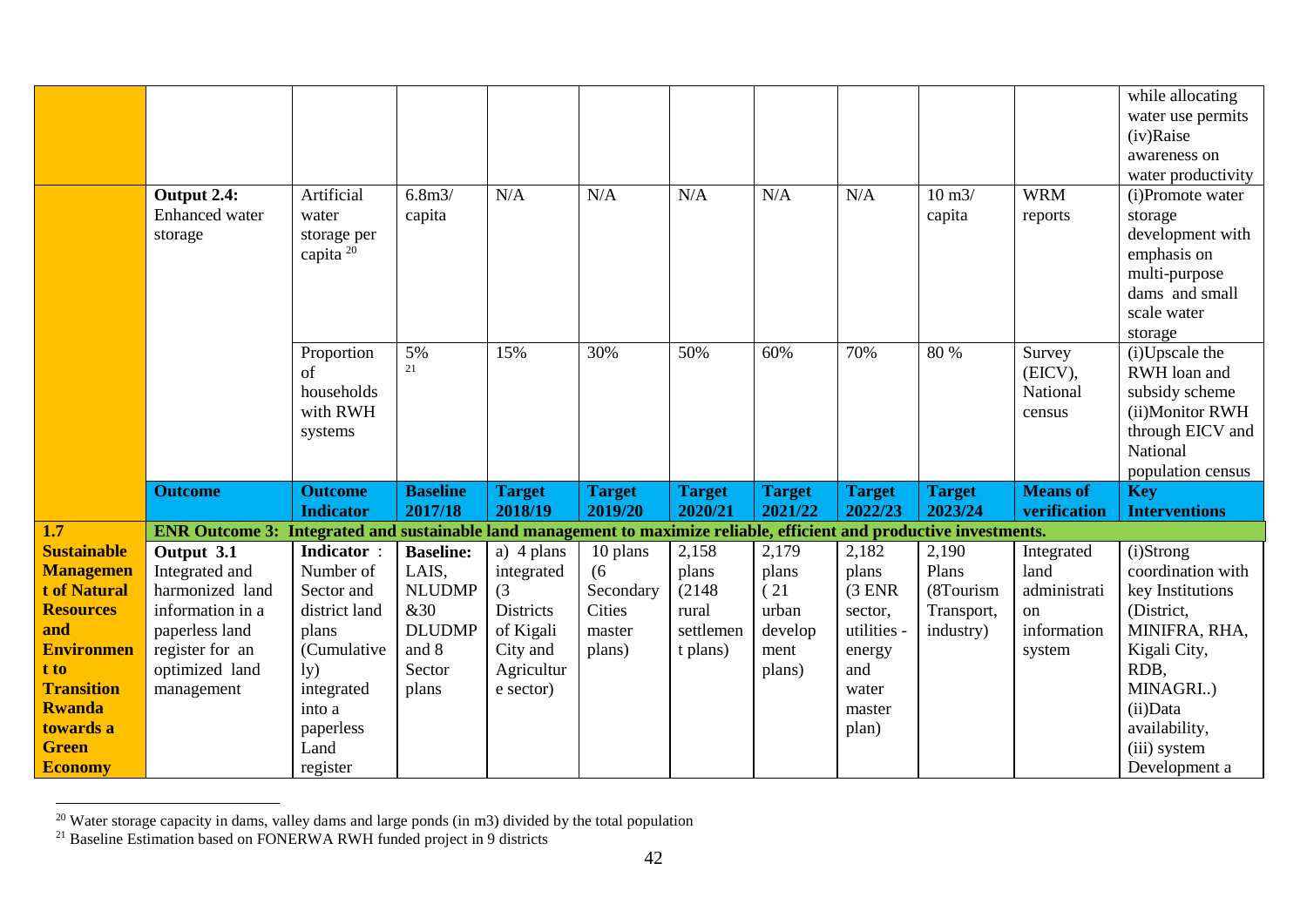|                                                                                     | <b>Indicator:</b><br>Percentage<br>completion<br><sub>of</sub><br>operationali<br>zation for a<br>paperless<br>and self-<br>financing<br>land register<br>for better<br>service<br>delivery | <b>Baseline:</b><br>LAIS                                           | 20%<br>(Feasibilit<br>y study<br>and legal<br>framewor<br>k in place) | 40%<br>(Develop<br>ment of a<br>digitalized<br>land<br>register)           | 60%<br>(Initializa<br>tion of a<br>paperless<br>land<br>register)                | 70%<br>(Operatio<br>nalizatio<br>n of a<br>paperless<br>land<br>register)      | 80% (<br>block<br>chain<br>technolo<br>gy in<br>land<br>administ<br>ration<br>piloted) | 100%<br>(Zero trip<br>zero paper<br>on $5$<br>transaction<br>s)  | A paperless<br>register in<br>place                               | (i)Feasibility<br>study<br>(ii)legal<br>framework<br>reviewed,<br>(iii)strong<br>awareness and<br>sensitization in all<br>institutions                                         |
|-------------------------------------------------------------------------------------|---------------------------------------------------------------------------------------------------------------------------------------------------------------------------------------------|--------------------------------------------------------------------|-----------------------------------------------------------------------|----------------------------------------------------------------------------|----------------------------------------------------------------------------------|--------------------------------------------------------------------------------|----------------------------------------------------------------------------------------|------------------------------------------------------------------|-------------------------------------------------------------------|--------------------------------------------------------------------------------------------------------------------------------------------------------------------------------|
|                                                                                     | <b>Indicator:</b><br>% of Land<br>use plan<br>harmonized<br>with<br><b>NLUDMP</b>                                                                                                           | <b>Baseline:</b><br><b>NLUDMP</b><br>&DLUP,<br>Cok,<br><b>LUDP</b> | <b>NLUDMP</b><br>updated                                              | $\overline{40\%}$ Land<br>use plan<br>harmonize<br>d with<br><b>NLUDMP</b> | 50%<br>Land use<br>plan<br>harmoniz<br>ed with<br><b>NLUDM</b><br>$\overline{P}$ | 70%<br>Land use<br>plan<br>harmoniz<br>ed with<br><b>NLUDM</b><br>$\mathbf{P}$ | 90%<br>Land use<br>plan<br>harmoni<br>zed with<br><b>NLUDM</b><br>$\mathbf{P}$         | 100%<br>Land use<br>plan<br>harmonize<br>d with<br><b>NLUDMP</b> | DLUP,<br>LUDP, CoK<br>harmonized<br>to<br><b>NLUDMP</b>           | (i)Strong<br>coordination with<br>Districts and<br>different Sectors,<br>(ii) A revised<br><b>NLUDMP</b><br>Financial support<br>and<br>(iii) Technical<br>assistance facility |
|                                                                                     | <b>Indicator:</b><br>Number of<br>administrati<br>ve entities<br>with annual<br>reference<br>prices and<br>market<br>value<br>integrated                                                    | $\overline{0}$                                                     | $\overline{0}$                                                        | 30<br><b>Districts</b>                                                     | 30<br><b>Districts</b>                                                           | 30<br><b>Districts</b>                                                         | 30<br><b>Districts</b>                                                                 | 30<br><b>Districts</b>                                           | Integrated<br>land<br>administrati<br>on<br>information<br>system | (i)Integrate<br>Annual reference<br>prices<br>(ii)Coordination<br>with the institute<br>of property<br>valuers                                                                 |
| Output 3.2<br>Efficient<br>implementation<br>and monitoring of<br>land use plans to | indicator<br>$%$ of<br>compliance<br>of land use<br>developmen                                                                                                                              | <b>Baseline:</b><br>25%<br>Assessme<br>nt report<br>on             | 30%                                                                   | 60%                                                                        | 80%                                                                              | 90 %                                                                           | 100%                                                                                   | 100%                                                             | Assessment<br>report on<br>implementat<br>ion of<br>district land | (i)Strengthening<br>land use<br>monitoring and<br>development of<br>incentive/sanction                                                                                         |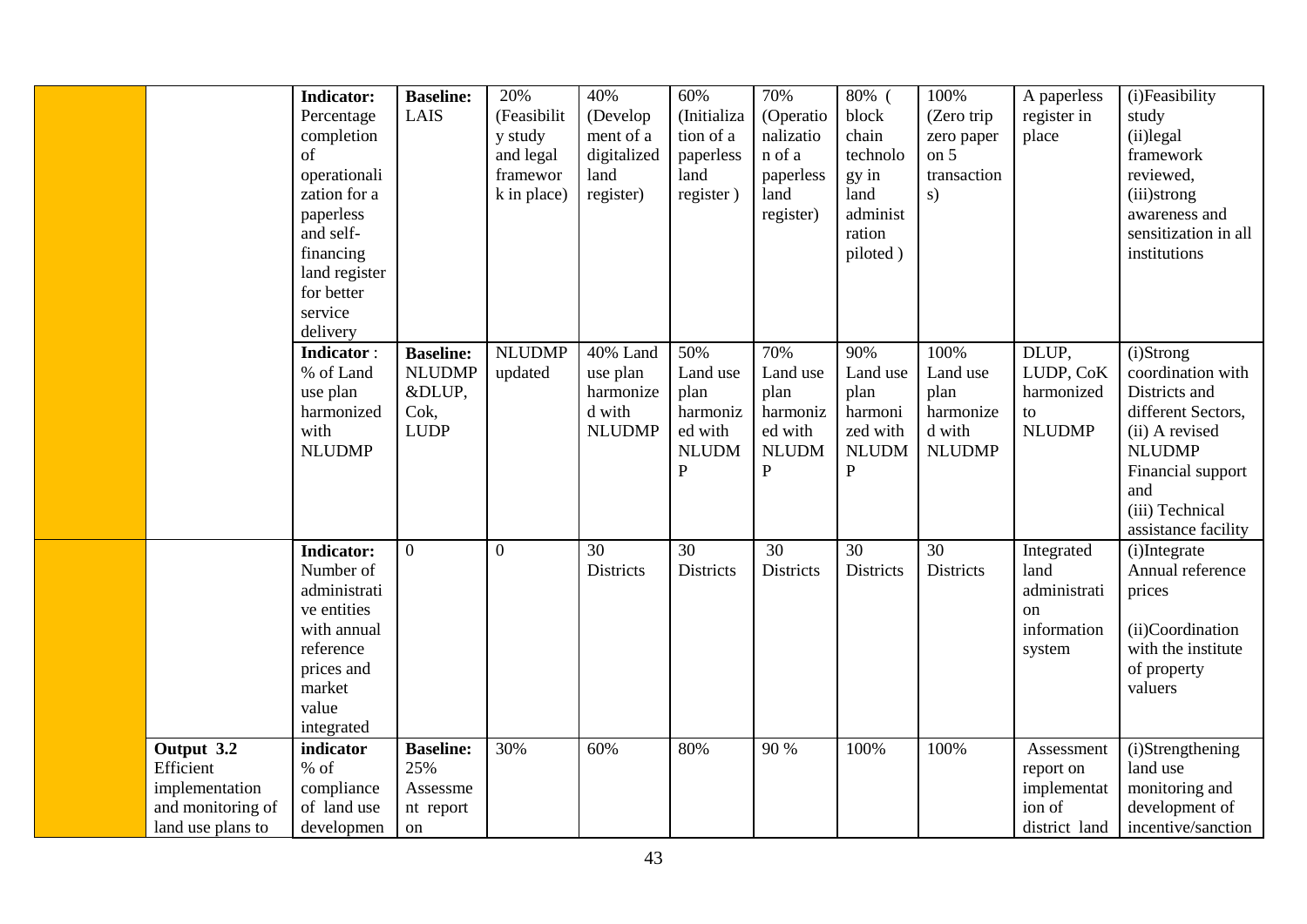| ensure sustainable<br>development                                                 | t plans to the<br><b>NLUDMP</b>                                                                     | implement<br>ation of<br>district<br>land use<br>developm<br>ent master<br>plan |                                                                                                   |                                                                                            |                                                                                                                      |                                                                                          |                                                                                                                                                              |                                                               | use<br>developmen<br>t master<br>plan                                                                      | mechanism for<br>compliance<br>(ii)Capacity<br>building to One<br>stop Centre staff<br>(iii)Collaboration<br>with District and<br>Rwanda Housing<br>Authority                                                              |
|-----------------------------------------------------------------------------------|-----------------------------------------------------------------------------------------------------|---------------------------------------------------------------------------------|---------------------------------------------------------------------------------------------------|--------------------------------------------------------------------------------------------|----------------------------------------------------------------------------------------------------------------------|------------------------------------------------------------------------------------------|--------------------------------------------------------------------------------------------------------------------------------------------------------------|---------------------------------------------------------------|------------------------------------------------------------------------------------------------------------|----------------------------------------------------------------------------------------------------------------------------------------------------------------------------------------------------------------------------|
|                                                                                   | <b>Indicator:</b><br>$%$ of<br>agriculture<br>and<br>premium<br>land<br>protected                   | <b>Baseline:</b><br><b>NLUDMP</b><br><b>&amp;DLUP</b>                           | 20%<br><i>(identifica</i><br>tion and<br>mapping<br>of<br>agriculture<br>and<br>premium<br>land)  | 30%<br>((identific<br>ation and<br>mapping<br>of<br>agriculture<br>and<br>premium<br>land) | 40%<br>(mapping<br>, review<br>of<br>regulator<br>y<br>framewor<br>k on<br>modalitie<br>s for<br>land use<br>change) | 50%<br>(Strength<br>ening<br>land use<br>monitori<br>ng to<br>enhance<br>complian<br>ce) | $60%$ (<br>categoriz<br>ation<br>and<br>lodge<br>annotatio<br>n on<br>agricultu<br>re and<br>premium<br>land in<br>LAIS to<br>prevent<br>land use<br>change) | 100% of<br>agriculture<br>and<br>premium<br>land<br>protected | Assessment<br>report on<br>implementat<br>ion of<br>district land<br>use<br>developmen<br>t master<br>plan | (i)Guideline on<br>land use change<br>(ii)Strong<br>coordination with<br>key Institution<br>(iii)Prevention of<br>land use change<br>mechanism in<br>place<br>iv)Involvement of<br>stakeholders                            |
| Output 3.3<br>Mapping and<br>surveying tools<br>Modernized and<br>operationalised | indicator<br>$%$ of<br>increased<br>coverage in<br>surveying<br>and<br>mapping<br><b>Indicator:</b> | <b>Baseline:</b><br>8 CORs<br>with<br>50% of<br>coverage<br><b>Baseline:</b>    | 100% of<br>increased<br>coverage<br>in<br>surveying<br>and<br>mapping<br>$\overline{20\%}$ (legal | 100%<br>maintaine<br>d<br>30%                                                              | 100%<br>maintain<br>ed<br>40%                                                                                        | 100%<br>maintain<br>ed<br>60%                                                            | 100%<br>maintain<br>ed<br>80% (                                                                                                                              | 100%<br>maintained<br>100%                                    | <b>CORS</b><br>Rwanda geo<br>net platform<br><b>NSDI</b>                                                   | (i) Increasing<br><b>CORs</b> station<br>from 8 to 12<br>stations<br>(ii)To develop a<br>business model to<br>generate income<br>from the users<br>(iii)To sensitize<br>the private sector<br>to use the CORs<br>(i)Strong |
|                                                                                   | $%$ of<br>National                                                                                  | Geo-<br>spatial                                                                 | framewor<br>k in place,                                                                           | Feasibility<br>study(nee                                                                   | (setting)<br>up NSDI                                                                                                 | (setting)                                                                                | <b>NSDI</b><br>data                                                                                                                                          | (NSDI in<br>place and                                         | platform in<br>place                                                                                       | coordination with                                                                                                                                                                                                          |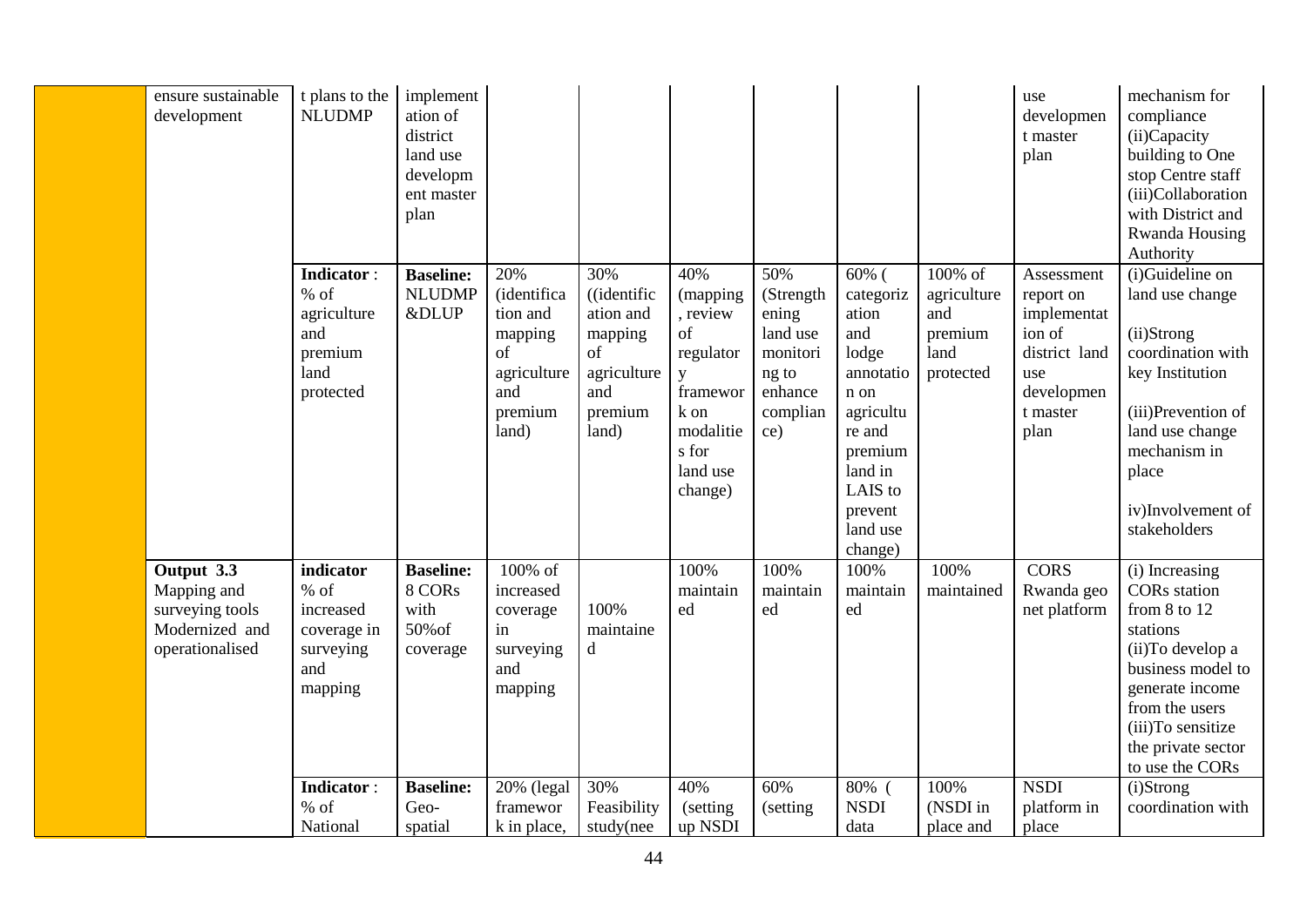| <b>Priority area</b>      | <b>Outcome</b>                                                                                                               | <b>Spatial Data</b><br>Infrastructur<br>e established<br>and<br>operational<br><b>Outcome</b><br><b>Indicator</b> | platform<br>in place<br><b>Baseline</b><br>2017/18 | stock<br>taking of<br>existing<br>spatial<br>data from<br>different<br>institution<br>s)<br><b>Target</b><br>2018/19 | ds<br>assessmen<br>t and<br>methodolo<br>gy)<br><b>Target</b><br>2019/20 | hard<br>ware<br><b>Target</b><br>2020/21 | up NSDI<br>software)<br><b>Target</b><br>2021/22 | harmoni<br>zation of<br>and<br>uploadin<br>g<br><b>Target</b><br>2022/23 | request for<br>internation<br>al<br>accreditati<br>on process)<br><b>Target</b><br>2023/24 | <b>Means</b> of<br>verification | other institutions<br>is needed<br>(ii) Availability of<br>spatial data in a<br>standardized form<br><b>Key</b><br><b>Interventions</b> |
|---------------------------|------------------------------------------------------------------------------------------------------------------------------|-------------------------------------------------------------------------------------------------------------------|----------------------------------------------------|----------------------------------------------------------------------------------------------------------------------|--------------------------------------------------------------------------|------------------------------------------|--------------------------------------------------|--------------------------------------------------------------------------|--------------------------------------------------------------------------------------------|---------------------------------|-----------------------------------------------------------------------------------------------------------------------------------------|
|                           |                                                                                                                              |                                                                                                                   |                                                    |                                                                                                                      |                                                                          |                                          |                                                  |                                                                          |                                                                                            |                                 |                                                                                                                                         |
| 1.7<br><b>Sustainable</b> | ENR SSP Outcome 4: Enhanced reliability of weather and climate services and products for Rwanda's socio-economic development | Number of                                                                                                         | Warnings                                           | $1$ (Warning                                                                                                         | $\overline{2}$                                                           | 3                                        |                                                  | 5                                                                        | 5 weather                                                                                  | <b>QMS</b> Audit                |                                                                                                                                         |
| <b>Managemen</b>          | Output 4.1:<br>Improved safety of                                                                                            | weather and                                                                                                       | included                                           | of                                                                                                                   | (Warning                                                                 | (Warning                                 | (Warning)                                        | (Warnin                                                                  | warning                                                                                    | report                          | (i)Forecasting<br>systems working                                                                                                       |
| <b>t of Natural</b>       | life and property                                                                                                            | climate                                                                                                           | in routine                                         | Rainfall)                                                                                                            | of                                                                       | of                                       | of                                               | g of                                                                     | product                                                                                    |                                 | properly                                                                                                                                |
| <b>Resources</b>          | through better                                                                                                               | products and                                                                                                      | weather                                            |                                                                                                                      | Rainfall                                                                 | Rainfall                                 | Rainfall                                         | Rainfall                                                                 | templates                                                                                  |                                 |                                                                                                                                         |
| and<br><b>Environmen</b>  | application of<br>weather and                                                                                                | services<br>timely                                                                                                | forecast<br>templates                              |                                                                                                                      | and<br>thundersto                                                        | and<br>Thunders                          | and<br>Thunders                                  | and<br>Thunder                                                           | available<br>and used                                                                      |                                 |                                                                                                                                         |
| t to                      | climate warnings                                                                                                             | produced                                                                                                          | by June                                            |                                                                                                                      | rms)                                                                     | torms                                    | torms,                                           | storms,                                                                  | (Rainfall,                                                                                 |                                 |                                                                                                                                         |
| <b>Transition</b>         | and forecasts                                                                                                                | and                                                                                                               | 2018                                               |                                                                                                                      |                                                                          | and                                      | drought,                                         | drought,                                                                 | thunderstor                                                                                |                                 |                                                                                                                                         |
| <b>Rwanda</b>             |                                                                                                                              | disseminate                                                                                                       |                                                    |                                                                                                                      |                                                                          | winds)                                   | winds)                                           | winds                                                                    | ms, winds,                                                                                 |                                 |                                                                                                                                         |
| towards a                 |                                                                                                                              | d by major                                                                                                        |                                                    |                                                                                                                      |                                                                          |                                          |                                                  | and                                                                      | drought,                                                                                   |                                 |                                                                                                                                         |
| <b>Green</b>              |                                                                                                                              | type of                                                                                                           |                                                    |                                                                                                                      |                                                                          |                                          |                                                  | fog)                                                                     | and fog)                                                                                   |                                 |                                                                                                                                         |
| <b>Economy</b>            |                                                                                                                              | channel                                                                                                           |                                                    |                                                                                                                      |                                                                          |                                          |                                                  |                                                                          |                                                                                            |                                 |                                                                                                                                         |
|                           |                                                                                                                              | $%$ of<br>occurred                                                                                                | 70%<br>occurred                                    | 80%<br>occurred                                                                                                      | 85%<br>occurred                                                          | 85%<br>occurred                          | 90%<br>occurred                                  | 93%<br>occurred                                                          | 95%<br>occurred                                                                            | Feedback<br>for various         | (ii)Operational<br>feedback                                                                                                             |
|                           |                                                                                                                              | extreme                                                                                                           | extreme                                            | extreme                                                                                                              | extreme                                                                  | extreme                                  | extreme                                          | extreme                                                                  | extreme                                                                                    | platforms                       | platforms                                                                                                                               |
|                           |                                                                                                                              | weather                                                                                                           | weather                                            | weather                                                                                                              | weather                                                                  | weather                                  | weather                                          | weather                                                                  | weather                                                                                    | and internal                    |                                                                                                                                         |
|                           |                                                                                                                              | events for                                                                                                        | events are                                         | events                                                                                                               | events                                                                   | events                                   | events                                           | events                                                                   | events                                                                                     | forecast                        |                                                                                                                                         |
|                           |                                                                                                                              | which                                                                                                             | warned in                                          | were                                                                                                                 | were                                                                     | were                                     | were                                             | were                                                                     | were                                                                                       | verification                    |                                                                                                                                         |
|                           |                                                                                                                              | advance                                                                                                           | lead time                                          | warned in                                                                                                            | warned in                                                                | warned                                   | warned                                           | warned                                                                   | warned in                                                                                  |                                 |                                                                                                                                         |
|                           |                                                                                                                              | warning was                                                                                                       | by 2017                                            | lead time                                                                                                            | lead time                                                                | in lead                                  | in lead                                          | in lead                                                                  | lead time                                                                                  |                                 |                                                                                                                                         |
|                           |                                                                                                                              | provided at<br>least 30 min                                                                                       |                                                    |                                                                                                                      |                                                                          | time                                     | time                                             | time                                                                     |                                                                                            |                                 |                                                                                                                                         |
|                           |                                                                                                                              | in advance                                                                                                        |                                                    |                                                                                                                      |                                                                          |                                          |                                                  |                                                                          |                                                                                            |                                 |                                                                                                                                         |
|                           | Output 4.2:                                                                                                                  | % of polled                                                                                                       | Agricultur                                         | Agricultur                                                                                                           | Agricultur                                                               | Agricultu                                | Agricultu                                        | Agricult                                                                 | Agriculture                                                                                | Annual                          | (i)Proper                                                                                                                               |
|                           | Improved access                                                                                                              | women and                                                                                                         | e: 30%                                             | e:35%                                                                                                                | e:37%                                                                    | re:40%                                   | re:45%                                           | ure:50%                                                                  | :70%                                                                                       | sector                          | communication of                                                                                                                        |
|                           | and use of weather                                                                                                           | men users                                                                                                         | Health:20                                          | Health:25                                                                                                            | Health:27                                                                | Health:3                                 | Health:4                                         | Health:5                                                                 | Health:60                                                                                  | Satisfaction                    | quality of weather                                                                                                                      |
|                           | and climate                                                                                                                  |                                                                                                                   | $\%$                                               | $\%$                                                                                                                 | $\%$                                                                     | 0%                                       | 0%                                               | $0\%$                                                                    | $\%$                                                                                       | report                          | and Climate                                                                                                                             |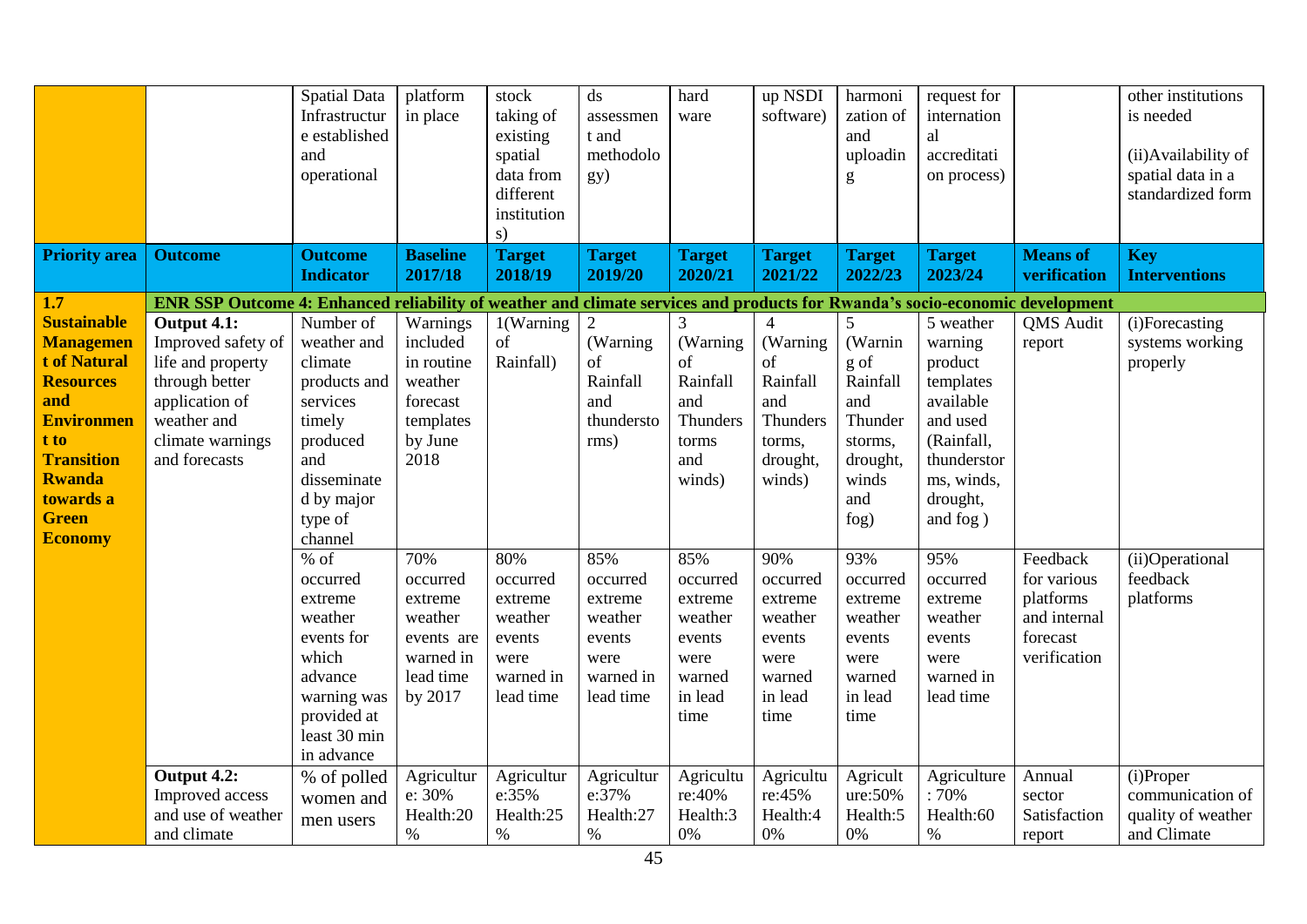| information by<br>key sectors and<br>actors (domestic<br>and foreign) for<br>improved socio-<br>economic<br>sustainable<br>development                                                      | of weather<br>& climate<br>information<br>from Meteo<br>Rwanda<br>who are<br>satisfied or<br>very<br>satisfied<br>with the<br>service | Infrastruct<br>ure: 50%                                                     | Infrastruct<br>ure: 55%                                                                                          | Infrastruct<br>ure: 57%                                                                | Infrastruc<br>ture: 60%                                                                            | Infrastruc<br>ture: 65%                                                 | Infrastru<br>cture:<br>68%                                                                                          | Infrastruct<br>ure: 70%                                                                           |                                       | products and<br>services<br>(ii) Increase in<br>uptake and use of<br>weather and<br>climate products<br>and services |
|---------------------------------------------------------------------------------------------------------------------------------------------------------------------------------------------|---------------------------------------------------------------------------------------------------------------------------------------|-----------------------------------------------------------------------------|------------------------------------------------------------------------------------------------------------------|----------------------------------------------------------------------------------------|----------------------------------------------------------------------------------------------------|-------------------------------------------------------------------------|---------------------------------------------------------------------------------------------------------------------|---------------------------------------------------------------------------------------------------|---------------------------------------|----------------------------------------------------------------------------------------------------------------------|
|                                                                                                                                                                                             | A<br>functioning<br>Rwanda<br>Meteorologi<br>cal Training<br>and<br>Research<br>Centre<br>(RwaMet)                                    | Venue for<br>the centre<br>is<br>available<br>but old                       | (i)Renovat<br>ion of Old<br>building<br>(ii)Develo<br>pment of<br>curriculu<br>m, (iii)<br>Organise<br>trainings | Resource<br>Mobilizati<br>on for<br>RwaMet<br>and<br>Conduct<br>different<br>trainings | <b>Start</b><br>construct<br>ion of<br>new<br>building<br>and<br>conduct<br>different<br>trainings | Continue<br>construct<br>ion and<br>conduct<br>trainings                | Continue<br>construct<br>ion and<br>conduct<br>trainings                                                            | (i)Commis<br>sion the<br>RwaMet<br>new<br>building;<br>(ii)Start of<br>Degree<br>level<br>courses | Meteo<br>Reports                      | (i)Implementation<br>of the RwaMet<br>Structure, and<br>(ii)construction of<br>training<br>infrastructure.           |
| Output 4.3:<br>Improved<br>availability and<br>accessibility of<br>quality weather<br>information and<br>climate data and<br>advisories for<br>research, planning<br>and decision<br>making | Number of<br>research<br>reports/studi<br>es and<br>policy<br>advisory<br>documents<br>produced                                       | 2 Draft<br>document<br>s (Meteo<br>Rwanda<br>data<br>policy and<br>the CBA) | Cost<br>benefits of<br>weather<br>and<br>climate<br>informatio<br>n for<br>farmers                               | Rwanda<br>Climate<br>Normals                                                           | Customer<br>satisfacti<br>on survey<br>report                                                      | Uptake<br>and use<br>of<br>weather<br>and<br>climate<br>informati<br>on | Contribu<br>tion of<br>weather<br>and<br>climate<br>informati<br>on on<br>growth<br>of<br>producti<br>ve<br>Sectors | Climate<br>change and<br>climate<br>patterns in<br>Rwanda                                         | Report<br>documents                   | (i) Involvement of<br>stakeholders                                                                                   |
|                                                                                                                                                                                             | $%$ of<br>demand of<br>Meteo<br>Rwanda<br>weather data<br>by channels                                                                 | Online<br>forms for<br>data<br>requests,<br><b>CLIMSO</b>                   | Build<br>weather<br>data<br>security<br>and                                                                      | Develop<br>platform<br>for real<br>time<br>access of                                   | Integrate<br>the<br>weather<br>Radar<br>data into                                                  | 30% of<br>each<br>station<br>data are<br>accessibl                      | 40% of<br>each<br>station<br>data are<br>accessibl                                                                  | $60\%$ of<br>each<br>station data<br>are<br>accessible<br>in real time                            | Climate<br>Data<br>requests<br>served | $(i)$ Maintenance of<br>weather<br>observation<br>network done<br>effectively and on                                 |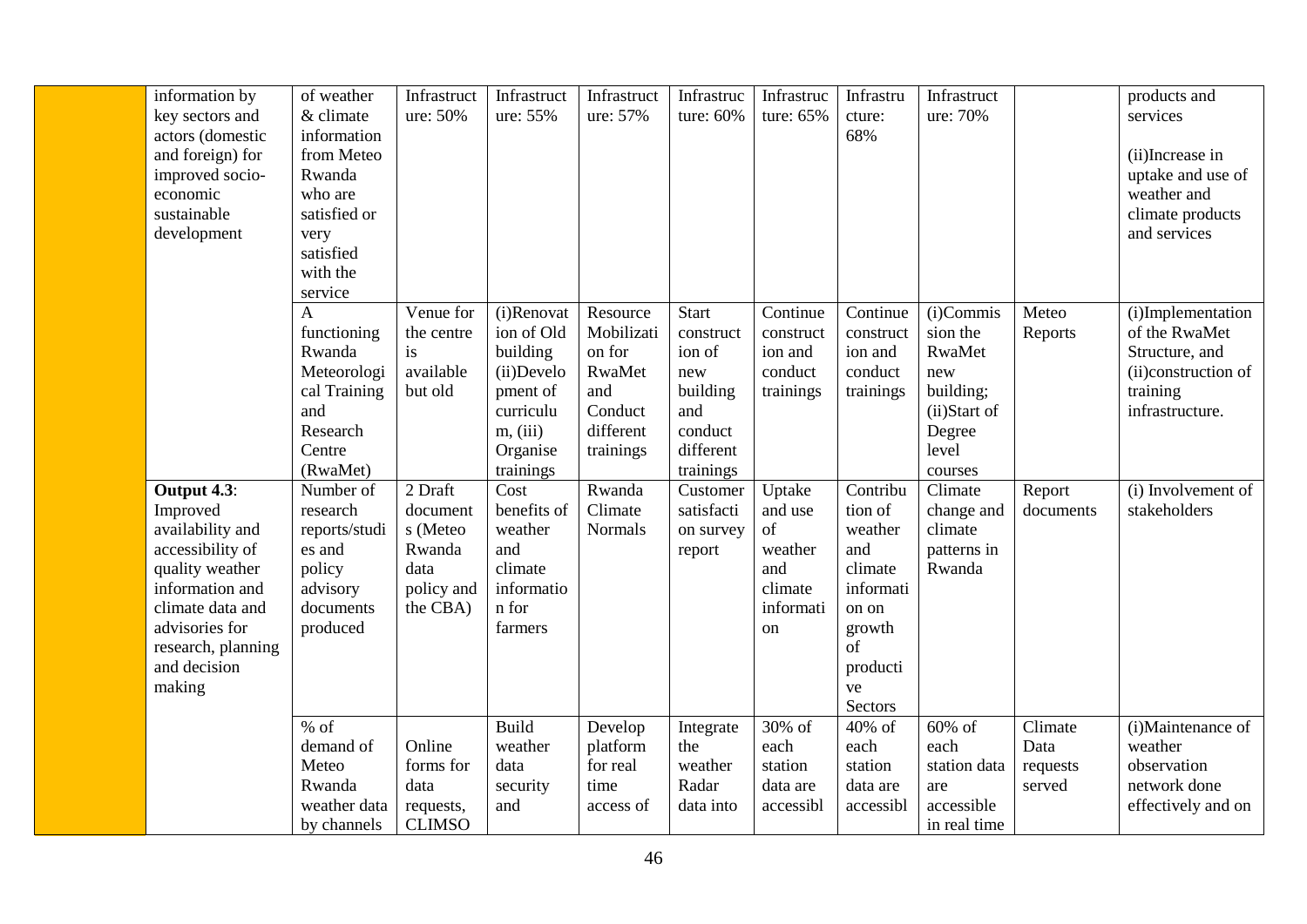|                                                                                                                                                                                          |                                                                                                          |                                                                                                                                         | FT and<br>the<br>Maproom                              | archive<br>capacity                                                                                                     | climate<br>data                                                                            | the<br>databank                                                                             | e in real<br>time                                                                           | e in real<br>time                                                                                     |                                                                                            |                                    | timely and its<br>high efficiency<br>(ii)Real time<br>access to the<br>climate Databank                                                                                              |
|------------------------------------------------------------------------------------------------------------------------------------------------------------------------------------------|----------------------------------------------------------------------------------------------------------|-----------------------------------------------------------------------------------------------------------------------------------------|-------------------------------------------------------|-------------------------------------------------------------------------------------------------------------------------|--------------------------------------------------------------------------------------------|---------------------------------------------------------------------------------------------|---------------------------------------------------------------------------------------------|-------------------------------------------------------------------------------------------------------|--------------------------------------------------------------------------------------------|------------------------------------|--------------------------------------------------------------------------------------------------------------------------------------------------------------------------------------|
|                                                                                                                                                                                          |                                                                                                          | $%$ of<br>forecasts by<br>level of<br>accuracy                                                                                          | 80%<br>(Good)                                         | 83% (Goo<br>$\mathbf{d}$                                                                                                | 85% (Goo<br>d)                                                                             | 85% (Goo<br>$\mathbf{d}$                                                                    | 87% (Goo<br>$\mathbf{d}$                                                                    | 87%<br>(Good)                                                                                         | 90% (Very<br>Good)                                                                         | Forecast<br>verification<br>report | (i) operational<br>models and<br>Trained staff                                                                                                                                       |
| <b>Priority area</b>                                                                                                                                                                     | <b>Outcome</b>                                                                                           | <b>Outcome</b><br><b>Indicator</b>                                                                                                      | <b>Baseline</b><br>2017/18                            | <b>Target</b><br>2018/19                                                                                                | <b>Target</b><br>2019/20                                                                   | <b>Target</b><br>2020/21                                                                    | <b>Target</b><br>2021/22                                                                    | <b>Target</b><br>2022/23                                                                              | <b>Target</b><br>2023/24                                                                   | <b>Means of</b><br>verification    | <b>Key</b><br><b>Interventions</b>                                                                                                                                                   |
| 1.7                                                                                                                                                                                      | <b>ENR Outcome 5: Enhanced Environmental management and resilience to climate change</b>                 |                                                                                                                                         |                                                       |                                                                                                                         |                                                                                            |                                                                                             |                                                                                             |                                                                                                       |                                                                                            |                                    |                                                                                                                                                                                      |
| <b>Sustainable</b><br><b>Managemen</b><br><b>t of Natural</b><br><b>Resources</b><br>and<br><b>Environmen</b><br>t to<br><b>Transition</b><br><b>Rwanda</b><br>towards a<br><b>Green</b> | Output 5.1:<br>Environmental,<br>education,<br>awareness and<br>mainstreaming<br>sustainably<br>improved | $%$ of<br>sectors'<br>policies,<br>plans and<br>programmes<br>(concerned<br>by SEA<br>legal<br>instrument)<br>undertaking<br><b>SEA</b> | 1.SEA<br>Legal<br>instrument<br>3 sectors<br>with SEA | 1.Develop<br>ment of<br>portfolio<br>2.Review<br>of SEA<br>guidelines<br>and<br>Capacity<br>building<br>of 4<br>sectors | 25%                                                                                        | 50%                                                                                         | 75%                                                                                         | 100%                                                                                                  | 100%                                                                                       | Annual<br>reports                  | (i) Dissemination<br>of the SEA legal<br>instrument<br>(ii)Review SEA<br>guidelines<br>(iii)Build capacity<br>on the use SEA<br>guidelines.                                          |
| <b>Economy</b>                                                                                                                                                                           |                                                                                                          | Number of<br>sectors with<br>approved<br><b>SEA</b><br>monitored                                                                        | $\overline{0}$                                        | Monitorin<br>$g$ of 3<br>sectors<br>with SEA<br>recommen<br>dations                                                     | All SEA<br>developed<br>within 4<br>priority<br>sectors<br>with SEA<br>recommen<br>dations | All SEA<br>develope<br>d within<br>4 priority<br>sectors<br>with SEA<br>recomme<br>ndations | All SEA<br>develope<br>d within<br>4 priority<br>sectors<br>with SEA<br>recomme<br>ndations | All SEA<br>develope<br>d within<br>4 priority<br>sectors<br>with<br><b>SEA</b><br>recomme<br>ndations | All SEA<br>developed<br>within 4<br>priority<br>sectors<br>with SEA<br>recommen<br>dations | Annual<br>monitoring<br>reports    | (i) Develop a<br>sector specific<br>checklist of<br>parameters to be<br>monitored for<br>each SEA<br>(ii)Assess how<br>recommendations<br>have been<br>implemented by<br>the sectors |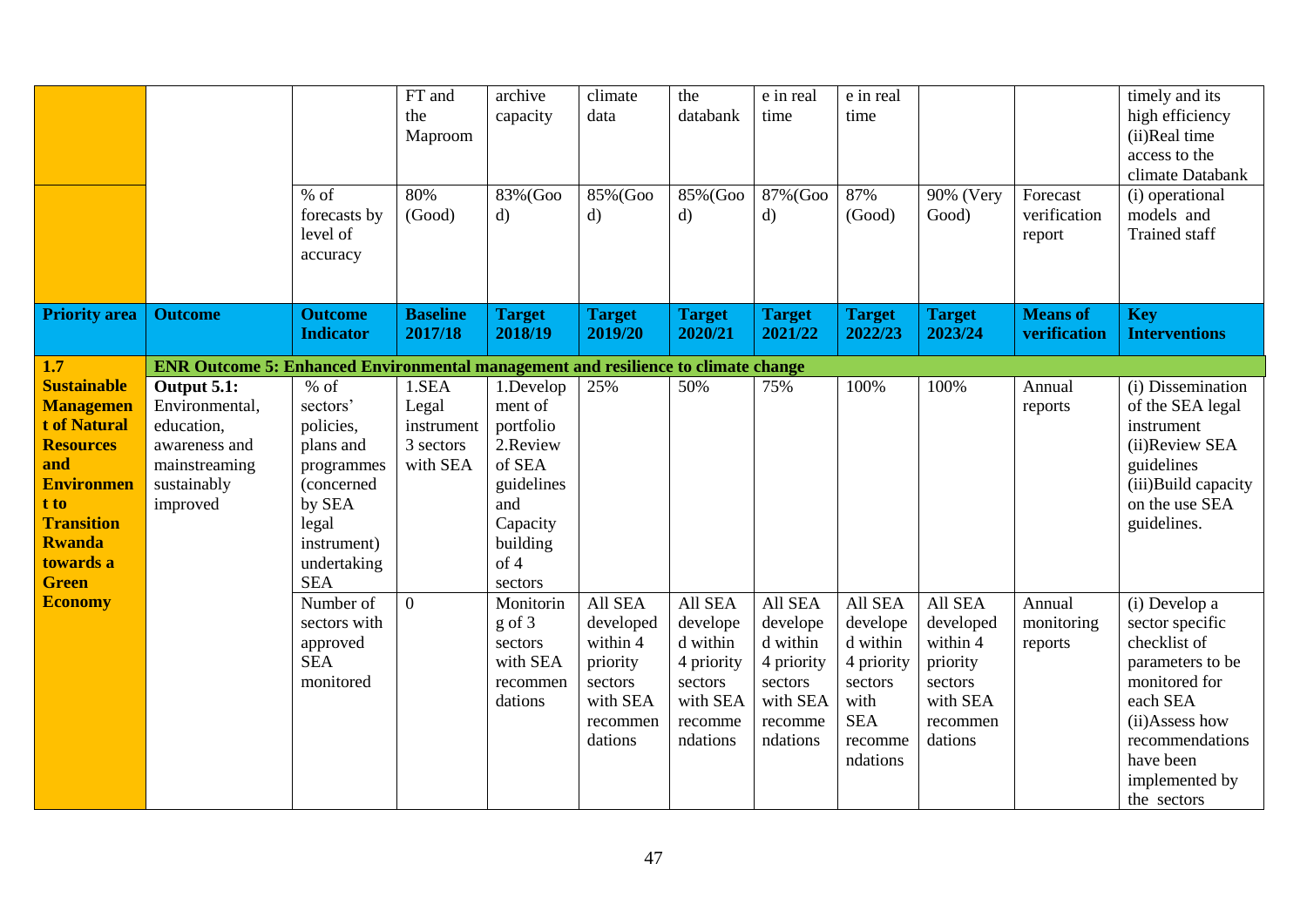|                                                                                                                    |                                                                                                                                                                           |                                                                                      |                                                                                                         |     |     |     |     |                |                         | (iii)Develop<br>policy                                                                                                                                                                                                                                                                                                                         |
|--------------------------------------------------------------------------------------------------------------------|---------------------------------------------------------------------------------------------------------------------------------------------------------------------------|--------------------------------------------------------------------------------------|---------------------------------------------------------------------------------------------------------|-----|-----|-----|-----|----------------|-------------------------|------------------------------------------------------------------------------------------------------------------------------------------------------------------------------------------------------------------------------------------------------------------------------------------------------------------------------------------------|
| Output $5.\overline{2:}$<br><b>Pollution Control</b><br>and environmental<br>compliance<br>effectively<br>enhanced | $%$ of<br>approved<br>EIA and EA<br>certified<br>projects in<br>compliance<br>$(75\% \text{ or }$<br>above) with<br>EIAs, EAs<br>Studies and<br>Conditions<br>of approval | <b>Not</b><br>Available                                                              | <b>EIA</b><br>certified<br>capital<br>project<br>identified<br>and<br>complianc<br>e tools<br>developed | 50% | 60% | 70% | 80% | 90%            | <b>REMA</b><br>reports  | recommendations<br>(i)Identify the<br>capital projects to<br>be monitored<br>(ii)Develop tools<br>to check the<br>compliance<br>(iii)Monitor<br>compliance with<br>EIA conditions<br>(iv)Conduct<br>enforcement<br>activities                                                                                                                  |
|                                                                                                                    | $%$ of<br>hazardous/to<br>xic waste<br>safely<br>managed                                                                                                                  | National<br>Implemen<br>tation plan<br>related to<br>hazardous<br>waste<br>available | National<br>strategy of<br>hazardous/<br>toxic<br>waste<br>manageme<br>nt<br>available                  | 30% | 40% | 50% | 60% | 70%            | <b>REMA</b><br>reports  | $(i)$ Raise<br>awareness on<br>hazardous & toxic<br>waste<br>management<br>(ii)Establish<br>priority hazardous<br>and toxic waste to<br>be monitored<br>(iii) Put in place<br>new regulatory<br>tools for<br>hazardous and<br>toxic waste<br>management<br>(iv)Conduct<br>enforcement of<br>safe management<br>of hazardous and<br>toxic waste |
|                                                                                                                    | Number of<br>circular<br>economy                                                                                                                                          | 1 (e-waste<br>facility)                                                              | $\overline{2}$                                                                                          | 3   | 4   | 5   | 6   | $\overline{7}$ | REMA,<br><b>FONERWA</b> | (i) Identify<br>Potential<br>implementers of                                                                                                                                                                                                                                                                                                   |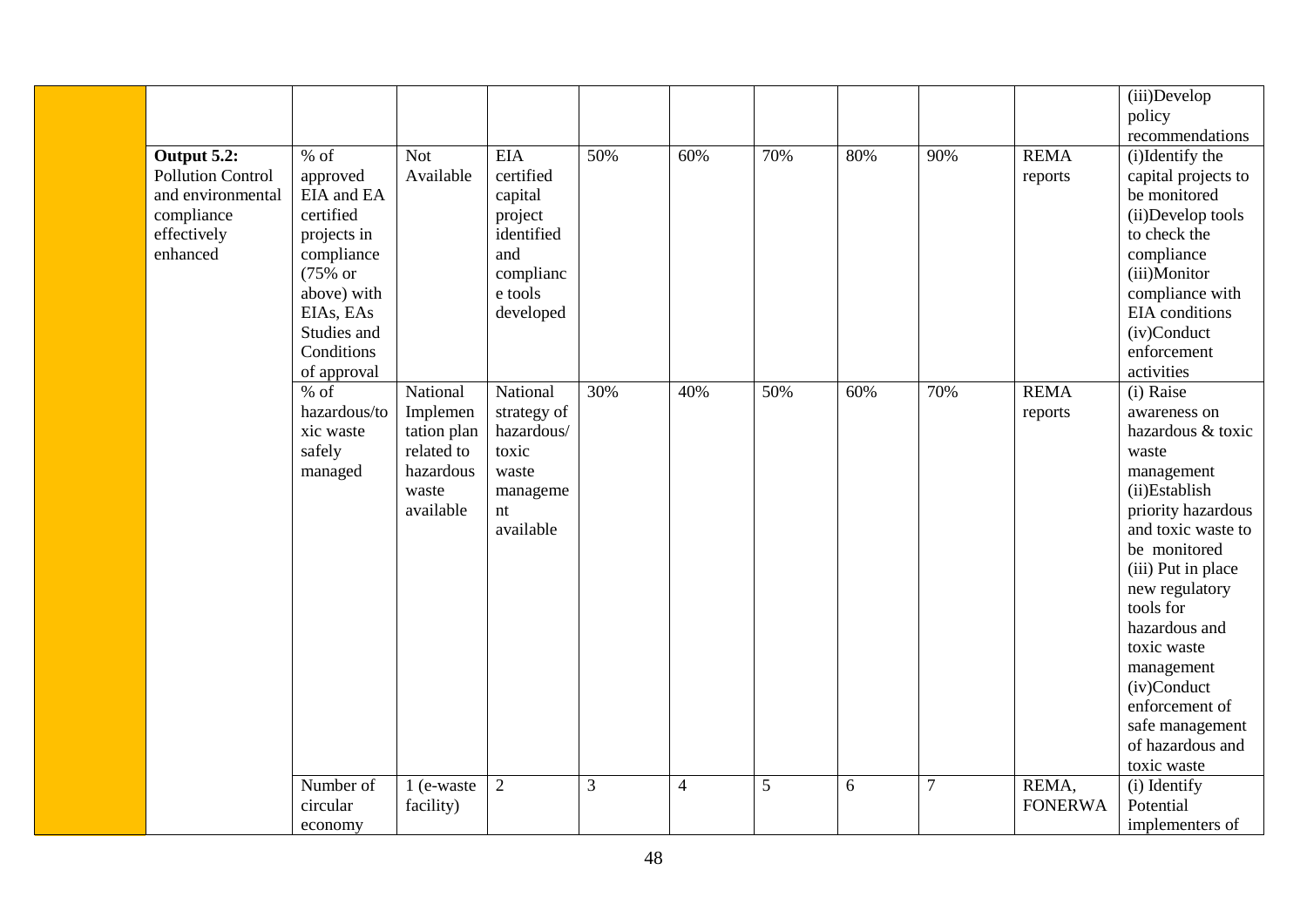|                                                              | initiatives<br>supported                                                                                                                                              |                                                                                |                                       |                                             |                                                 |                                                   |                                                 |                                             | and MoE<br>Reports                                    | the circular<br>economy<br>(ii) strengthen<br>their capacity<br>(iii) support in<br>fund mobilization                                                                                                           |
|--------------------------------------------------------------|-----------------------------------------------------------------------------------------------------------------------------------------------------------------------|--------------------------------------------------------------------------------|---------------------------------------|---------------------------------------------|-------------------------------------------------|---------------------------------------------------|-------------------------------------------------|---------------------------------------------|-------------------------------------------------------|-----------------------------------------------------------------------------------------------------------------------------------------------------------------------------------------------------------------|
|                                                              | % of air<br>quality<br>monitoring<br>stations<br>with:<br>a) Good $(0-$<br>50)<br>b) Moderate<br>$(50-100)$<br>c)<br>Unhealthy<br>$(101-150)$<br>Air Quality<br>Index | None                                                                           | a) 50 %<br>b)30%<br>c)20%             | a)55%<br>b)27%<br>c)18%                     | a)60%<br>b)25%<br>c)15%                         | a) $65%$<br>b)22%<br>c)13%                        | a) $70%$<br>b)20%<br>c)10%                      | a) $75%$<br>b)18%<br>c)7%                   | <b>Station</b><br>readings;<br><b>REMA</b><br>reports | (i)Monitor air<br>quality on stations<br>(ii)Undertake<br>enforcement<br>measures for air<br>quality<br>(iii)Develop<br>proposals of new<br>regulations or<br>policy measures<br>for air quality<br>improvement |
|                                                              | Number of<br>degraded<br>wetlands<br>ecosystems<br>rehabilitated<br>(focus on<br>fully<br>protected<br>wetlands<br>and complex<br>wetlands)                           | 1 wetland                                                                      | Rehabilita<br>tion plans<br>developed | 1st<br>wetland<br>rehabilitat<br>ed at 50 % | 1st<br>wetland<br>rehabilita<br>ted at<br>100 % | 2nd<br>wetland<br>rehabilita<br>ted at 50<br>$\%$ | 2nd<br>wetland<br>rehabilit<br>ated at<br>100 % | 3rd<br>wetland<br>rehabilitate<br>d at 50 % | REMA and<br><b>RWFA</b><br>reports                    | (i)Develop<br>rehabilitation<br>plans<br>(ii)Conduct<br>rehabilitation<br>activities                                                                                                                            |
| Output<br>5.3: Vulnerability<br>to climate change<br>reduced | $%$ of<br>Nationally<br>Determined<br>Contribution<br>s(NDC)<br>programmat                                                                                            | <b>NDC</b><br>programm<br>atic target<br>implement<br>ation<br>strategy<br>for | 10%                                   | 15%                                         | 20%                                             | 30%                                               | 40%                                             | 50%                                         | <b>NDC</b><br>monitoring<br>report                    | (i) Establishment<br>of MRV<br>framework for<br>implementation of<br>programmatic<br>target                                                                                                                     |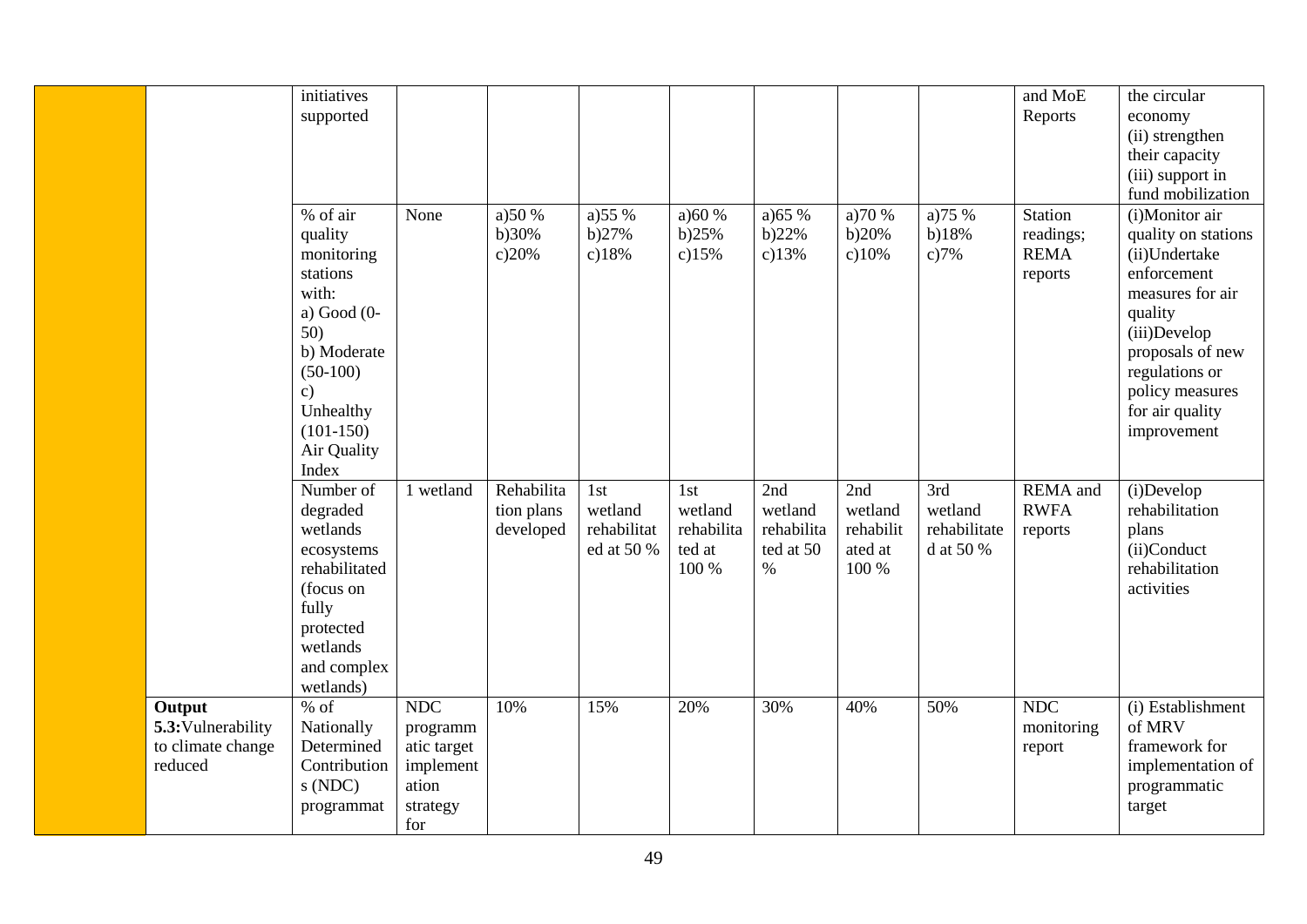|                      | Output 5.4:<br>Private sector<br>mobilized to<br>implement<br>Green/SMART<br>city pilot                                       | ic targets<br>achieved<br>Initiatives<br>undertaken<br>to engage<br>private<br>sector | Rwanda is<br>available<br>Joint<br>Program<br>for green<br>economy<br>in place | Framewor<br>k<br>conditions<br>developed | A green<br>bond set<br>up | Projects<br>for a<br>green<br>bond<br>identified | Projects<br>for green<br>city<br>financed | Projects<br>for green<br>cities<br>financed | Projects<br>for green<br>cities<br>financed | <b>ENR</b> reports              | (ii)Training on<br>domestic MRV<br>and tracking<br><b>NDCs</b><br>(i) Private sector<br>involvement<br>(ii)MoE to<br>coordinate<br>greening<br>aspects/approache<br>s (iii)REMA to<br>provide regulatory<br>framework<br>(iv)FONERWA to<br>mobilize green<br>and climate<br>resources for |
|----------------------|-------------------------------------------------------------------------------------------------------------------------------|---------------------------------------------------------------------------------------|--------------------------------------------------------------------------------|------------------------------------------|---------------------------|--------------------------------------------------|-------------------------------------------|---------------------------------------------|---------------------------------------------|---------------------------------|-------------------------------------------------------------------------------------------------------------------------------------------------------------------------------------------------------------------------------------------------------------------------------------------|
|                      | Output 5.5:<br>Cumulative<br>volume of finance<br>[US\$ millions]<br>mobilized for<br>climate and<br>environment<br>purposes. | Volume of<br>Finance<br>Mobilised<br>(in USD<br>Millions)                             | 99                                                                             | 126.5                                    | 141.68                    | 156.82                                           | 171.98                                    | 202.5                                       | 217.78                                      | Financing<br>agreements         | green city pilot.<br>(i)Legal<br>and<br>Regulatory<br>for<br>measures<br>domestic<br>resources<br>mobilization<br>established<br>in<br>order to accelerate<br>external resources<br>flow to Rwanda.<br>(ii)Framework for<br>natural capital<br>accounting<br>strengthened.                |
| <b>Priority area</b> | <b>Outcome</b>                                                                                                                | <b>Outcome</b><br><b>Indicator</b>                                                    | <b>Baseline</b><br>2017/18                                                     | <b>Target</b><br>2018/19                 | <b>Target</b><br>2019/20  | <b>Target</b><br>2020/21                         | <b>Target</b><br>2021/22                  | <b>Target</b><br>2022/23                    | <b>Target</b><br>2023/24                    | <b>Means of</b><br>verification | <b>Key</b><br><b>Interventions</b>                                                                                                                                                                                                                                                        |
|                      | ENR Outcome 6: Vibrant, efficient and responsible mining spurring sustainable economic development.                           |                                                                                       |                                                                                |                                          |                           |                                                  |                                           |                                             |                                             |                                 |                                                                                                                                                                                                                                                                                           |
| <b>1.4 Promote</b>   | Output 6.1:                                                                                                                   | Increased                                                                             | Existing                                                                       | Resource                                 | $(i)$ Investm             | Discover                                         | Feasibilit                                | Determi                                     | Determine                                   | <b>RMPGB</b>                    | (i)GoR invests in                                                                                                                                                                                                                                                                         |
| <b>Industrializa</b> | Support                                                                                                                       | knowledge                                                                             | and<br>data                                                                    | appraisal                                | ent study                 | y of other                                       | y studies                                 | ned and                                     | d and                                       | reports                         | exploration                                                                                                                                                                                                                                                                               |
| tion and             | exploration of                                                                                                                | of<br>the                                                                             | identified                                                                     | completed                                | for setting               | economic                                         | in all                                    | categoriz                                   | categorized                                 |                                 |                                                                                                                                                                                                                                                                                           |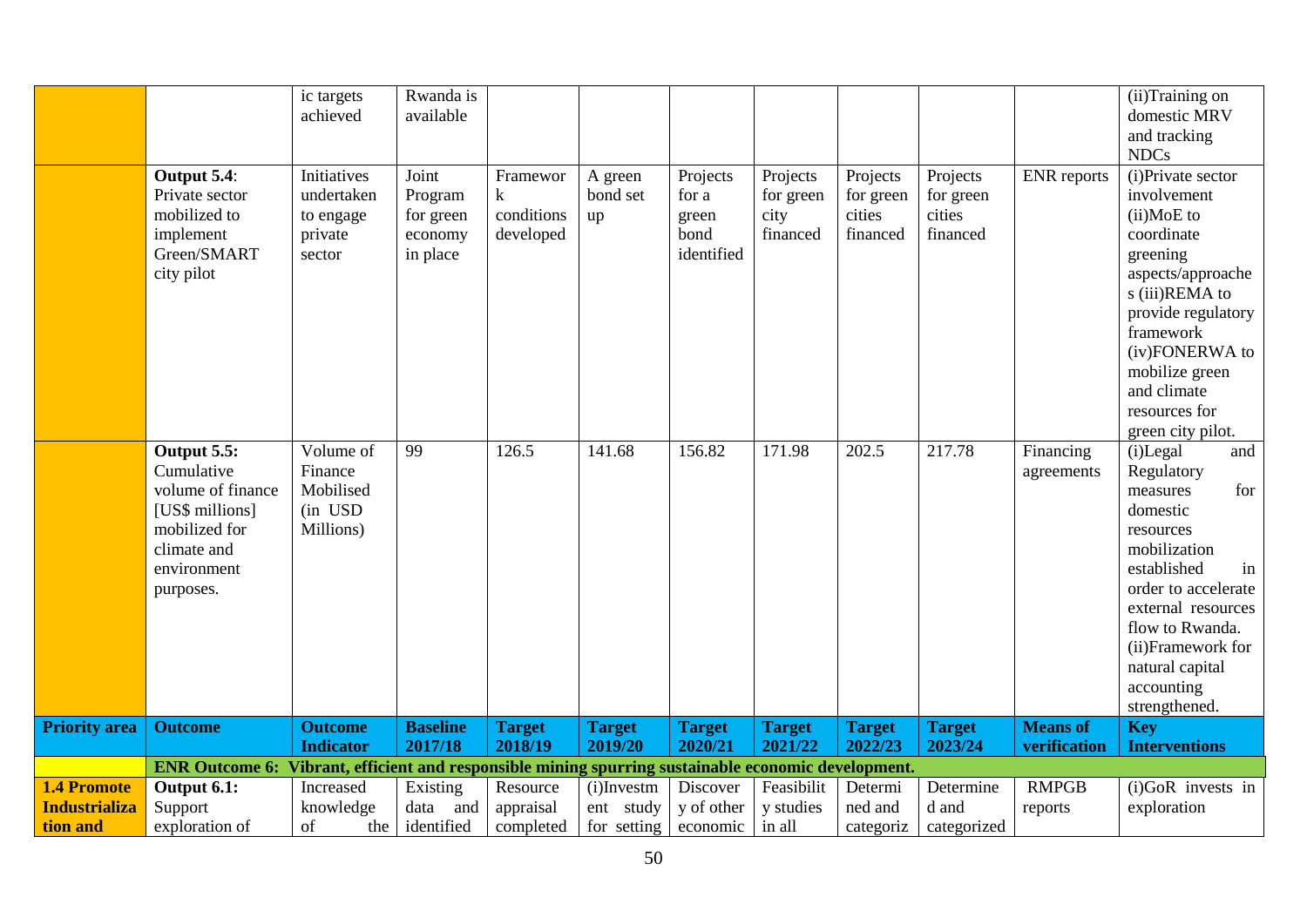| attain a<br><b>Structural</b><br><b>Shift in the</b><br>export base<br>to High-<br>value goods<br>and services<br>with the aim | minerals,<br>petroleum and gas                                                                                        | available<br>minerals,<br>petroleum<br>and gas in<br>the country         | prospectiv<br>$\mathbf{e}$<br>potentials<br>areas from<br>the<br>past<br>and recent<br>exploratio<br>ns | $\sin 6$<br>identified<br>strategic<br>geographi<br>cal areas                          | laboratory<br>facilities<br>developed<br>(ii)Resour<br>ce<br>appraisal<br>completed<br>in other 6 | deposits<br>of other<br>minerals<br>like Base<br>Metals,<br>Iron,<br>Rare<br>Earth, | strategic<br>geograph<br>ical areas                          | ${\rm ed}$<br>mineral<br>potential<br>s across<br>the<br>country | mineral<br>potentials<br>across the<br>country             |                         | to attract foreign<br>and local investors<br>in the exploration<br>of potential sites                                                    |
|--------------------------------------------------------------------------------------------------------------------------------|-----------------------------------------------------------------------------------------------------------------------|--------------------------------------------------------------------------|---------------------------------------------------------------------------------------------------------|----------------------------------------------------------------------------------------|---------------------------------------------------------------------------------------------------|-------------------------------------------------------------------------------------|--------------------------------------------------------------|------------------------------------------------------------------|------------------------------------------------------------|-------------------------|------------------------------------------------------------------------------------------------------------------------------------------|
| of growing<br>exports by<br>17%<br>annually                                                                                    |                                                                                                                       |                                                                          | campaigns                                                                                               |                                                                                        | identified<br>strategic<br>geographi<br>cal areas                                                 | Lithium,<br>Berylliu<br>m,<br>Gemston<br>es                                         |                                                              |                                                                  |                                                            |                         |                                                                                                                                          |
|                                                                                                                                |                                                                                                                       |                                                                          | Seismic<br>and more<br>geophysic<br>al data<br>acquired<br>and<br>processed.                            | Phase 3 of<br>petroleum<br>exploratio<br>$\mathbf n$<br>completed                      | Updated<br>petroleum<br>exploratio<br>n data is<br>Packaged<br>for<br>investmen<br>attraction.    | Marketin<br>g for<br>Petroleu<br>m<br>investme<br>nt                                | Marketin<br>g for<br>Petroleu<br>${\bf m}$<br>investme<br>nt | Marketin<br>g for<br>Petroleu<br>m<br>investme<br>nt             | Marketing<br>for<br>Petroleum<br>investment                | <b>RMPGB</b><br>reports | (i)Government<br>in<br>invests<br>exploration<br>Attract foreign<br>and local<br>investors in the<br>exploration over<br>potential sites |
|                                                                                                                                |                                                                                                                       |                                                                          | Quantity,<br>uses,<br>transport<br>and<br>distributio<br>n of<br>methane<br>gas<br>confirmed            | Feasibility<br>study for<br>Lake Kivu<br>Methane<br>commerci<br>alization<br>available |                                                                                                   | Gas<br>products<br>available<br>in the<br>whole<br>country                          | Gas<br>products<br>available<br>in the<br>whole<br>country   | Gas<br>products<br>available<br>in the<br>whole<br>country       | Gas<br>products<br>available<br>in the<br>whole<br>country | <b>RMPGB</b><br>reports | (i)Government<br>invests<br>in<br>exploration<br>Attract<br>foreign<br>and local investors<br>in the exploration<br>over potential sites |
|                                                                                                                                | Output 6.2<br>Increased<br>productivity of<br>mines through<br>Consolidating<br>small mines into<br>big mining blocks | Value of<br>Annual<br>contribution<br>s of mining<br>sector to<br>export | 250 M<br><b>USD</b>                                                                                     | 600 M<br><b>USD</b>                                                                    | 800M<br><b>USD</b>                                                                                | 1000M<br><b>USD</b>                                                                 | 1,200 M<br><b>USD</b>                                        | 1,400M<br><b>USD</b>                                             | 1500 M<br><b>USD</b>                                       | <b>RMPGB</b><br>Reports | (i)<br>Invest<br>in<br>education<br>and<br>training<br>and<br>laboratory<br>facilities                                                   |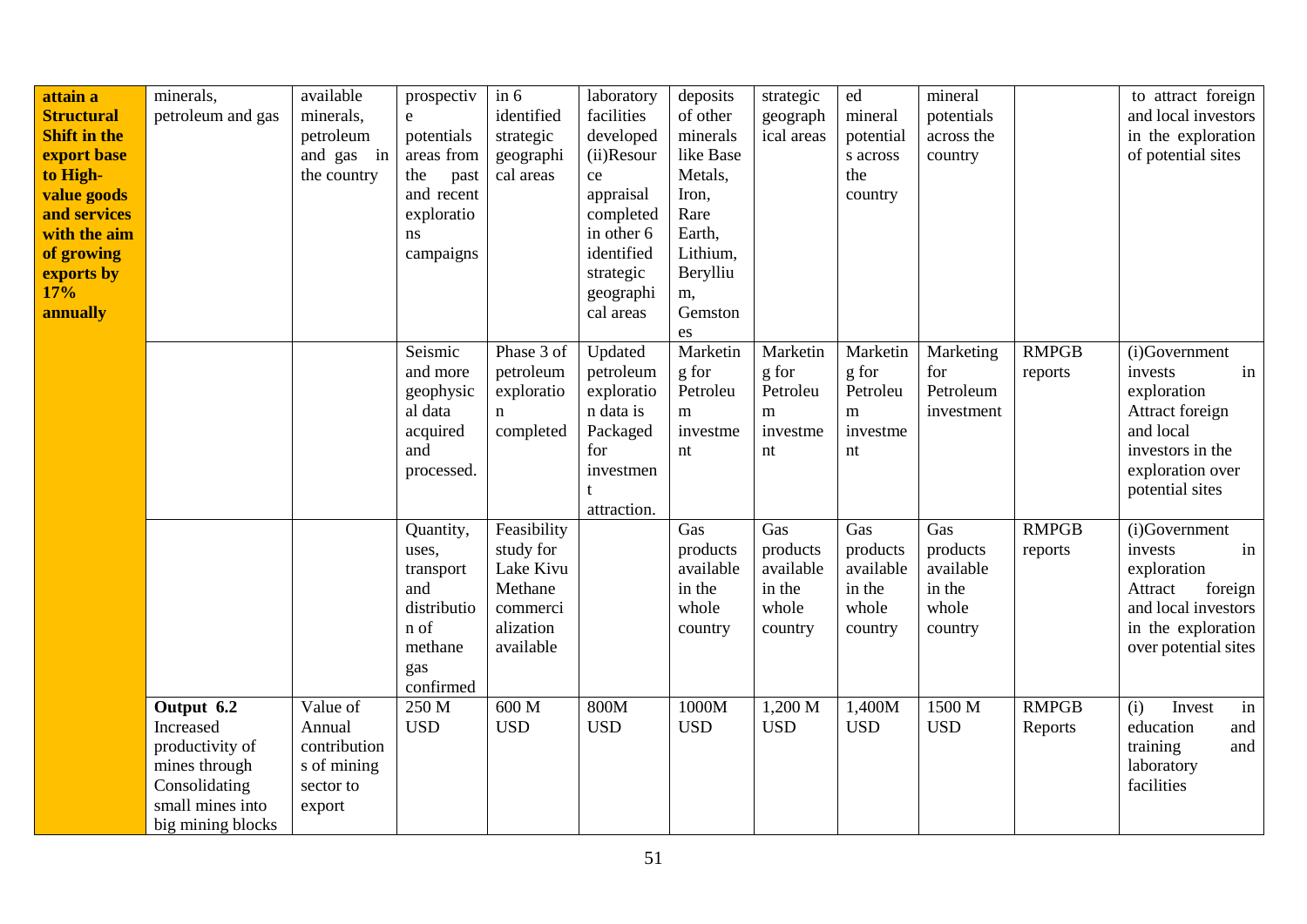| to meet best       | revenues in |           |                    |            |              |              |           |              |              | (ii)Establish                      |
|--------------------|-------------|-----------|--------------------|------------|--------------|--------------|-----------|--------------|--------------|------------------------------------|
| practices          | $USD($ \$). |           |                    |            |              |              |           |              |              | mineral                            |
|                    |             |           |                    |            |              |              |           |              |              | development fund                   |
|                    |             |           |                    |            |              |              |           |              |              | (iii)Introduce the                 |
|                    |             |           |                    |            |              |              |           |              |              | appropriate                        |
|                    |             |           |                    |            |              |              |           |              |              | modern mining                      |
|                    |             |           |                    |            |              |              |           |              |              | Equipment                          |
|                    |             |           |                    |            |              |              |           |              |              | (iv)Package                        |
|                    |             |           |                    |            |              |              |           |              |              | mining                             |
|                    |             |           |                    |            |              |              |           |              |              | projects<br>for                    |
|                    |             |           |                    |            |              |              |           |              |              | attracting                         |
|                    |             |           |                    |            |              |              |           |              |              | strategic investors                |
|                    |             |           |                    |            |              |              |           |              |              | (v)Demonstrating                   |
|                    |             |           |                    |            |              |              |           |              |              | the best practices                 |
|                    |             |           |                    |            |              |              |           |              |              | /technology in the                 |
|                    |             |           |                    |            |              |              |           |              |              | mines<br>(vi) Promote              |
|                    |             |           |                    |            |              |              |           |              |              |                                    |
|                    |             |           |                    |            |              |              |           |              |              | regional and                       |
|                    |             |           |                    |            |              |              |           |              |              | international                      |
|                    |             |           |                    |            |              |              |           |              |              | cooperation in                     |
|                    |             |           |                    |            |              |              |           |              |              | mineral trading                    |
|                    |             |           |                    |            |              |              |           |              |              | and                                |
|                    |             |           |                    |            |              |              |           |              |              | processing/smelti                  |
|                    |             |           |                    |            |              |              |           |              |              | ng                                 |
| Output 6.3         | Level of    | Minerals  | (i)Compre          | (i)Publish | (i)Grade     | (i)Grade     | (i)Grade  | (i)Grade     | <b>RMPGB</b> | $\overline{(\text{i})}$<br>Conduct |
| Mineral and quarry | grade for   | are       | hensive            | ed         | level of     | level of     | level of  | level of all | Reports and  | feasibility<br>study               |
| addition<br>Value  | exported    | exported  | study on           | investmen  | all          | all          | all       | minerals     | grade        | processing<br>for                  |
| increased          | Minerals.   | in raw    | mineral            | t study on | minerals     | minerals     | minerals  | exported     | reports of   | (refineries<br>plants              |
|                    |             | materials | processing         | mineral    | exported     | exported     | exported  | increased    | exported     | and smelters)                      |
|                    |             | form      | and                | processing | increased    | increased    | increase  | to 40%.      | minerals     | (ii)<br>Develop                    |
|                    |             |           | grading            | and value  | to 10%.      | to 20%.      | d to 30%. | (ii) on site |              | gemstones cutting                  |
|                    |             |           | (ii)Strateg        | addition.  | (ii)<br>on   | (ii)<br>on   | $(ii)$ on | loss<br>of   |              | and polishing hub                  |
|                    |             |           | for<br>$\mathbf y$ | $(ii)$ Set | site<br>loss | site<br>loss | site loss | minerals     |              | (iii)<br>Establish                 |
|                    |             |           | Gemstone           | guidelines | of           | of           | of        | reduced to   |              | mineral                            |
|                    |             |           | promotion          | on mineral | minerals     | minerals     | minerals  | 40%          |              | development fund                   |
|                    |             |           | developed          | recovery   | reduced      | reduced      | reduced   | (iii)Rwand   |              |                                    |
|                    |             |           | (iii)Proces        | and        | to 70%       | to 60%       | to 50%    | a is a hub   |              |                                    |
|                    |             |           | sing and           | tailings   | (iii)Three   |              |           | for          |              |                                    |
|                    |             |           | smelting           | manageme   | advanced     |              |           | regional     |              |                                    |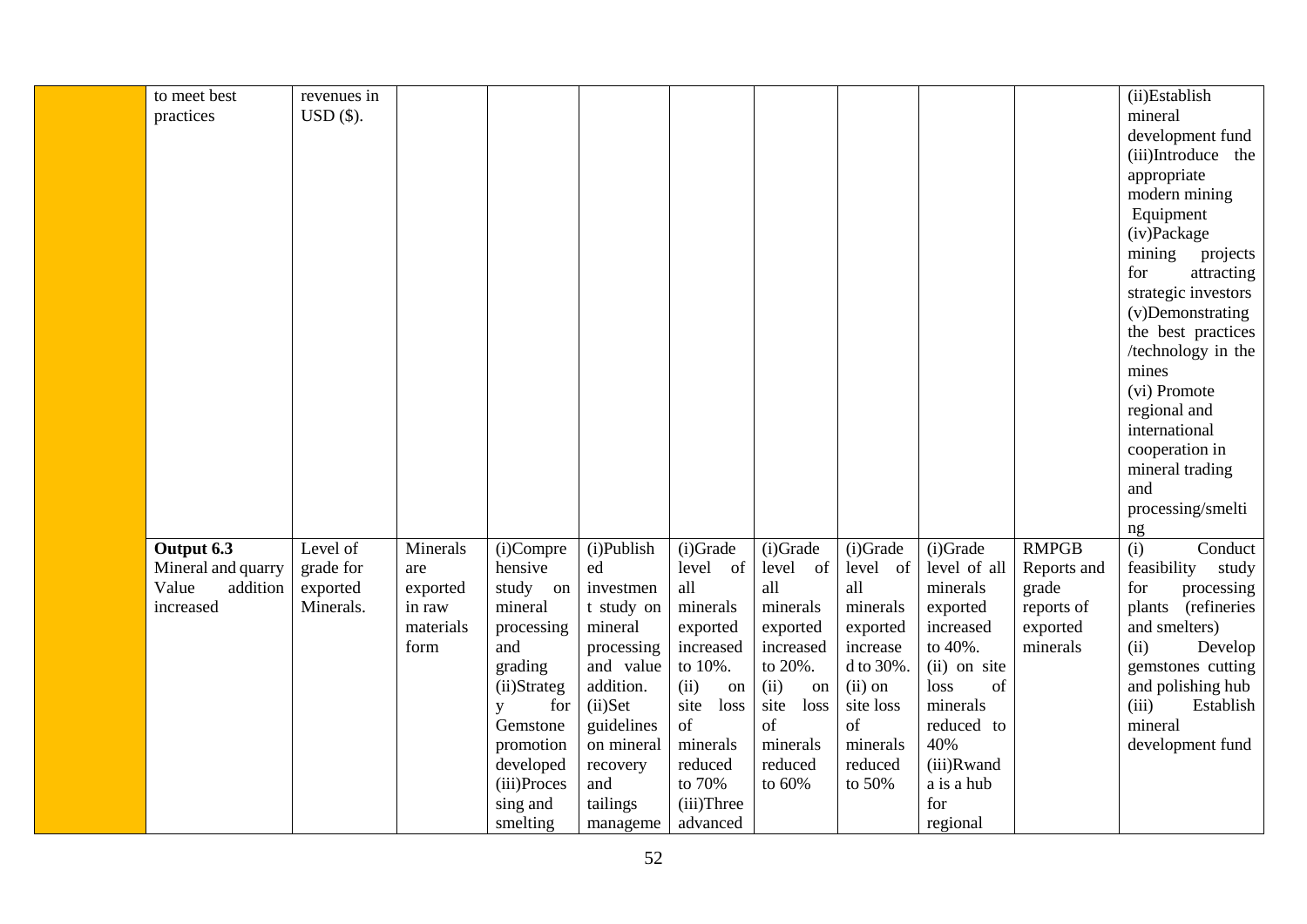|                                                                                                                                          |                                                                                             |                                                                                                                                                                                                                                              | strategy<br>establishe<br>d                                                                                                                           | nt                                                                                                                                                                                               | gemstone<br>s cutting<br>and<br>polishing<br>facilities<br>establish<br>ed                                                                    |                                                                                                                               |                                                                                                                                                                                                   | mineral<br>processing<br>and trade<br>$(3TG)$ and<br>gemstones                                   |                                     |                                                                                                                                                                                                                                        |
|------------------------------------------------------------------------------------------------------------------------------------------|---------------------------------------------------------------------------------------------|----------------------------------------------------------------------------------------------------------------------------------------------------------------------------------------------------------------------------------------------|-------------------------------------------------------------------------------------------------------------------------------------------------------|--------------------------------------------------------------------------------------------------------------------------------------------------------------------------------------------------|-----------------------------------------------------------------------------------------------------------------------------------------------|-------------------------------------------------------------------------------------------------------------------------------|---------------------------------------------------------------------------------------------------------------------------------------------------------------------------------------------------|--------------------------------------------------------------------------------------------------|-------------------------------------|----------------------------------------------------------------------------------------------------------------------------------------------------------------------------------------------------------------------------------------|
| 6.4:<br>Output<br>Mining standards<br>compliance<br>(Environment<br>and<br>protection<br>Occupational<br>health and safety)<br>increased | Number of<br>mines<br>complying<br>with<br>environment<br>al and<br>modernized<br>practices | (i)Model<br>mine<br>concept<br>has been<br>developed<br>$(ii)$ Mining<br>standards<br>developed<br>(iii)Report<br>of<br>Strategic<br>environme<br>nt<br>assessmen<br>t for<br>mining<br>(iv)EIA<br>required<br>for each<br>mining<br>license | (i)Mining<br>standards<br>are<br>disseminat<br>ed to all<br>mining<br>areas<br>(ii)<br>Training<br>conducted<br>for the use<br>of mining<br>standards | All<br>In<br>mines:<br>(i) water is<br>treated<br>using<br>washing<br>machines<br>to reduce<br>contamina<br>tion<br>(ii) use of<br>personnel<br>with<br>required<br>mining<br>related<br>skills. | In<br>all<br>mines: (i)<br>accidents<br>are<br>reduced<br>by 90%<br>(ii)Each<br>mine has<br>trees<br>plantatio<br>n in its<br>surroundi<br>ng | All<br>mining<br>operators<br>use<br>sediment<br>ation<br>ponds for<br>water use<br>and<br>recycling<br>on<br>mining<br>sites | $(i)$ All<br>mines<br>apply<br>Mine<br>Waste<br>and<br>Water<br>Manage<br>ment<br>guideline<br>S.<br>(ii) All<br>mines<br>apply<br>Mine<br>Site<br>Restorati<br>and<br>on<br>Closure<br>guideline | mines<br>All<br>are<br>complying<br>with<br>environme<br>ntal<br>and<br>modernize<br>d practices | <b>RMPGB</b><br>and REMA<br>Reports | (i)Monitor mining<br>standards<br>compliance<br>(ii)Enforce<br>implementation of<br>standards,<br>guidelines<br>and<br>regulations.<br>(iii)<br>Give<br>incentives<br>to the<br>of<br>performance<br>environment<br>friendly practices |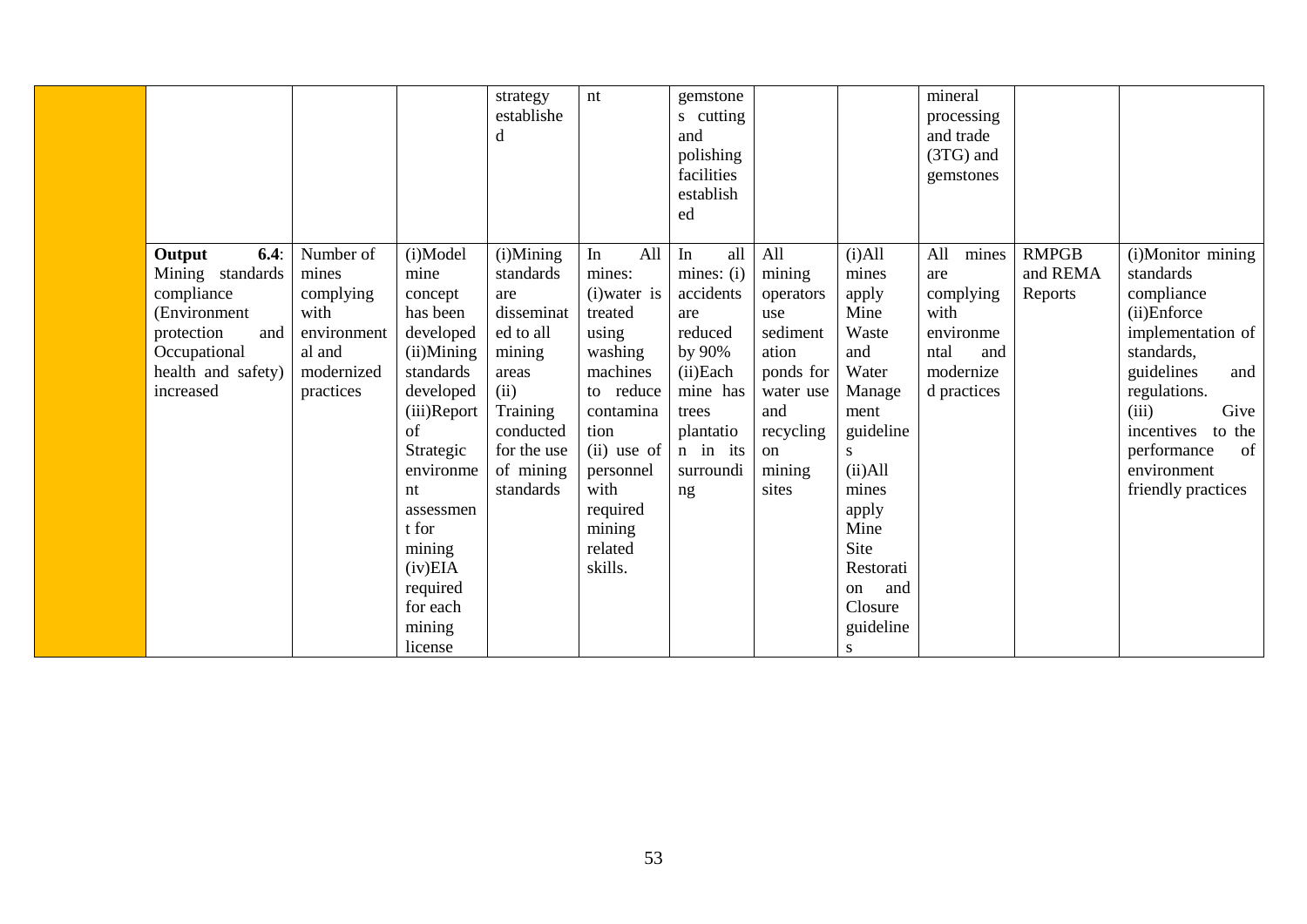#### **10. REFERENCES**

- <span id="page-53-0"></span>1. National Bank of Rwanda, 2011 Financial Stability Report
- 2. Republic of Rwanda, A revised Rwandan Mining Policy, October 2009
- 3. Republic of Rwanda, Cabinet Paper for Revised Vision 2020 indicators and Targets
- 4. Republic of Rwanda, Cabinet Paper on the Institutional Framework for Elaboration of the Second Economic Development and Poverty Reduction Strategy (EDPRS2)
- 5. Republic of Rwanda, Economic Development and Poverty Reduction Strategy 2008-2012, September 2007
- 6. Republic of Rwanda, EDPRS2: Lessons Learned 2008-2011
- 7. Republic of Rwanda, Environment and Natural Resources Sector EDPRS Self-Assessment Report, December 2011
- 8. Republic of Rwanda, Five years strategic plan for the Environment and Natural Resources Sector, 2009-2013
- 9. Republic of Rwanda, Geology and Mines Department, Strategic Plan 2011-2013, April 2010
- 10. Republic of Rwanda, Green Growth and Climate Resilience, Kigali, October 2011
- **11.** Republic of Rwanda, Guidelines for Development of the Sector Strategies in the Context of EDPRS2 Elaboration
- 12. Republic of Rwanda, Joint Sector Review, Summary Report 2010/2011
- 13. Republic of Rwanda, National Land Policy, February 2004
- 14. Republic of Rwanda, National Policy for Water Resources Management
- 15. Republic of Rwanda, Rwanda Demographic and Health Survey 2010
- 16. Republic of Rwanda, Rwanda Vision 2020
- 17. Republic of Rwanda, Seven Year Government Program 2011-2017
- 18. Republic of Rwanda, Summary report of the forward looking joint sector Review 2011-2012, Environment and Natural Resources sector
- 19. The Third Integrated Household Living Conditions Survey(EICV3), Thematic Report: Environment and Natural Resources, May 2012
- 20. East African Community, EAC Climate Change Policy(EACCCP), 2011
- 21. Kagame, Paul (His Excellency). 21 May 2009. Address to the African Ministers of Finance and Environment' Conference. Kigali.
- 22. MINECOFIN, Economic Development and Poverty Reduction Strategy (EDPRS) for Rwanda, 2007
- 23. MINECOFIN, 2012. Revised Vision 2020 targets Seven Year Government Programme 2010-2017
- 24. MINECOFIN, Economic Development and Poverty Reduction Strategy (EDPRS) for Rwanda, lessons learned, 2011
- 25. Former MINIRENA, 2009. Environment and Natural Resources. Five-Year Sector Strategic Plan,
- 26. National Institute of Statistics of Rwanda, Demographic and Health Survey(DHS), 2010
- 27. EICV4 Report
- 28. Statistical Year Book 2013/14
- 29. National Institute of Statistics of Rwanda, The Third Integrated Household Living Conditions Survey (EICV3), 2012
- 30. Republic of Rwanda, National Green Growth and Climate Resilience Strategy, 2011
- 31. Republic of Rwanda, From Post Conflict to Environmentally Sustainable Development, UNEP, 2011
- 32. Republic of Rwanda, Seven Year Government Programme 2010-2017
- 33. Rwanda Environment Management Authority, Biodiversity policy,2010
- 34. Rwanda Environment Management Authority, Rwanda State of Environment and Outlook, REMA, 2009 MINITERRE 2004, National Land Policy.
- 35. Republic of Rwanda, 2005, Organic law determining the use and management of land in Rwanda
- 36. MINECOFIN, 2000. Rwanda Vision 2020
- 37. MINECOFIN, 2001. Poverty Reduction Strategy Paper